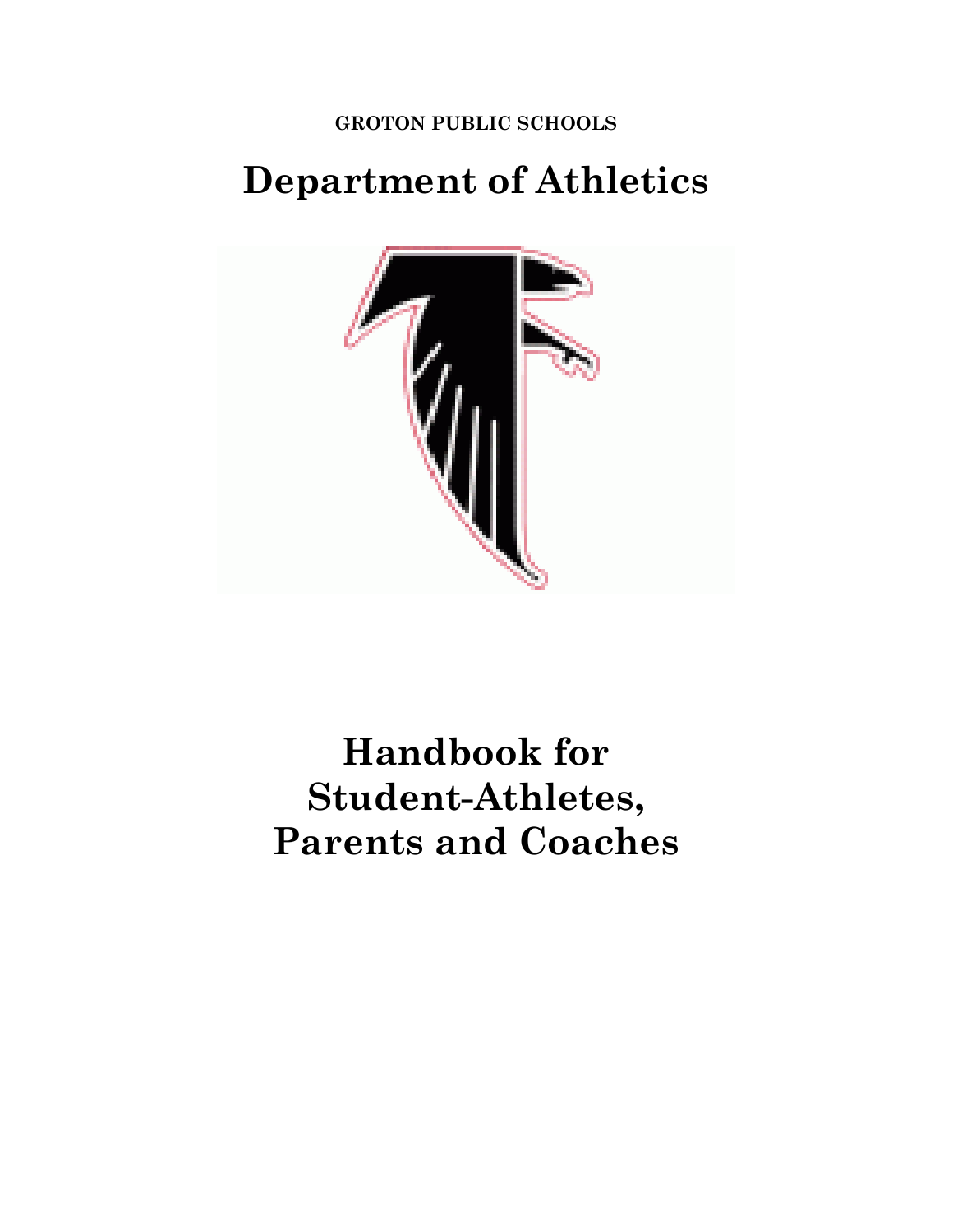# TABLE OF CONTENTS

#### GENERAL INFORMATION FOR STUDENT-ATHLETES, PARENTS, & COACHES

#### STUDENT-ATHLETE SECTION

#### PARENTS' SECTION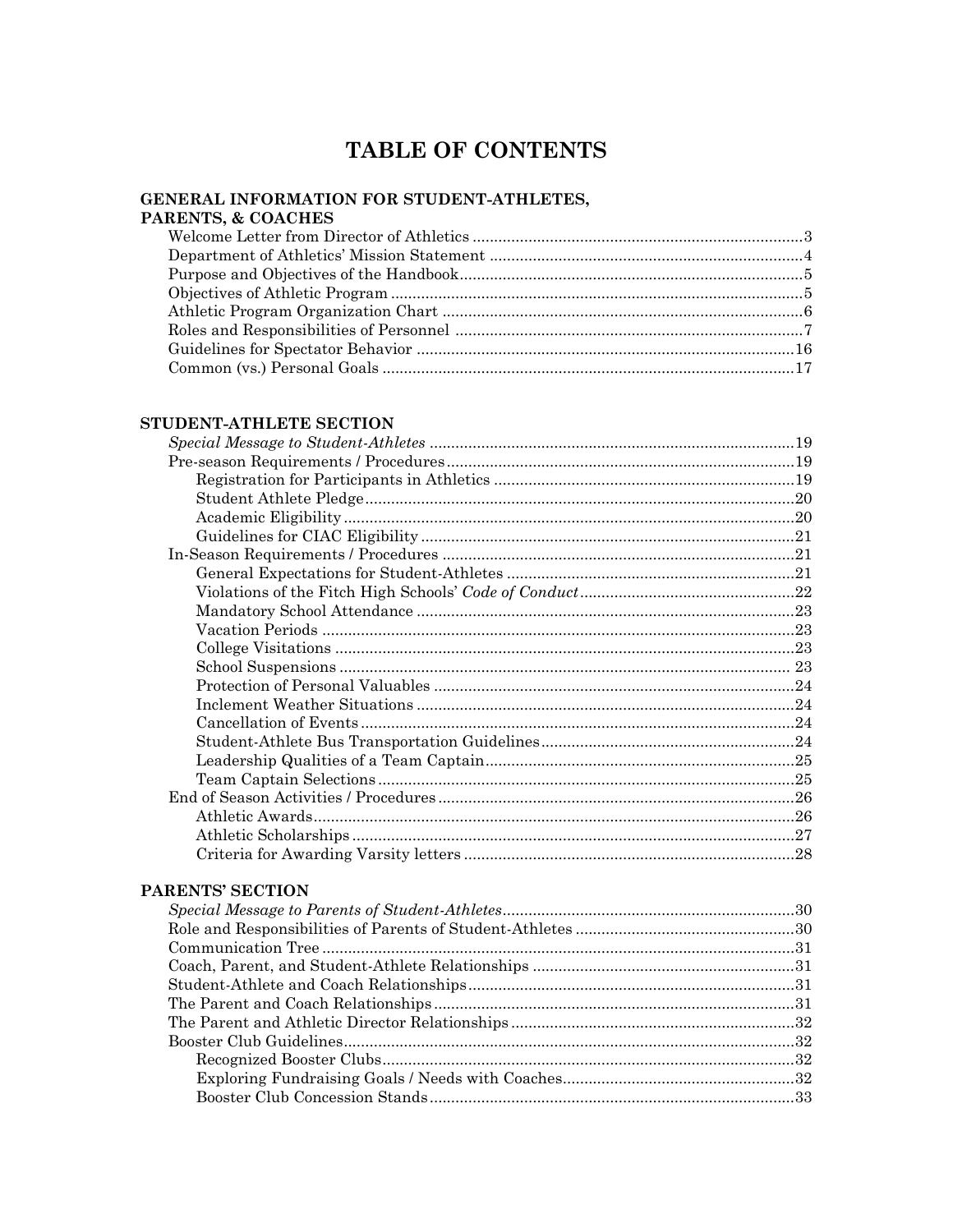#### **COACHES' SECTION**

#### **APPENDICES**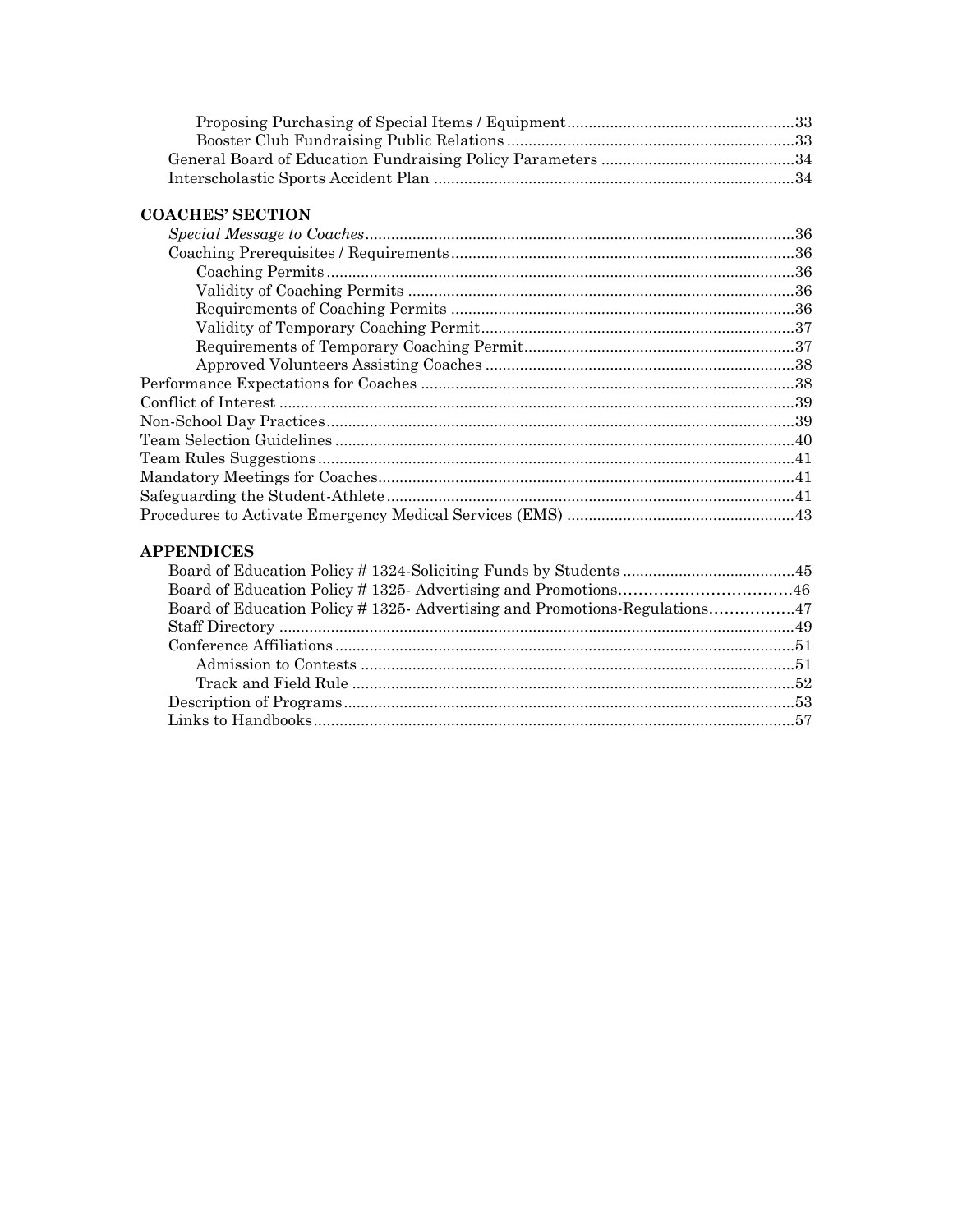# GENERAL INFORMATION FOR STUDENT-ATHLETES, PARENTS & COACHES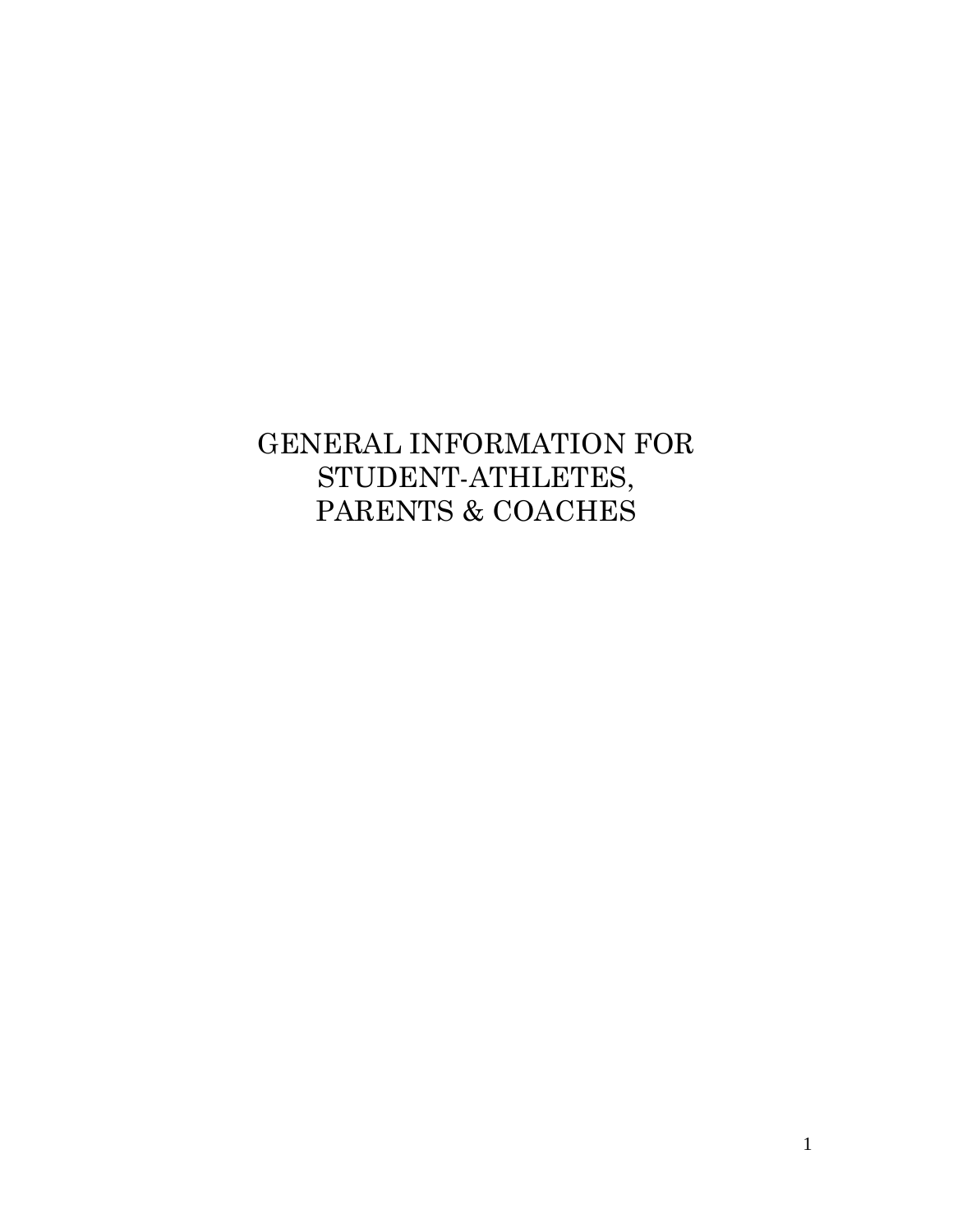# **WELCOME TO ROBERT E. FITCH SCHOOL DEPARTMENT OF ATHLETICS**

Dear Parent / Guardian and Prospective Athlete:

As Director of Athletics, I would like to welcome you to the Groton Public Schools Department of Athletics. I look forward to getting to know you as you progress through our athletics programs.

This handbook is designed to provide information about the R.E. Fitch High School and Groton Middle School athletic programs available to you. It also serves as a guide for all athletes, parents and coaches.

Successful athletic programs have specific goals. They include: a positive experience for every athlete and a great sense of camaraderie and unity within their team; an environment that ensures high ethical standards and expectations for fairness, equity, and sportsmanship for all of our studentathletes and coaches.

As a coach, it has always been my belief that there is a big difference between athletic teams and athletic programs. A successful program includes dedicated coaches, active support from the student body, outstanding leadership from school administrators, and most importantly, a great sense of pride fostered by the entire community. It will be our mission to facilitate all those facets together to create the best athletic programs possible.

A *true* athlete is someone of high moral character with a genuine work ethic. They contribute to a team in many different roles and always strive for improvement and efficient execution of skills, in practice as well as in competition. Play hard, play fair, and dedicate yourself to be the best you can possibly be, but most importantly, have fun! The rewards will stay with you for the rest of your life.

With Falcon Pride,

Marc Romano Director of Athletics Groton Public Schools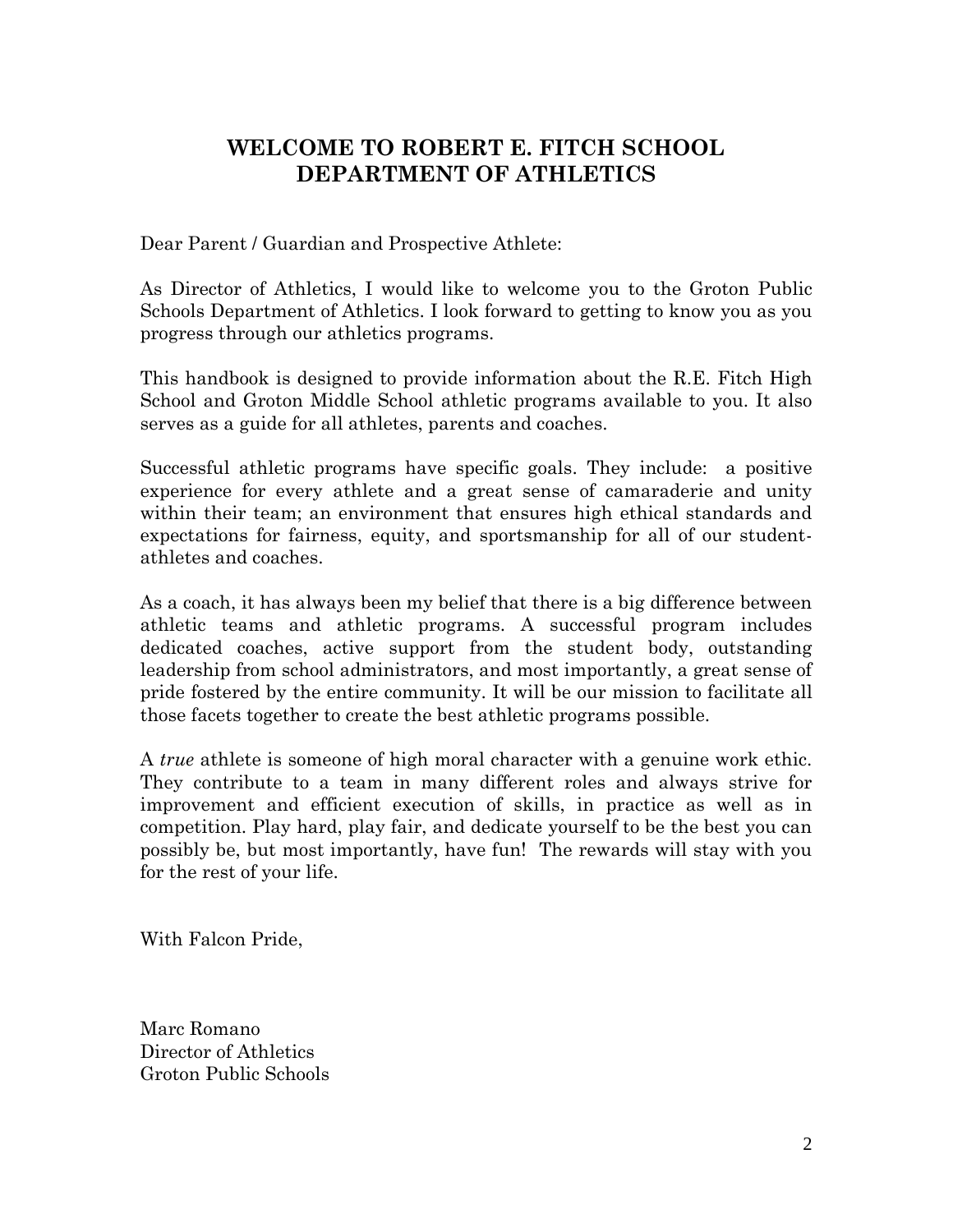#### **DEPARTMENT OF ATHLETICS' MISSION STATEMENT**

The Groton Public Schools, through policy and action, supports the belief that a strong program of extracurricular activities provides a balance in educational programming for its students. Athletic competition, by its nature, contributes to greater student awareness of self-discipline, a growth in emotional maturity, and an increasing realization of the worth of the individual. Students should learn that participation in athletics is not only a privilege but is also an honor that requires responsibility for maintaining one's academic standing in the classroom and for maintaining a high standard of conduct outside of school hours as outlined in the student handbook..

All of our coaches are expected to, first and foremost, fulfill the role of being a dedicated leader of young men and women by constantly setting a fine personal example of what it means to be a student-athlete during and after school hours. There should be a complete understanding that all persons involved with the athletic program fall under all guidelines and district policies. It is expected that our coaches will be consistent and fair in all rules and regulations applied to the student-athletes they coach.

The athletic program strives to achieve success in all endeavors. It is recognized that a positive athletic program can contribute significantly to school morale and community pride for all persons involved with the athletic program.

Coaches, the Director of Athletics, and administrators bear the responsibility for the periodic evaluation of the total program. New programs should be suggested when appropriate and existing programs scrutinized to be sure that they are meeting student needs and interests.

Finally, we realize that a student's participation in interscholastic athletics could very well influence the overall quality of his / her life. For this reason, we are committed to excellence in all phases of the program.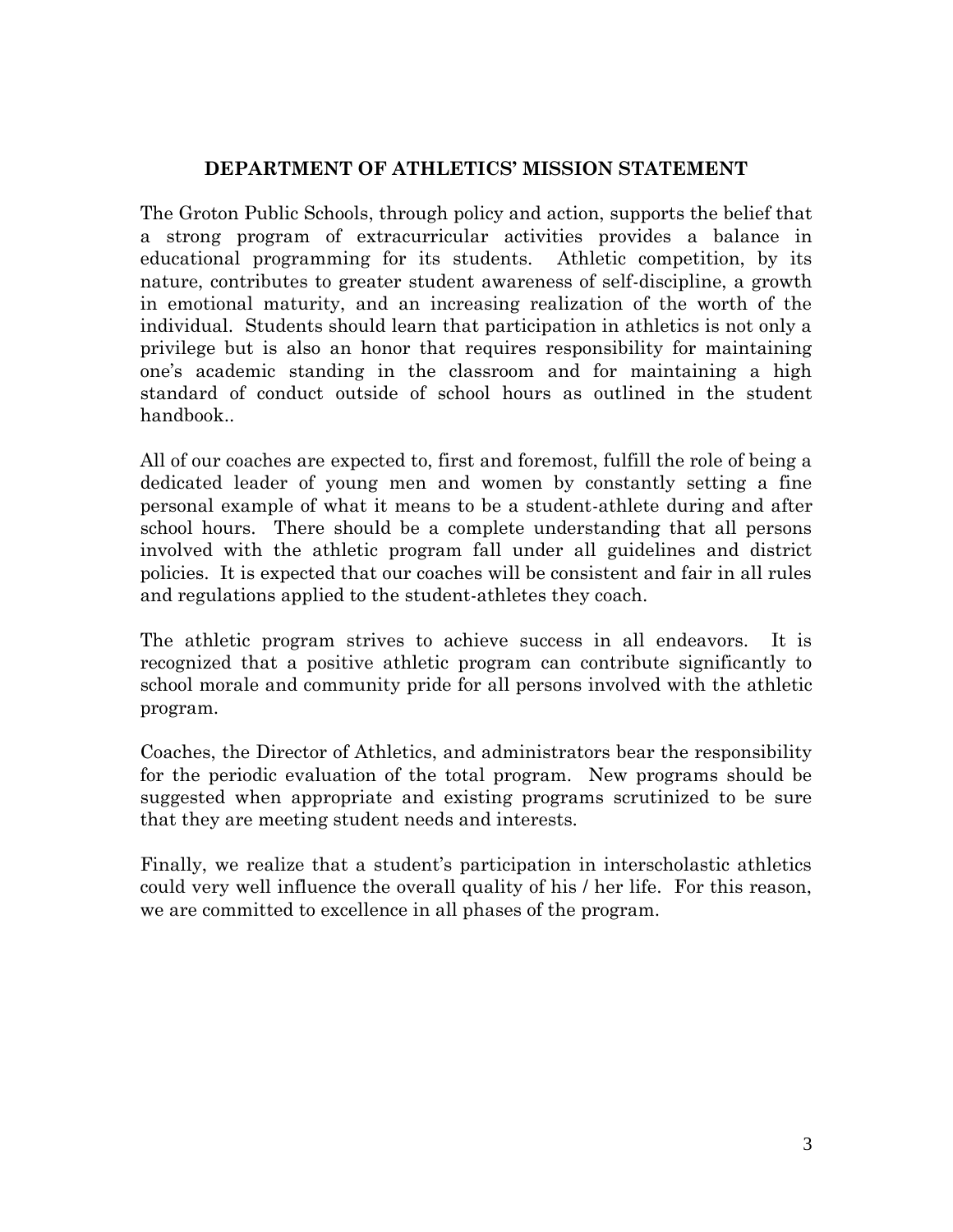# **PURPOSE of HANDBOOK**

The purpose of this handbook is to provide comprehensive and relevant information for all personnel associated with the athletic program, including student-athletes, coaches, parents, and administrators.

# **OBJECTIVES of HANDBOOK**

*The objectives of the handbook are to:*

- $\triangleright$  Promote desirable, ethical practices, sportsmanship and productive relationships among schools, coaches, participants, officials, and spectators.
- $\triangleright$  Provide information on the various regulations and policies of the C.I.A.C.
- $\triangleright$  Provide information on the major procedures, regulations, and policies approved by the school board and school administration.
- $\triangleright$  Provide information, guidelines, and relationships of the duties and responsibilities of coaches, participants, and administrators.

# **OBJECTIVES OF ATHLETIC PROGRAM**

*The objectives of the comprehensive athletic program at Robert E. Fitch High School and Groton Middle School include the following:*

- $\triangleright$  To promote an understanding of the value of athletics in our society ...
	- o through recognition of outstanding athletic performance; and
	- o by emphasizing the educational value of athletic participation.
- $\triangleright$  To develop good citizenship and respect for rules and authority ...
	- o by instilling principles of justice, fair play, and good sportsmanship in students; and
	- o by learning to be part of a team.
- $\triangleright$  To promote and contribute to the goals of the total educational program …
	- o through the development of physical fitness and realization that a healthy body increases the probability of effective learning;
	- o by providing a strong program that attracts student body interests and motivates a positive learning atmosphere.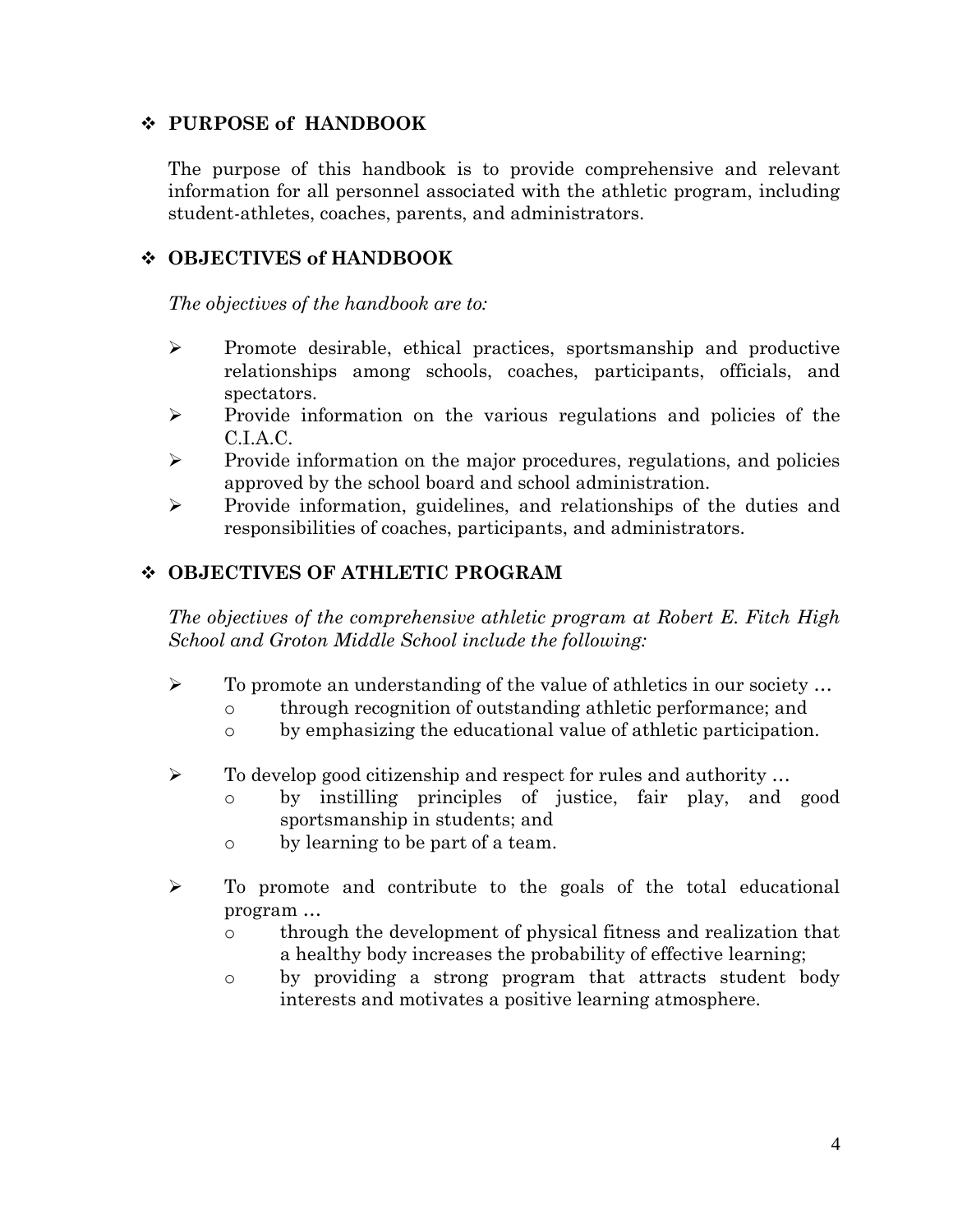# **ATHLETIC PROGRAM ORGANIZATIONAL CHART**

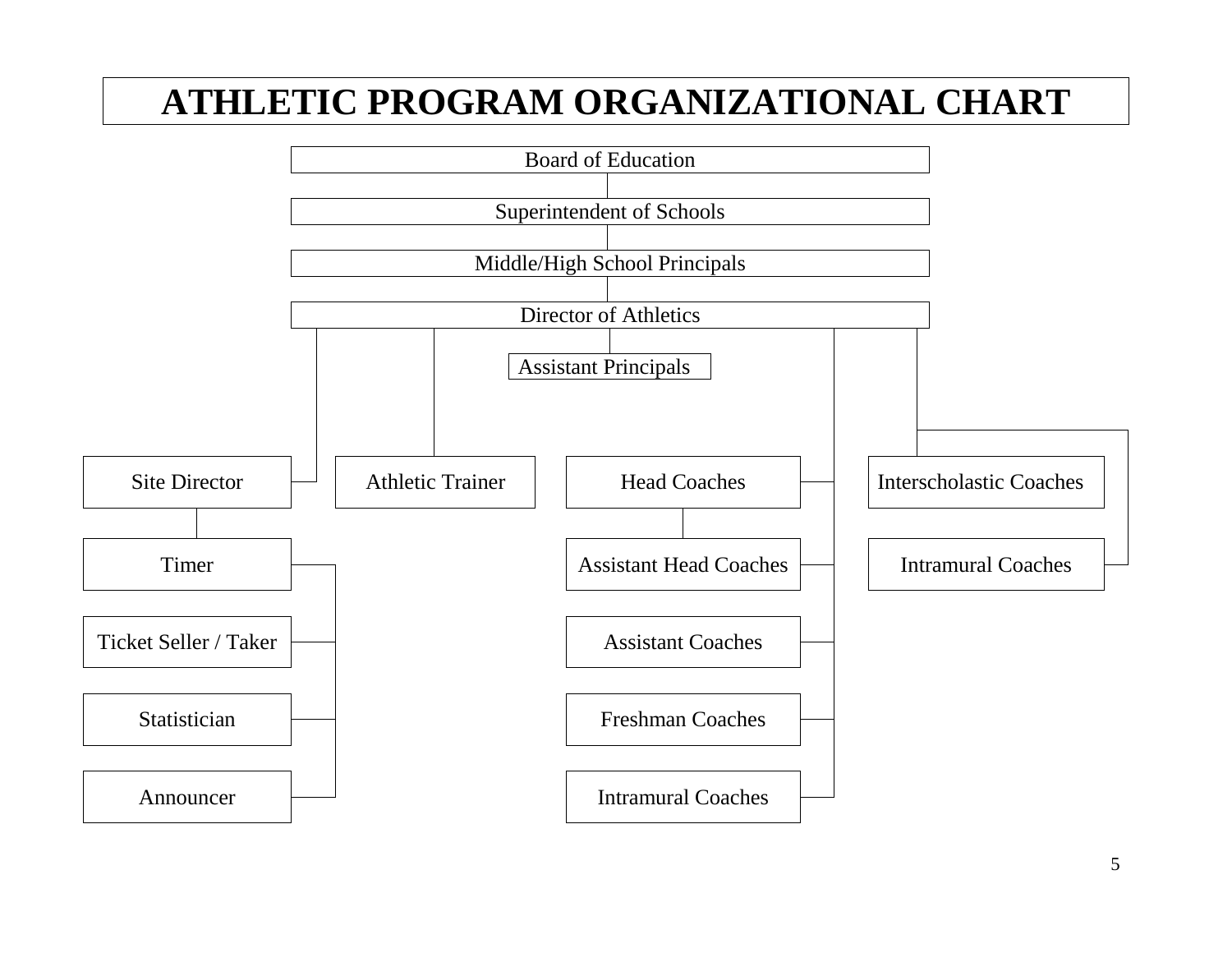# **ROLES AND RESPONSIBILITIES OF PERSONNEL DELINEATED IN ATHLETIC DEPARTMENT ORGANIZATIONAL CHART**

# **Role and Responsibilities of the Groton Public Schools' Board of Education**

- The Board of Education is the final authority for establishing policy for the school district, including the Department of Athletics.
- The Board of Education will periodically review existing policies affecting the athletics program in the Groton Public Schools and will revise, expand, update, and improve policies, as appropriate.
- The Board of Education will serve as a link to the extended school community and communicate a full realization of the value of athletics as an educational tool important to the development of young people.
- The Board of Education will serve as the final governance appeal board on issues of Board approved policy in matters regarding conflict resolution in the athletic program.
- The Board of Education will present an annual budget to the community that includes and supports ongoing implementation and development of an equitable and comprehensive athletic program.

### **Role and Responsibilities of the Superintendent of Schools**

- The Superintendent of Schools is responsible for implementing Board of Education policy for the school district and shall, per Board directive, establish regulations and procedures for administering the schools, including management of the Department of Athletics, as appropriate.
- The Superintendent of Schools will periodically review existing regulations and procedures affecting the athletics program in the Groton Public Schools and will work with the school administrators and Director of Athletics to revise, expand, update, and improve regulations and procedures, as appropriate.
- The Superintendent of Schools will serve as a communication link to the extended school community, along with the Board of Education, and will communicate a full realization of the value of athletics as an educational tool important to the development of young people.
- The Superintendent of Schools will present an annual budget to the Board of Education that includes and supports ongoing implementation and development of a comprehensive athletic program.
- The Superintendent of Schools will participate in the overall ongoing assessment of the athletic program and will serve as the *final* administrative appeal for conflict resolution and / or problem solving in the Department of Athletics.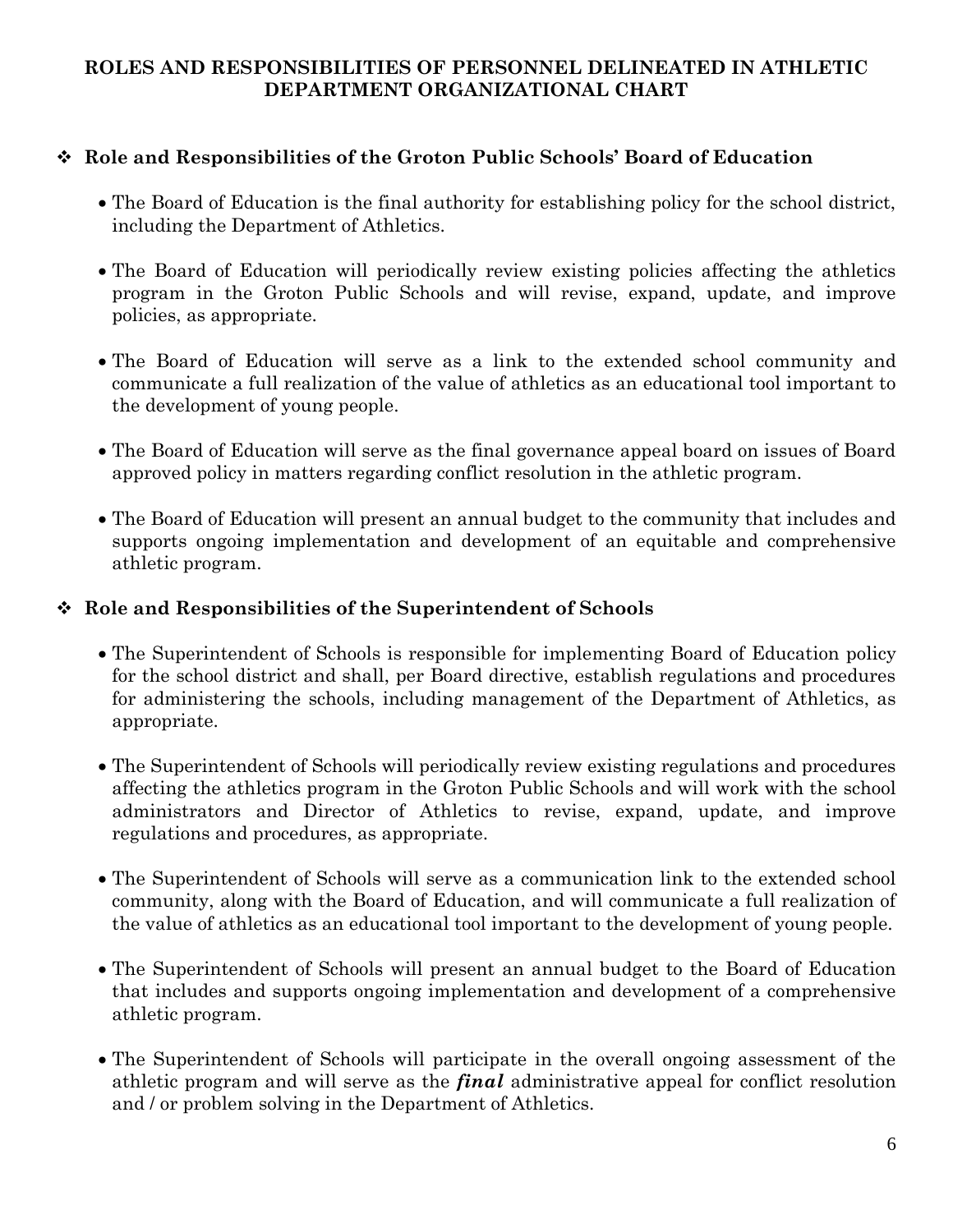# **Role and Responsibilities of the High School Principal**

- The Principal is the instructional leader of the school and, therefore, is an important component of the overall supervision of the athletic program, which is an extension of the school day.
- The Principal will supervise the Director of Athletics, who is considered to be an administrator in the school's staffing profile, to support his efforts to allow all eligible students the opportunity to have a positive educational experience through participation in athletics.
- The Principal will support and work with the Director of Athletics in his role as supervisor and primary evaluator of school athletics personnel.
- The Principal of the school, in all matters pertaining to the interscholastic athletic relations of his / her school, is responsible to the CIAC. He / she may delegate some of these powers to the Director of Athletics, but such delegation shall not relieve him / her of responsibility for any infraction, by his / her school as delineated in the rules established by the CIAC.
- The Principal, in his / her leadership position, must have as his / her first concern the welfare of students and staff, including those participating in the athletics program.
- The Principal, working with the Director of Athletics, has control over all interscholastic athletic relations in which his / her school participates, including interscholastic athletics for both boys and girls.
- The Principal must sanction all athletic contests in which his / her school participates, and must notify the Executive Director of the CIAC, within ten days, if his / her school has entered a contest which he / she has not sanctioned.
- The Principal may exclude any contestant who, because of improper conduct, would not represent his / her school in a becoming manner, and may also exclude any contestant who has suffered serious illness or injury until that contestant is pronounced physically fit by the school physician or, if none is employed, by another licensed physician.
- The Principal, through the Director of Athletics or his / her designee, will be responsible for certifying in writing the eligibility of all contestants in accordance with the regulations of the CIAC.
- The Principal, and other members of the school's administrative team, will attend athletic events and demonstrate support for the students, coaches, and parents involved in the programs.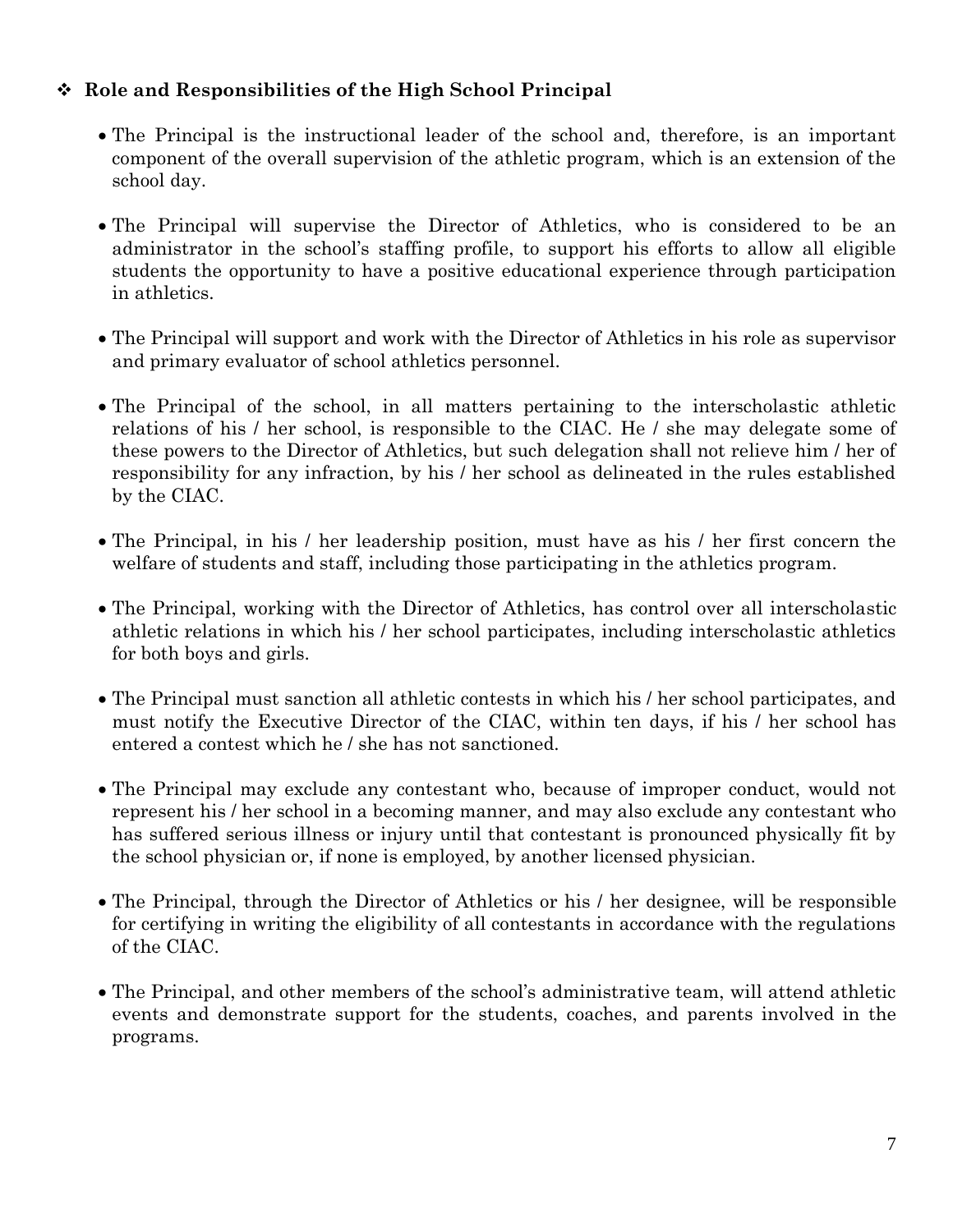- The Principal shall have such other powers concerning interscholastic athletics with his / her school as are in keeping with the growth and needs of the school and which are consistent with the provisions of the regulations of the CIAC.
- The Principal(s) shall prepare an evaluation of the Director of Athletics on an annual basis and shall review and discuss the evaluation with the Director of Athletics and the Superintendent of Schools who shall serve as the secondary evaluator. Annual performance goals will be established in keeping with the approved performance evaluation process for school administrators.

# **Role and Responsibilities of the Athletic Director**

- The Director of Athletics provides leadership, coordination, and innovation in athletics so the coaching staff, the students and the community derive maximum benefit from the extra-curricular athletic activities available to students at Groton Public Schools.
- The Director of Athletics directly supervises the staff assigned to the Athletic Office and all personnel who are involved in the district's athletic program.
- The Director of Athletics will keep the Principal(s) fully informed of all information concerning the Department of Athletics in his / her school.
- The Director of Athletics will assume full responsibility for the implementation and operation of the district's interscholastic athletic program which includes scheduling and rescheduling of games, security, transportation, game personnel, and officials.
- The Director of Athletics will oversee and direct the hiring and supervision of interscholastic coaches per the district approved guidelines for hiring of staff and evaluation of staff performance and will serve as a mentor to all new Head Coaches for the duration of his / her first sports season as coach.
- The Director of Athletics will be responsible for the budgeting, ordering, repair, maintenance, inventory, and distribution of all athletic supplies and equipment. Budget planning must reflect appropriate distribution of funding across all sports areas and sports seasons, resulting in equity in spending for all students.
- The Director of Athletics will administer the athletic program in accordance with school district policies, school regulations, and regulations of the CIAC.
- The Director of Athletics will prepare an evaluation of each Head Coach at the end of each sports season and will conduct a performance evaluation conference with the Head Coach, and make a recommendation for continuation in the program, as appropriate.
- The Director of Athletics will direct the Head Coach (1) to prepare an evaluation of each Assistant Head Coach, Assistant Coach, Freshmen Coach affiliated with the same sports program as he / she at the end of each sports season and (2) to conduct a performance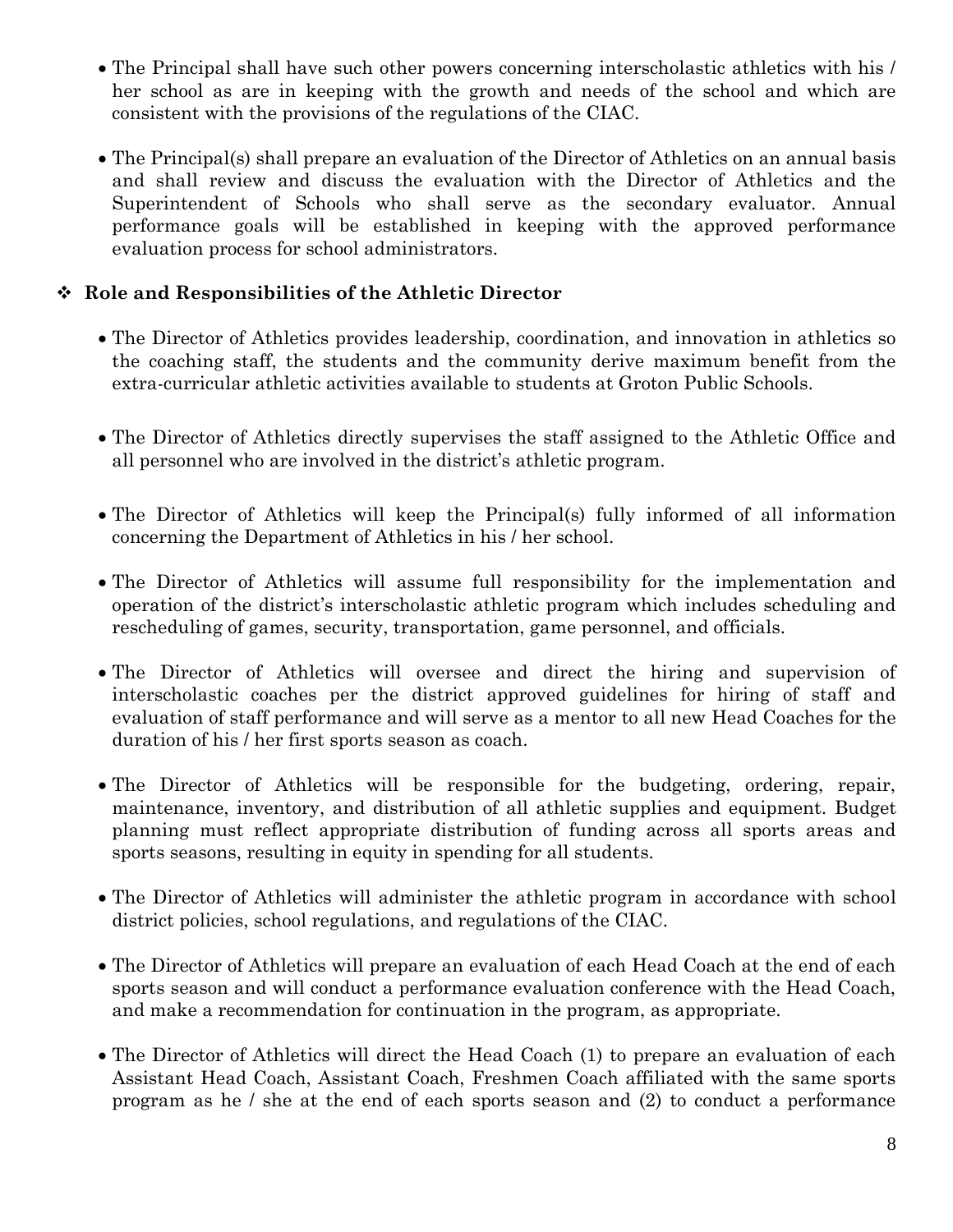evaluation conference with each coach prior to submitting the evaluation documents / forms to the Director of Athletics. The Director of Athletics reserves the right to assist with or observe any and all such performance evaluation conferences.

- The Director of Athletics will be responsible for instructing all coaches annually on the updated and revised Athletic Handbook,*Code of Conduct,* and all other policies and administrative regulations that govern the overall operation of the athletic program. A signed document showing that the coaches have received these instructions from the Athletic Director must be on file in the Director's office for each season that the individual is hired to be a coach.
- The Director of Athletics will oversee the operation and scheduling of the use of fields and athletic facilities, including the fitness center, and will work with the appropriate community representatives, such as the Director of both the Town and City Recreation Departments, to coordinate the use of Town/City fields and facilities.
- The Director of Athletics will disseminate a current copy of the Athletic Handbook to the Superintendent of Schools, the Principal, the Assistant Principals, the school counselors, and to student-athletes, coaches, and parents on an annual basis. In addition, the handbook is to be posted on the district website, the school website, and the Department of Athletics website.
- The Director of Athletics is expected to oversee all sports programs for both boys and girls and promote each program for the overall good of students and the district.
- The Director of Athletics is expected to represent the district in appropriate professional organizations, through community outreach efforts / contacts, and to serve as a liaison between the Groton Public Schools and the leadership / membership of Groton youth sports programs.
- The Director of Athletics is expected to serve as a consultant to the Board of Education and the Superintendent of Schools in their efforts to assess the status of athletic facilities and fields and to make recommendations for improvement. The Director of Athletics must recognize that all such improvements must be processed according to Board of Education approved policy.
- The Director of Athletics is expected to serve as a liaison to all sports booster groups and to monitor the ongoing activities of said groups to determine adherence to Board of Education policy and administrative regulations.
- The Director of Athletics, or his designee, is responsible for the reporting of all game scores and highlights to the news media and shall serve as the designated spokesperson to media in regard to activities, events, issues occurring in the Department of Athletics. The athletic department will provide a list of appropriate news media and phone numbers, as appropriate.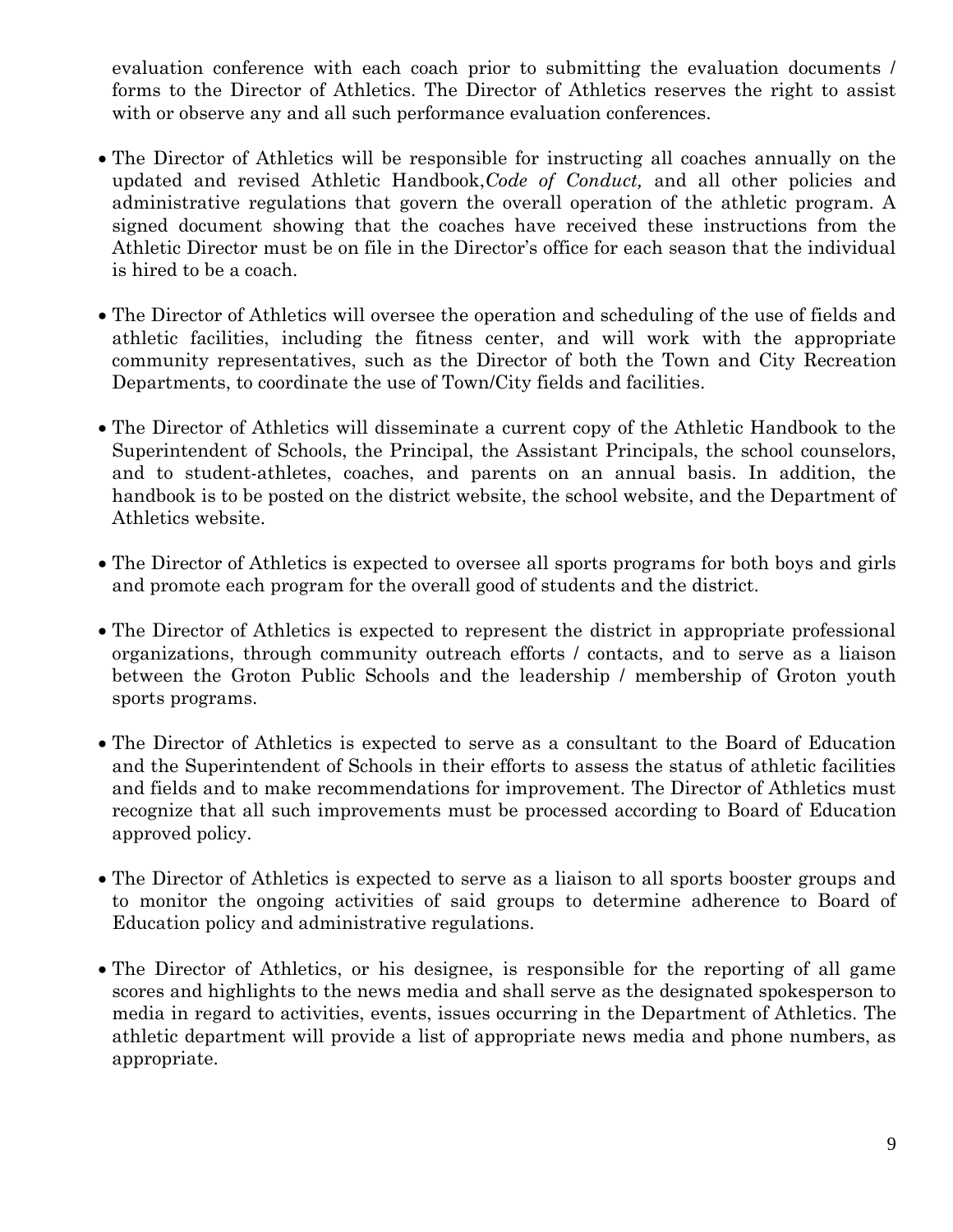# **Role and Responsibilities of Coaches**

# **Head Coaches**

- The Head Coach will, first and foremost, be a leader of young men and women, constantly setting a fine personal example of what it means to be an athlete. It is expected that the Head Coach will be consistent and fair in all rules and regulations applied to the athletes they coach.
- The Head Coach will be a person with high moral character, integrity and whose first concern is always the welfare of the athletes he / she coaches.
- The Head Coach will teach the district approved most current and recognized playing techniques for the particular sport to his / her student-athletes. It is the responsibility of the Head Coach to instruct his / her athletes in the proper and current rules of the game.
- The Head Coach will make sure he/she and his/her assistants and other coaches in the sports program are using proper training and conditioning techniques at both practices and at games.
- The Head Coach must attend the mandatory Department of Athletics meeting prior to his / her sports season.
- The Head Coach is responsible for safe use of athletic equipment used in his / her sports program, including ensuring that medical kits for away contests are fully equipped, and the end-of-season inventory of said equipment.
- The Head Coach, along with the Director of Athletics, is in charge of monitoring the team's discipline under the accepted rules and standards of the school district. This includes any violation of the Athletic Handbook and *Code of Conduct* for athletes during and after school hours, on or off school properties, as appropriate.
- The Head Coach will make recommendations on hiring of Assistant Head Coaches, Assistant Coaches, and Freshmen Coaches. No coach, at any level, may work with students until they have been properly processed through the Director of Athletics' Office and the Human Resources Department.
- The Head Coach will assign all duties to his / her Assistant Head Coach and / or Assistant Coach within his / her specific sports program and will work in concert with the Director of Athletics to assign duties and set expectations for any other Assistant Coach(es) or Freshmen Coach assigned to a team within the same sports area.
- The Head Coach will conduct a thorough check of locker rooms, showers and equipment room after each practice session and game. He / she or his / her designee should be the last to leave practice or the game or locker area. They will also be responsible for the security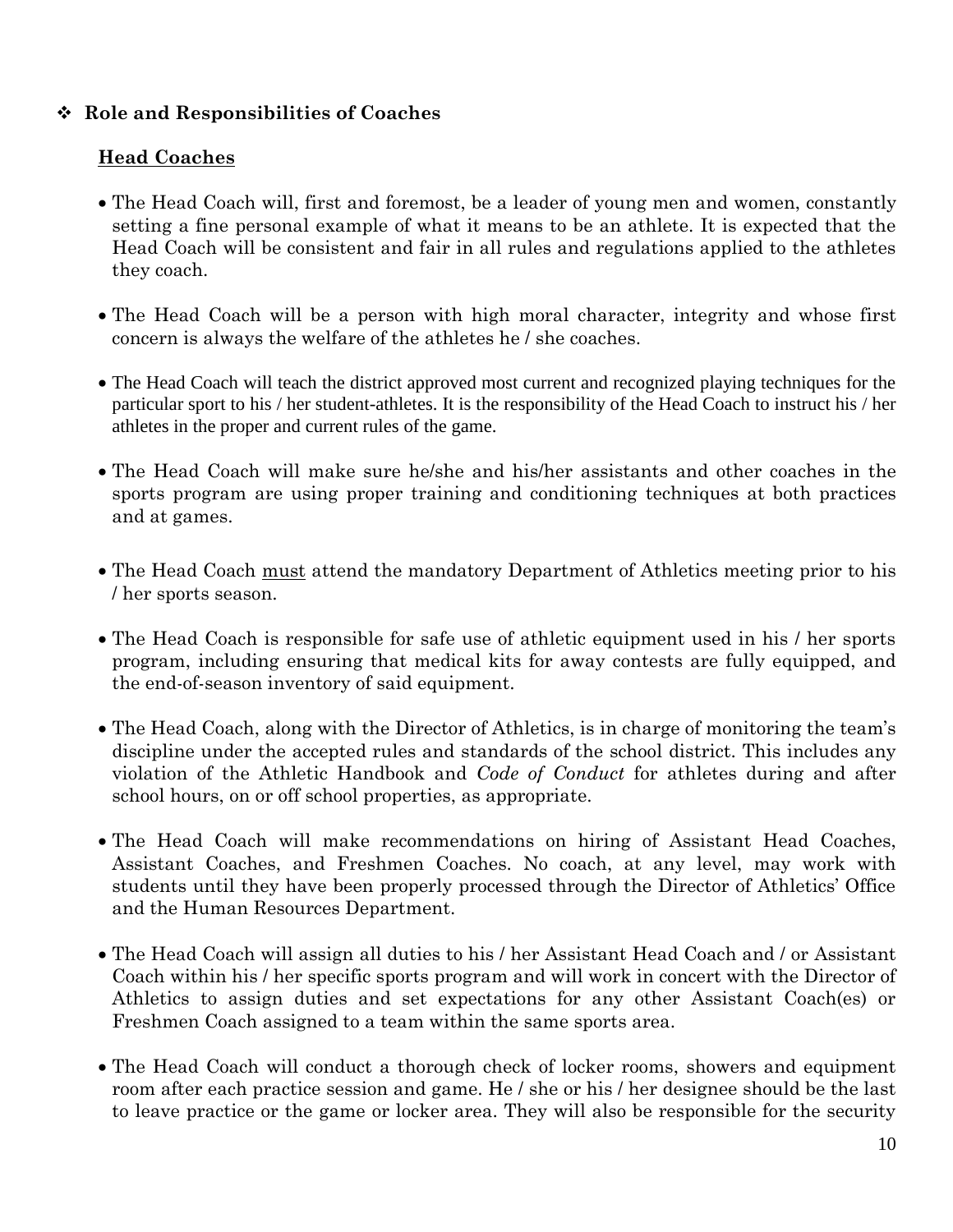of any buildings per the district's existing procedures which will be reviewed annually by the Director of Athletics.

- The Head Coach will work cooperatively with the Director of Athletics to make decisions / plans concerning schedules, times of games, officials, transportation, dressing facilities and eligibility lists; however, the Director of Athletics reserves the right and has the responsibility to make all decisions to benefit the entire sports program and not to show favoritism to or special treatment of any particular sports team, boys or girls, during any of the three sports seasons.
- The Head Coach, or the Director of Athletics, must attend any mandatory CIAC rules interpretation meeting prior to his / her season. It is the responsibility of the Head Coach to instruct his / her athletes in the proper and current rules of the game.
- The Head Coach is in charge of the team's discipline under the accepted rules and standards (*Code of Conduct*) of the school district. This includes reporting to the Director of Athletics and / or the school Principal any violation committed by a student-athlete during and after school hours, on or off school properties. Failure to report could result in disciplinary action against the Head Coach per Board of Education policy and/or administrative regulations.
- The Head Coach may not ask or direct any athletes to participate in any activity for the sports team, including practices, until their clearances are received by the Director of Athletics. The Head Coach of the respective sport must notify the Athletic Office and Principal's office before noon of the following day for any disqualifications.
- The Head Coach will be the coordinator of all activities in his / her program. All levels of the interscholastic teams in his / her sports shall be considered an extension of the high school program. The varsity head coach should coordinate and supervise the coaches at all levels. It is the responsibility of the varsity head coach to supply a specific program to the lower level coaches to follow. Additionally, it is suggested that the varsity head coach have as much involvement as possible with any age group programs involving his / her specific sport. He / she shall hold regular staff meetings to coordinate his / her program at all levels.
- The Head Coach must submit an end-of-the-season summary to the Director of Athletics and, if applicable, to the Principal at the end of each season.
- The Head Coach of the respective sport must notify the Director of Athletics immediately of any and all issues regarding student injury as a result of participation in a sports practice or game.

# **Assistant Coaches:**

 The Assistant Coaches, which include the Assistant Head Coach, Junior Varsity Coaches, and Freshmen Coaches report to the Head Coach and the Director of Athletics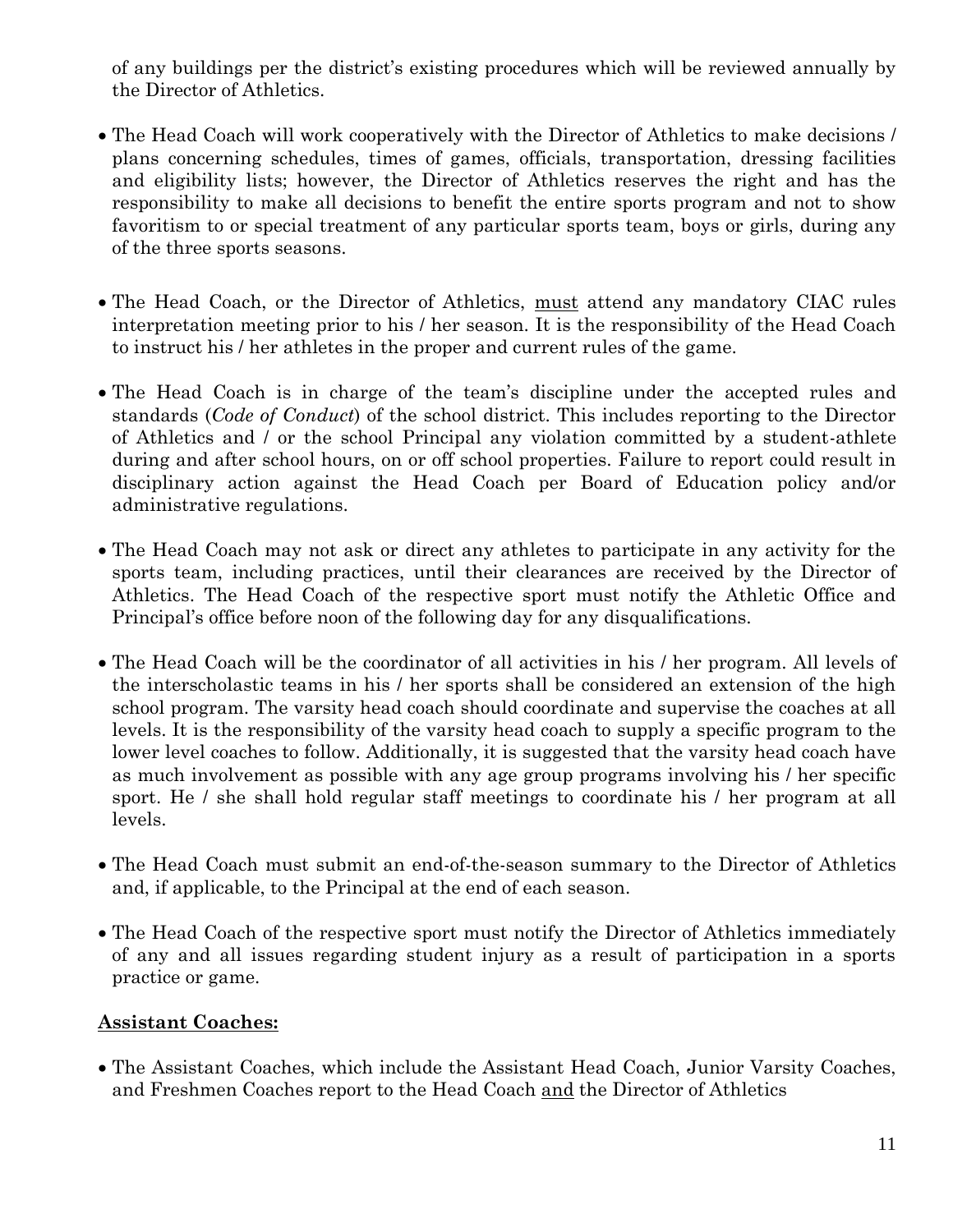- The Assistant Coaches will carry out the purpose and objectives of the program as outlined by the Head Coach and school administration.
- The Assistant Coaches will instruct athletes in individual and team fundamentals, game strategies and physical training as necessary to realize a degree of individual and team success.
- The Assistant Coach will have a thorough knowledge of athletic policies approved by the Board of Education, as well as administrative regulations, and will be responsible for the implementation of said policies.
- The Assistant Coach will understand the proper administrative line of command and will communicate to the Head Coach and Director of Athletics any and all conflict resolution issues.
- The Assistant Coach will maintain discipline and will work to increase morale and cooperation within the school sports program and the school's community.
- The Assistant Coach will provide proper safeguards for maintenance and protection of assigned equipment and facilities sites.
- The Assistant Coach will provide and abide by the same training rules as the Head Coach.
- The Assistant Coach will supervise and direct practices, games, and team trips, as appropriate and within the approved guidelines per the Head Coach and the Director of Athletics.
- The Assistant Coach will be accountable to the Head Coach for all equipment and inventory of equipment and supplies.
- The Assistant Coach will recommend to the Head Coach needed budgetary items in his / her area of the program in keeping with the normal budget cycle.
- The Assistant Coach will examine and supervise locker rooms before and after practices and games, including checking on the general cleanliness of facility.
- The Assistant Coach will attend all required athletic staff meetings.
- The Assistant Coach will perform other duties that are consistent with the nature of the position and that may be required by the Head Coach or the Director of Athletics.

# **Intramural Coaches**

• The Intramural Coach will, first and foremost, be responsible for the supervision and instruction of a quality intramural program.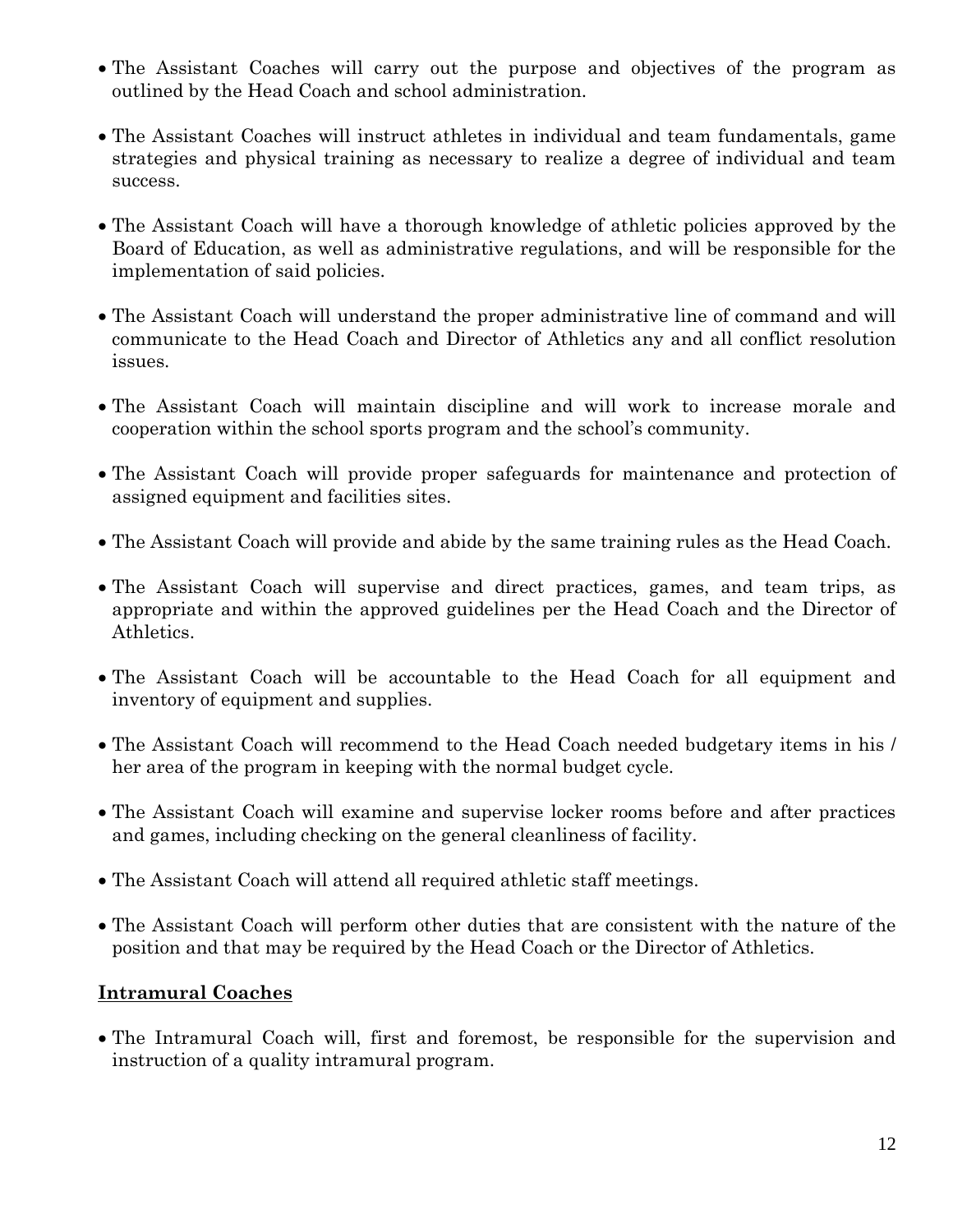- The Intramural Coach will insist that all potential student participants meet the registration process prior to participation.
- The Intramural Coach will promote growth and a positive environment for each and every intramural sport participant.
- The Intramural Coach will instruct participants in the skills, techniques, and rules of the activity to insure fairness, and safety.
- The Intramural Coach will be responsible for the safety and security of the facility.
- The Intramural Coach will be responsible for the modeling of good moral character, integrity, and his / her first concern will always be the welfare of the participants he / she supervises in the intramural sport.
- The Intramural Coach will promote good sportsmanship, fair play, unity, and make certain all participants adhere to the rules and regulations of the intramural sports program.

### **Roles and Responsibilities of Athletic Trainer**

- The Athletic Trainer, working under the direction of the Director of Athletics, will organize and administer an athletic training program for student-athletes involved in interscholastic athletics.
- The Athletic Trainer will provide appropriate athletic training coverage for all interscholastic athletic contests and practices as directed by the Director of Athletics.
- The Athletic Trainer will administer first-aid treatment based upon certification, maintain scheduled times of availability for the treatment and rehabilitation of injuries, and maintain scheduled times of availability for preventative maintenance such as taping and strapping.
- The Athletic Trainer, working under the direction of the Director of Athletics, will inventory, catalog and dispense all medical and training supplies to the interscholastic teams according to district guidelines.
- The Athletic Trainer, under the direction of the Director of Athletics, will coordinate the training needs of the Head Coaches, as appropriate.
- The Athletic Trainer will assist the Director of Athletics and the coaches in their efforts to educate the athletes of the proper treatment of athletic injuries as well as proper preventative measures to avoid athletic injuries.
- The Athletic Trainer will maintain files and records concerning athletic injuries and treatment, or recommendations made, concerning specific injuries.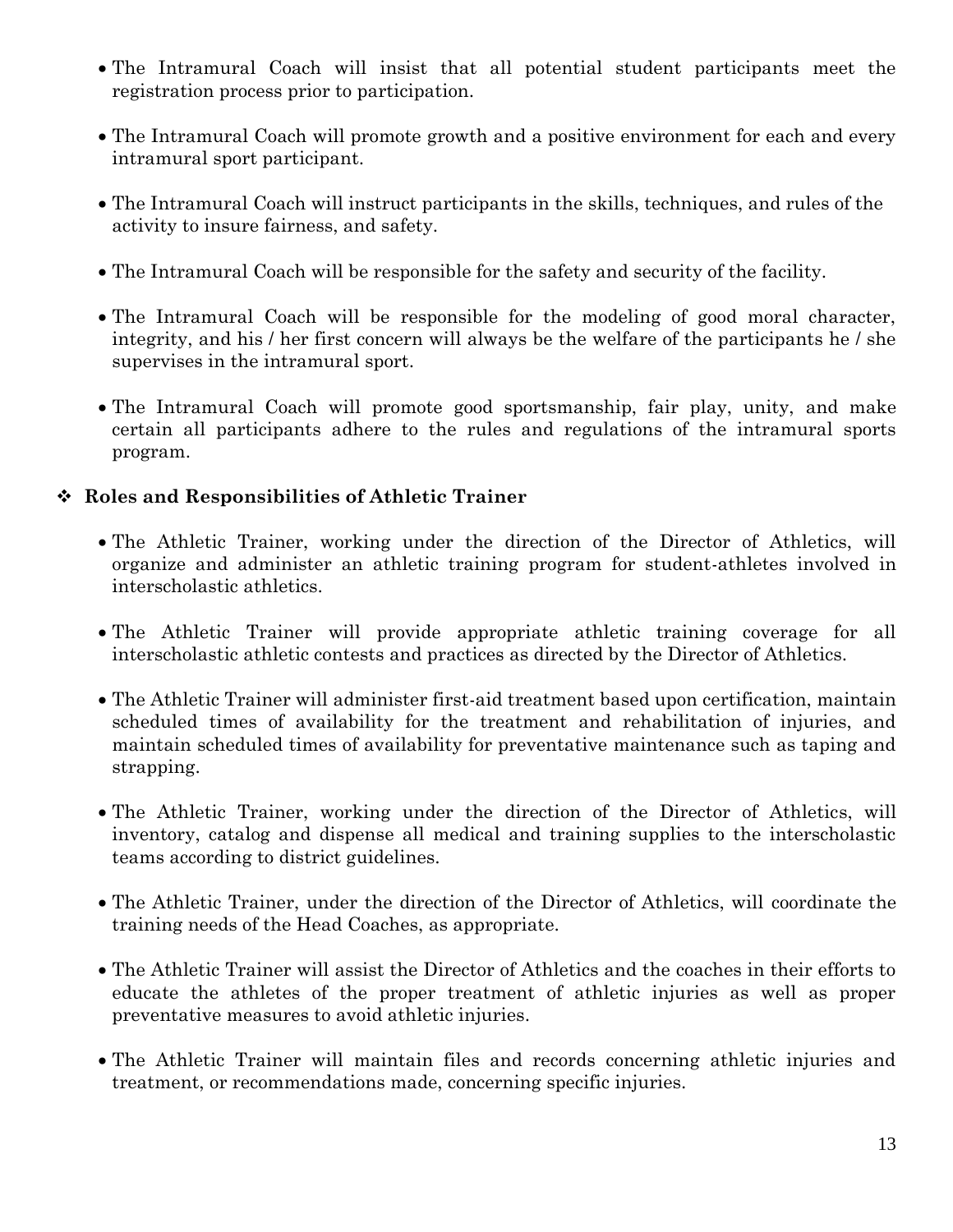- The Athletic Trainer will equip and maintain the training room facilities and the team medical kits.
- The Athletic Trainer will consult with the strength and conditioning coaches to assist in the development of a sound strength and conditioning base for athletic competition.
- The Athletic Trainer will perform other duties related to the position of Athletic Trainer as requested by the Principal(s) or the Director of Athletics.

### **Role and Responsibilities of Game Personnel**

#### **Site Director**

- The Site Director will assist the Director of Athletics in the overall operation of an athletic contest.
- The Site Director will be responsible for the securing and selling of tickets for football, basketball games and any other activities as directed by the Director of Athletics.
- The Site Director will be responsible for returning all collected ticket sales monies and tickets to the Bookkeeper in the Main Office at both Robert E. Fitch High School and Groton Middle School.
- The Site Director will be responsible for welcoming officials and opposing teams, and directing them to appropriate locker rooms, before and after athletic contest.
- The Site Director will be responsible for spectator behavior at the athletic contest and will communicate any and all inappropriate behavior and incidents to the Director of Athletics.
- The Site Director will be responsible for all signatures for the officials' vouchers at the athletic contest.
- The Site Director will arrive one hour prior to the athletic contest, and will not leave until thirty minutes following the event, making certain that the facility is evacuated.

#### *Under the direction of the Site Director, the Timer performs the following duties:*

- $\Box$  Times each athletic contest impartially.
- Reports thirty minutes prior to the contest and ascertains that the timing mechanism is in proper working order.
- Ensures that the contest begins on time and that each team is properly informed of any variation from the established time schedule.
- Informs each team at least three minutes prior to the start of the second half of the contest.

#### *Under the direction of the Site Director, the Ticket Seller performs the following duties:*

- $\Box$  Is responsible for keeping the proper accounting of the monies and ticket receipts utilized for that athletic contest.
- $\Box$  Is responsible for securing the ticket monies and cash box for the Site Director.
- $\Box$  Is responsible for displaying the ticket prices.
- $\Box$  Is responsible for documenting the complimentary ticket list, supplied by the Director of Athletics.
- $\Box$  Reports forty-five minutes prior to the contest.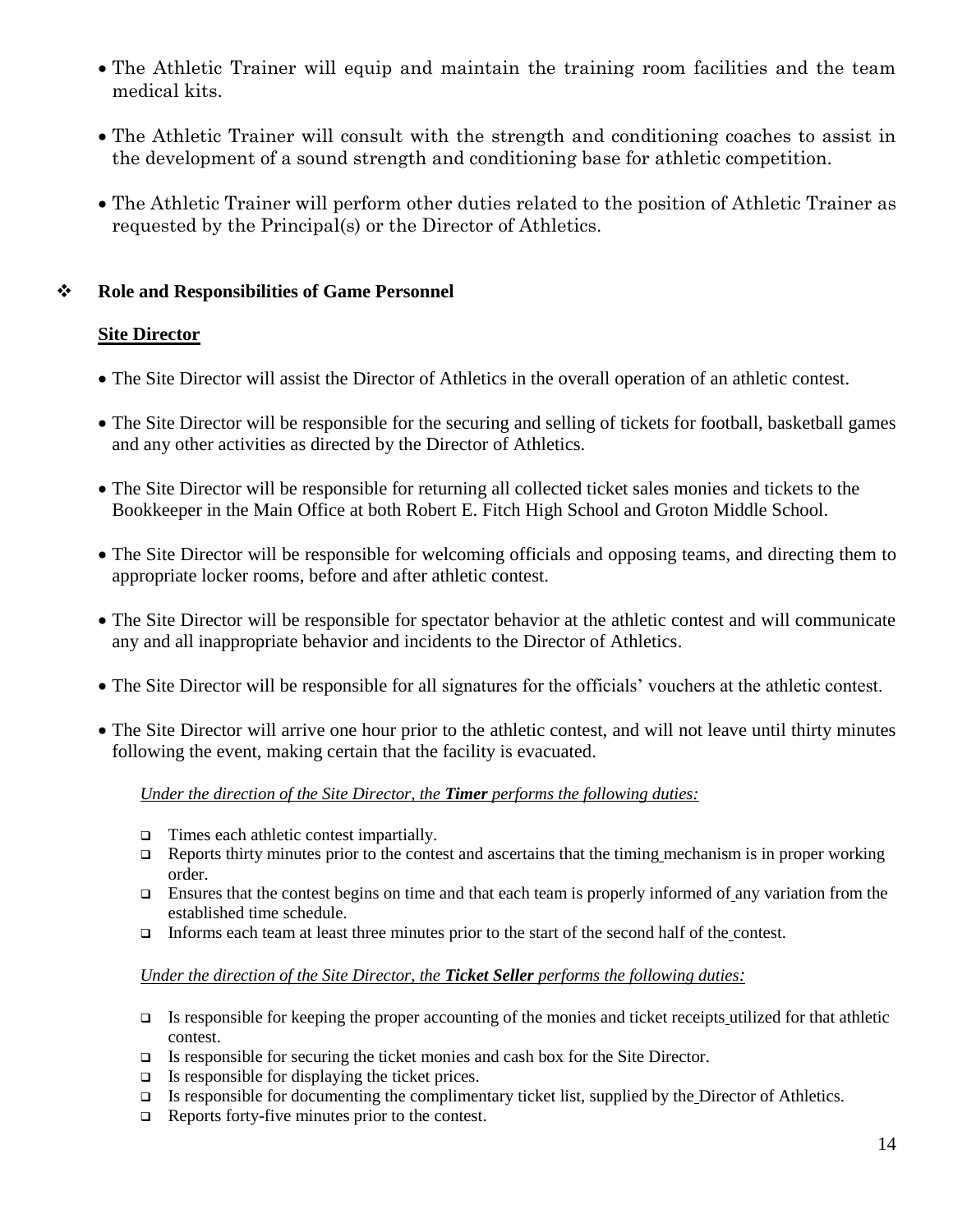#### *Under the direction of the Site Director, the Statistician performs the following duties:*

- □ Is responsible for keeping accurate and impartial statistics for Head Coaches.
- $\Box$  Maintains contact throughout the contest with the game officials to verify the official score and specifics in order to maintain an accurate account of contest.
- $\Box$  Reports thirty minutes prior to the start of contest to gather team rosters and any other additional information required to perform role of statistician with accuracy.

#### *Under the direction of the Site Director, the Announcer performs the following duties:*

- Is responsible for announcing starting line-ups and play-by-play.
- $\Box$  Is responsible for securing copies of rosters and the national anthem.
- $\Box$  Is responsible for ascertaining that the sound system and microphone are in proper working order.
- Is responsible for announcing the Spectators' Code of Conduct and any additional information as directed by the Director of Athletics.
- $\Box$  Reports thirty minutes prior to the start of the contest.

#### **GUIDELINES FOR SPECTATOR BEHAVIOR**

Spectators at athletic events are always welcome and are considered to be an important, supportive component of the athletic program. Student-athletes from both teams should expect and receive respect and support from spectators, regardless of the spectators' affiliation with the student-athlete or the school. Proper behavior on the part of spectators is always appreciated and provides a good behavior model for all in attendance at an athletic event.

To assure that student-athletes are not distracted by or discouraged by spectator behavior at home and / or away games, any spectator using or shouting inappropriate or abusive language will be removed from the sports activity venue and may be charged with disorderly conduct. Additionally, if groups of student or adult spectators shout profanities or use abusive language, the Director of Athletics or his designee will announce to the spectators, or direct the Site Director to announce that continued inappropriate behavior or verbal and / or gestural abuse will cause the game to be halted and possibly ended.

Any spectator committing a physical or verbal action that in any way could affect the safety of players or other spectators will be removed from the sports facility / venue and will be charged with disorderly conduct. This restriction applies to rental facilities such as ice rinks and contests played away from Groton Public Schools.

#### *Acceptable and Expected Behavior at Events Include the Following:*

- Spectators should be aware that only Groton Public Schools employees and their designees are allowed on the fields of play. ALL OTHERS MUST REMAIN IN THE SPECTATOR DESIGNATED AREAS.
- Spectators are expected to applaud during introduction of players, coaches and officials.
- Spectators are expected to accept all decisions of officials.
- Spectators are expected to acknowledge the importance of handshakes between participants and coaches at end of contest, regardless of outcome of the game.
- Spectators are expected to treat competition as a game, not a war.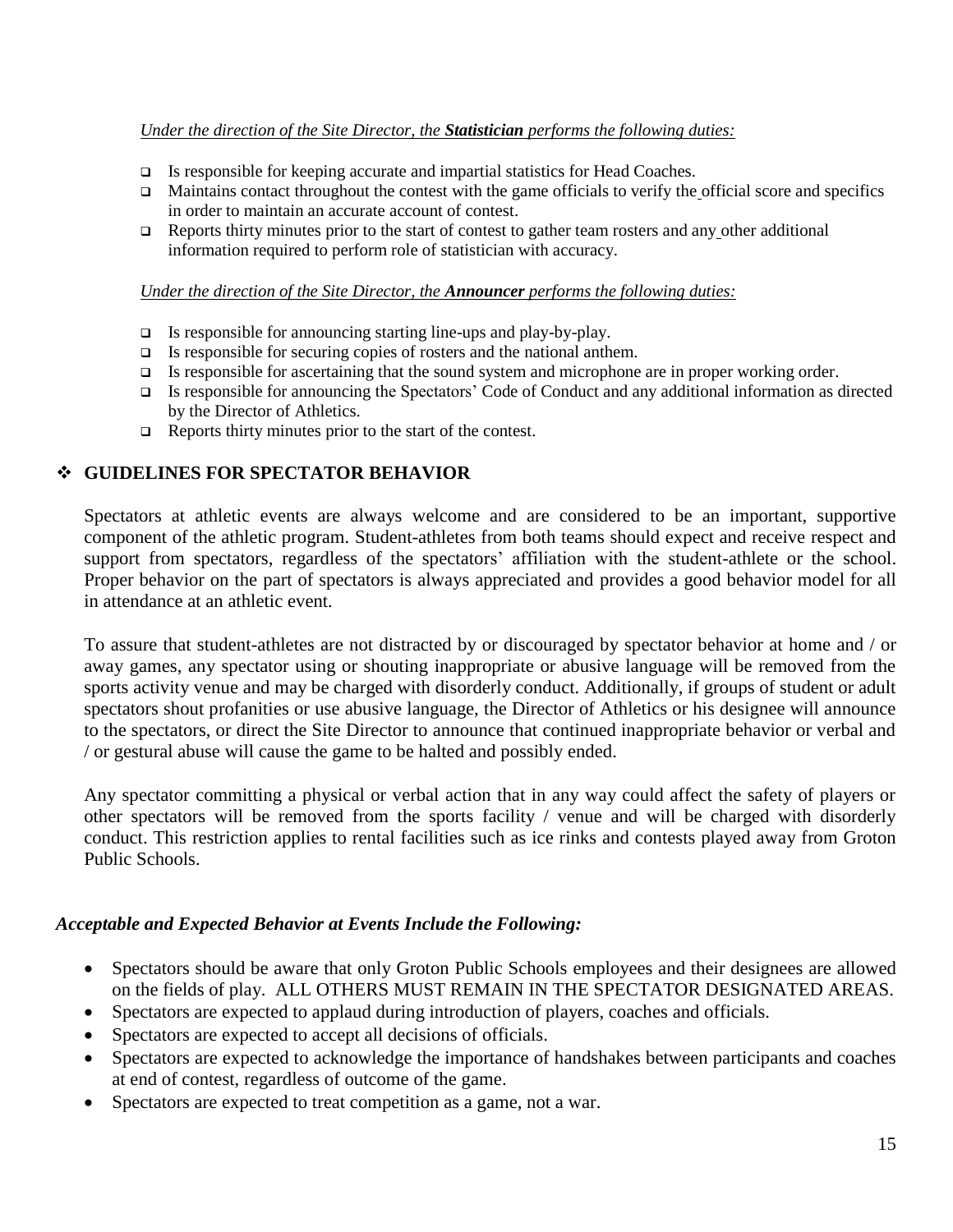- Spectators, along with coaches and players, are expected to honor and applaud opposing participants to recognize them for outstanding performance or coaching.
- Spectators are expected to applaud at the end of contest for performances of all participants.
- Spectators are expected to show concern and respect for an injured player, regardless of team.
- Spectators are expected to encourage fellow members of the audience to display only sportsmanlike conduct.
- Spectators are expected to avoid use of profanity.
- Spectators are expected to refrain from any use of drugs, alcohol or tobacco products.
- Spectators are expected to respect the rule that pets are not permitted on any school athletic fields or facilities, and should, therefore, leave all pets at home.

# **COMMON (VS.) PERSONAL GOALS**

The Groton Public Schools athletics program offers many opportunities for student-athletes to grow and develop in ways that are beneficial to the students as a whole team as well as individuals. However, it is important for all involved in the program to understand that for real success to be achieved and growth to take place, everyone needs to be on the same page - which means everyone on the team needs to have *common goals.*

Teams that work together to reach common goals are the most successful. Teams that are unsuccessful *even though they may be winning teams* - are those that have *personal goals* prioritized ahead of the team goals.

Every athlete should have personal goals and aspirations. However, those personal goals must be secondary to the *common goals* set for the team as a whole. If a student-athlete is more worried about his / her points, statistics, place, or playing time instead of the overall performance of the team – there is no longer a team competing, but a group of individuals. When a team performs as a group of individuals, no team ever wins for long under those circumstances, regardless of how talented its members are as individuals.

*Common goals* lead to team success - *personal goals* that are within the framework of the team goals will lead to personal success.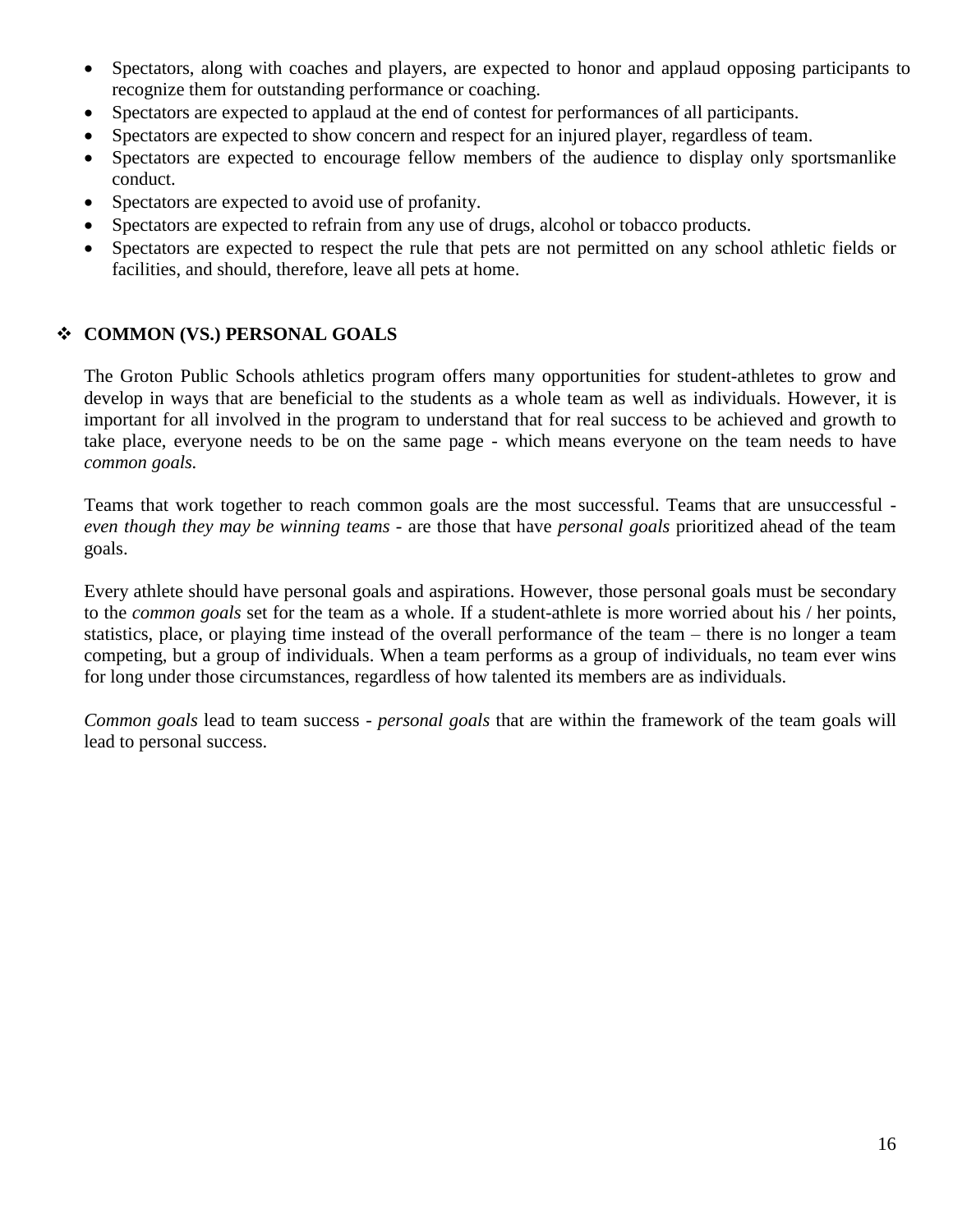# STUDENT-ATHLETE SECTION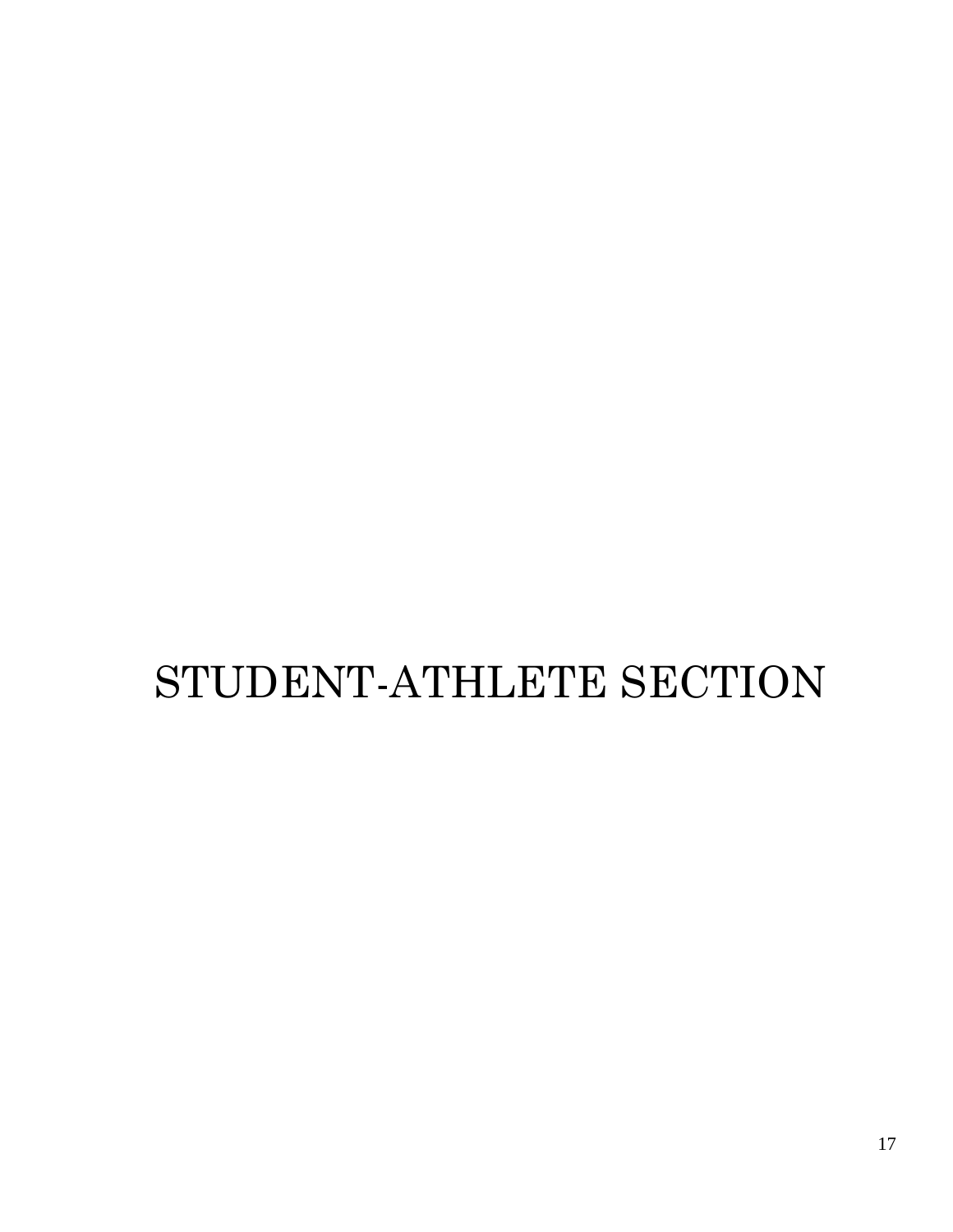#### **Special Message to Student-Athletes**

The Groton Public Schools Athletic Department is proud to have you as a student- athlete participating in our outstanding programs. Interscholastic and club sports activities provide many opportunities for you to grow and develop as a young person. As a student-athlete, your performance on the field and your behavior and actions off the field reflect on the entire athletic program and the reputation of your school and fellow classmates. Your behavior contributes to the overall perceptions of those who know you as well as to those who don't know you personally but consider you to be a representative of your school. The Board of Education, the Superintendent of Schools, your Principal and Assistant Principal(s), teachers, staff, parents, and fellow classmates ALL expect you, as a student-athlete, to conduct yourself in a manner consistent with the school's *Code of Conduct* and in keeping with the philosophy of the Department of Athletics. You are encouraged by all who support you to set high goals for your own performance, but to remember at all times that you are a member of an athletic team who, with your fellow student-athletes, can perform admirably to make your school proud of you and your sports program.

#### **PRE-SEASON REQUIREMENTS / PROCEDURES**

#### **Registration for Participants in Athletics**

#### Step 1: HEALTH ASSESSMENT RECORD

This form must be completed by a physician and filed with the Health Office BEFORE the first day of practice. Physical examinations expire 13 months from the date of the examination.

#### Step 2: CODE OF CONDUCT CONTRACT FOR STUDENT-ATHLETES

This form should be completed at the beginning of the first sports season.

#### Step 4: REGISTRATION

The registration process will take place online by logging on to: <https://www.familyid.com/organizations/fitch-high-school> The consent, concussion and cardiac arrest forms will also be completed as part of the online registration program.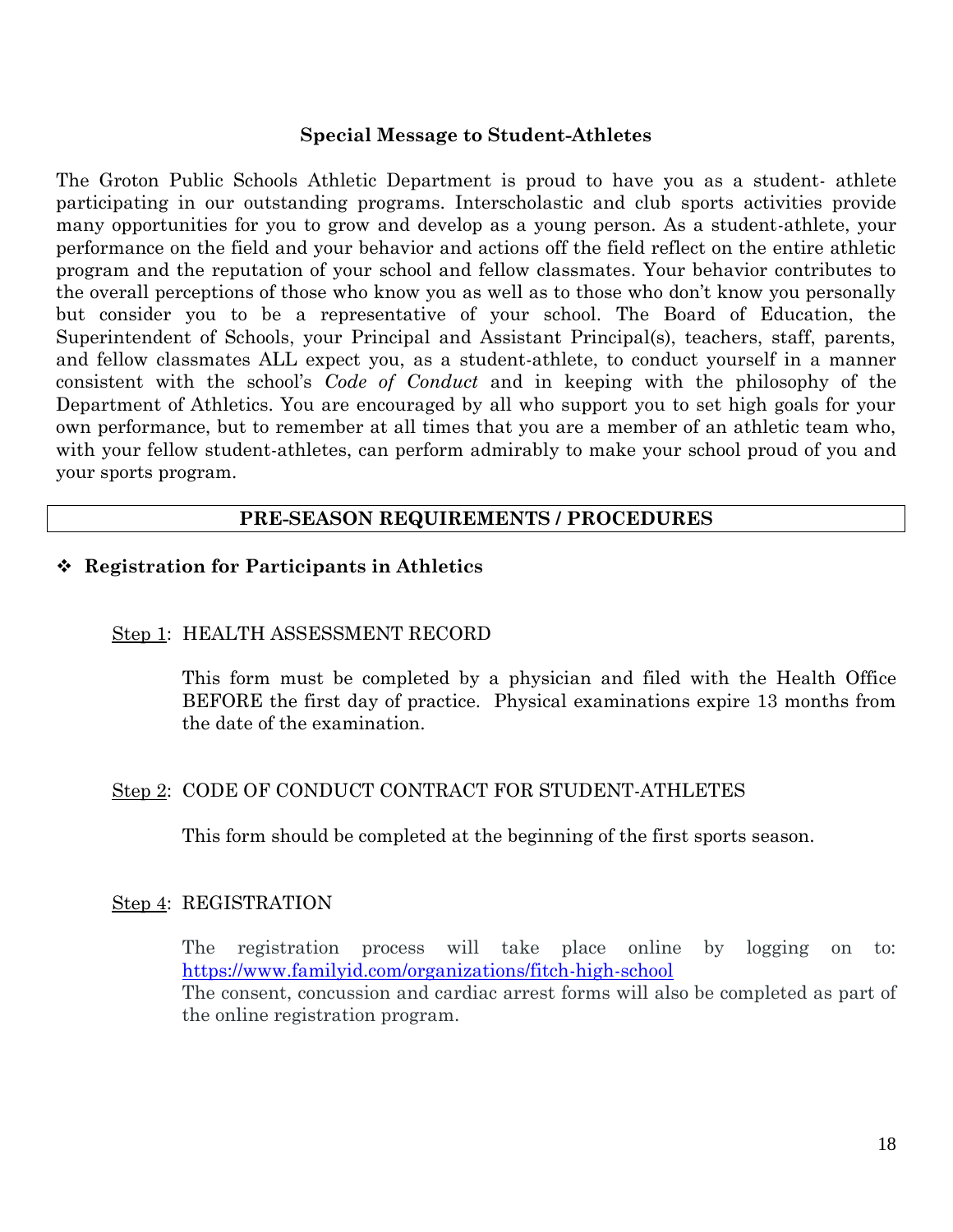In addition, all student-athletes must complete an ImPACT baseline test prior to the first contest on a bi-annual basis.

Please visit the Groton Public Schools website [\(https://www.grotonschools.org\)](https://www.grotonschools.org/) for the link to register for an athletic team.

# **Student-Athlete Pledge**

As a member of the Groton Public Schools Athletic Department, student-athletes are expected to know, understand, and commit to their responsibilities as a student-athlete participating in the athletic program. Specifically, student-athletes are expected to take responsibility for the following:

- $\triangleright$  Communicate your sports schedule well in advance to your parents and teachers.
- $\triangleright$  Schedule your personal life so that it does not conflict with team expectations to the best of your ability to do so.
- $\triangleright$  Give your coach notice well in advance of any commitments you have that do conflict with the team schedule, such as special family events.
- $\triangleright$  Discuss issues of concern with your coach, team captains and parents before they become problematic.
- $\triangleright$  Abide by all the training rules set forth by your coach and the Athletic Department.
- $\triangleright$  Make a commitment to your team mates and coaches to continually strive to contribute to the program.

# **Academic Eligibility**

The academic success of our students is our primary purpose. Extra-curricular activities, although secondary, are a very important part of our overall educational program. It is expected that all students will maintain passing grades and they and their parents will be kept current on academic progress.

At the Interim point in a trimester, if a student is receiving grades in the D and F range, his/her guidance counselor will contact the student and his/her parents in regards to a process for academic remediation/support.

At the Interim point in a trimester the Athletic Director will be notified of student-athletes whose grades, being in the D and F range, may lead to athletic ineligibility. The athletic director and coach will contact the student in an effort to support and encourage the student in making strides to improve their academic standing.

Prior to report card distribution student-athletes grades will be reviewed by guidance and the athletic director. Those students who are deemed academically ineligible will be notified in a meeting with their parents, the guidance counselor and the athletic director. A proposal will be developed to put in place supports for academic improvement, and the athletic director will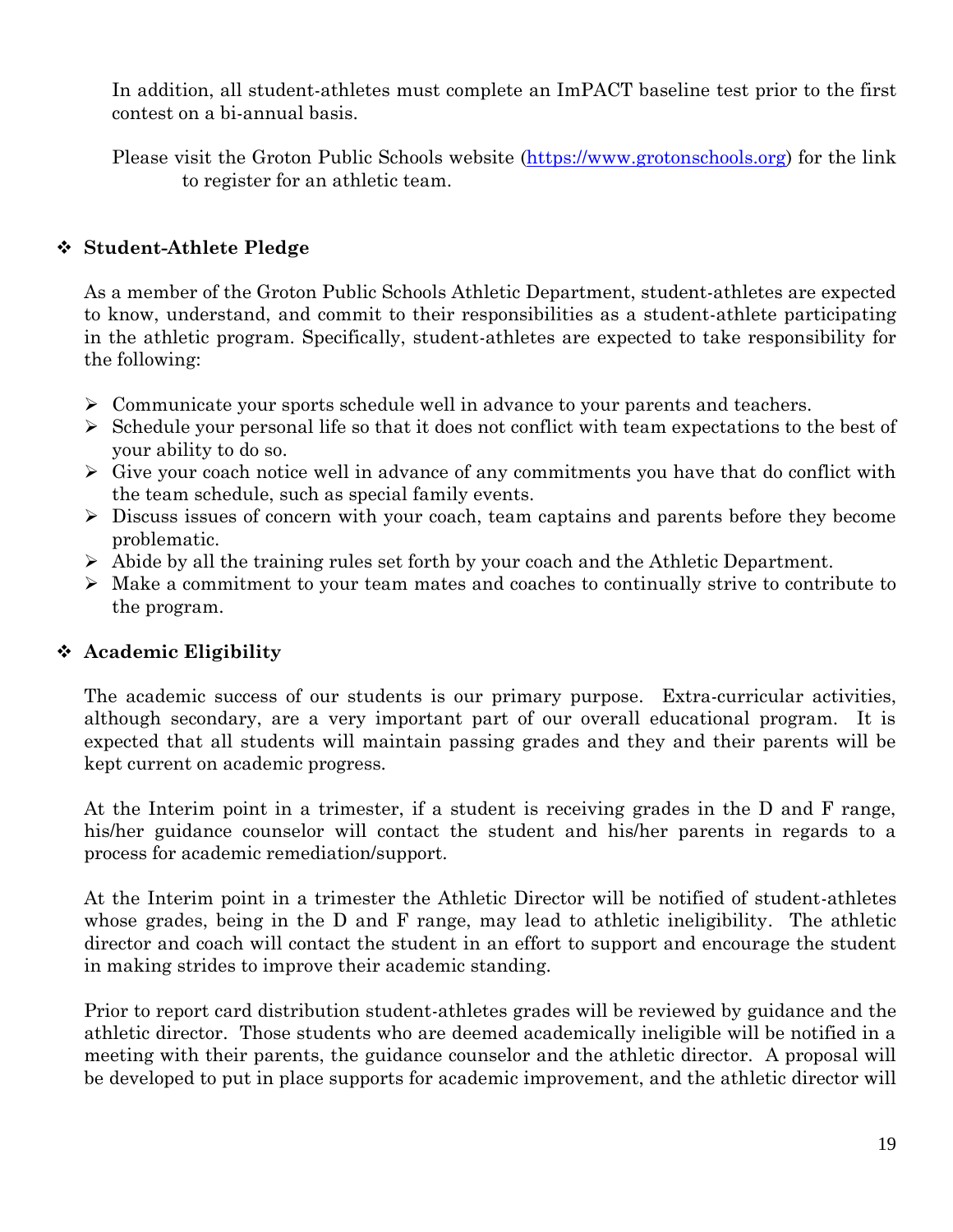work with the student in developing a plan whereby they can still fell connected to the athletic community.

# **Guidelines for CIAC Eligibility** *(Follow the link for the [CIAC Handbook.](http://www.casciac.org/pdfs/ciachandbook_1011.pdf))*

- In order to play on an athletic team at Fitch High School students must be enrolled and passing at least (5) courses each quarter. For the fall season, final grades from the previous school year will be used. This is an increase of the CIAC eligibility rule, which reads; A student-athlete cannot at any time represent a school unless he/she is enrolled in at least four Carnegie units/courses or its equivalent. During the school year, a student must pass at least four Carnegie units/courses in the trimester immediately preceding the athletic season. For example, to be eligible for winter sports a student must have received credit toward graduation for four Carnegie units/courses of study for which he/she has not previously received credit during the preceding fall semester. Eligibility for a new school year is determined by the final cumulative grade achieved the prior year.
- Students must not have turned nineteen years of age before July  $1^{st}$ .
- $\triangleright$  Students cannot change schools without change of legal residence that meets the Board of Education policies of residency.
- $\triangleright$  Students cannot play the same sport for more than three seasons in grades 10, 11, and 12.
- $\triangleright$  Students may not play or practice with an outside team in the same sport while a member of the school team after the first scheduled game in any season, except for parent / child tournaments and caddy tournaments, for example. For swimming, tennis, and gymnastics a student may practice but cannot compete with a non-CIAC team during the season.
- $\triangleright$  Students may not play under an assumed name on an outside team.
- Student must be enrolled at a secondary school for at least twelve school weeks before the time of participation in an athletic season.
- Freshmen may compete in the first trimester regardless of marks received in  $8<sup>th</sup>$  grade.
- $\triangleright$  All Groton Middle School students must be passing all their classes to be eligible.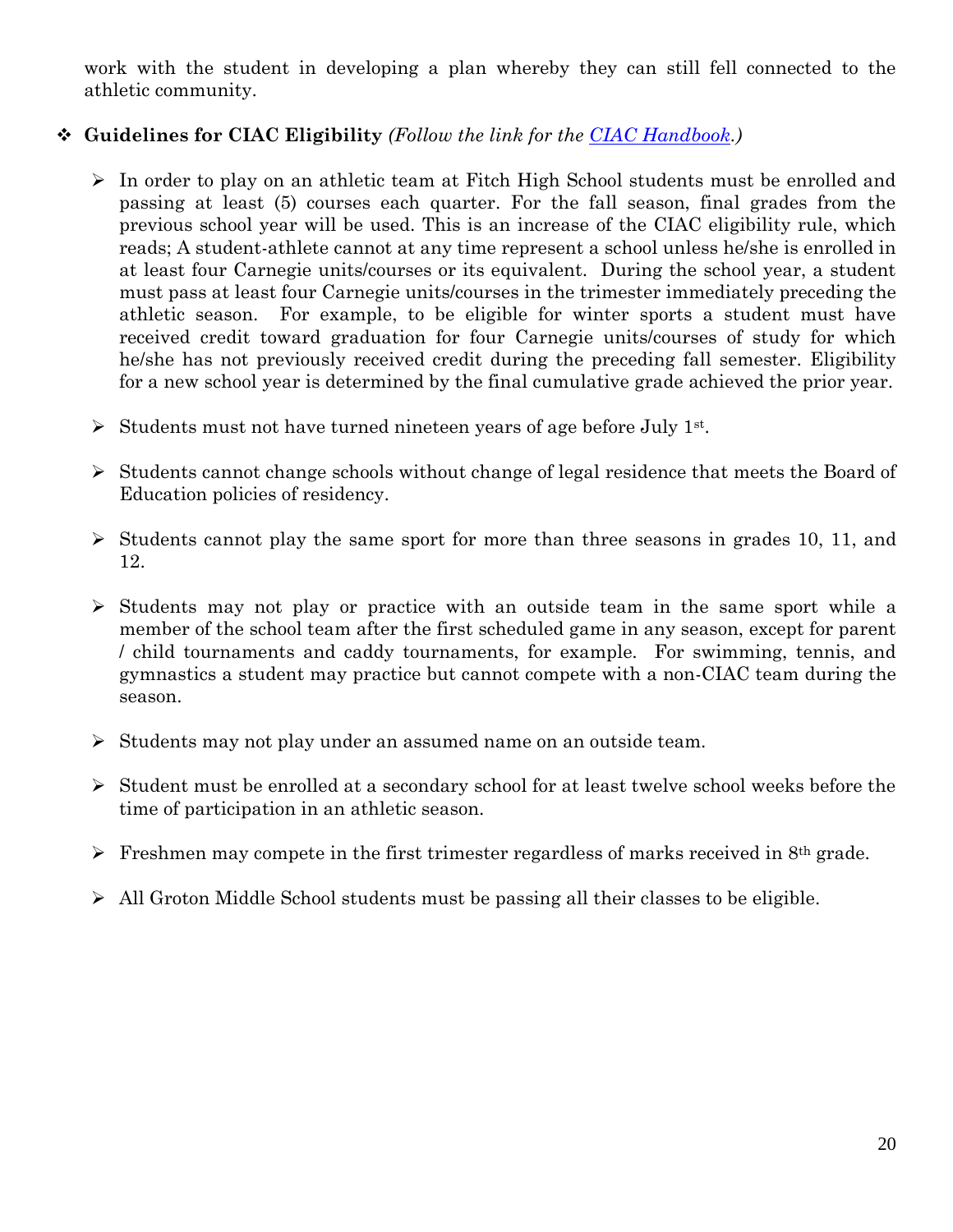# **IN-SEASON REQUIREMENTS / PROCEDURES**

#### **General Expectations for Student-Athletes**

Athletic activities are an extension of the educational experience that a school may choose to offer. Therefore, participation is voluntary and is a privilege. Those who choose or are chosen, as a matter of due process, must be aware of the *Code of Conduct* for athletic programs and each participant is expected to operate within the framework of these rules and regulations

*In general, the student-athlete is expected to …* 

- $\triangleright$  Be courteous to visiting teams and officials at all times.
- Play hard and to the limit of his / her ability and keep a positive attitude. The *true* athlete does not give up, nor does he / she quarrel, cheat, bet, or grandstand.
- $\triangleright$  Be modest when successful and be gracious in defeat. A true sportsman does not offer excuses for failure.
- Maintain a high degree of physical fitness by observing team and training rules conscientiously.
- $\triangleright$  Demonstrate loyalty to the school by maintaining a satisfactory scholastic standing and by participating in or supporting other school activities.
- $\triangleright$  Play for the love of the sport.
- $\triangleright$  Recognize that he / she is representing the school and should exemplify and follow the guidelines set forth by the coaching staff as well as the school's *Code of Conduct* during and after school.
- $\triangleright$  Maintain satisfactory academic standards and regular school attendance.

# **Violations of the Robert E. Fitch High School** *Code of Conduct*

In case of alleged infraction of the approved *Robert E. Fitch High School's Code of Conduct*, the student-athlete may be suspended, and subsequently expelled, from practices and participation in practices and games at all levels of competition, as determined in the regulations documented in the *Code of Conduct*. In these cases, due process procedures will be followed per the following:

 $\triangleright$  If an alleged infraction / violation occurs, the coach will notify the Director of Athletics and / or school administrators (in absence of the Director of Athletics) and conduct a prompt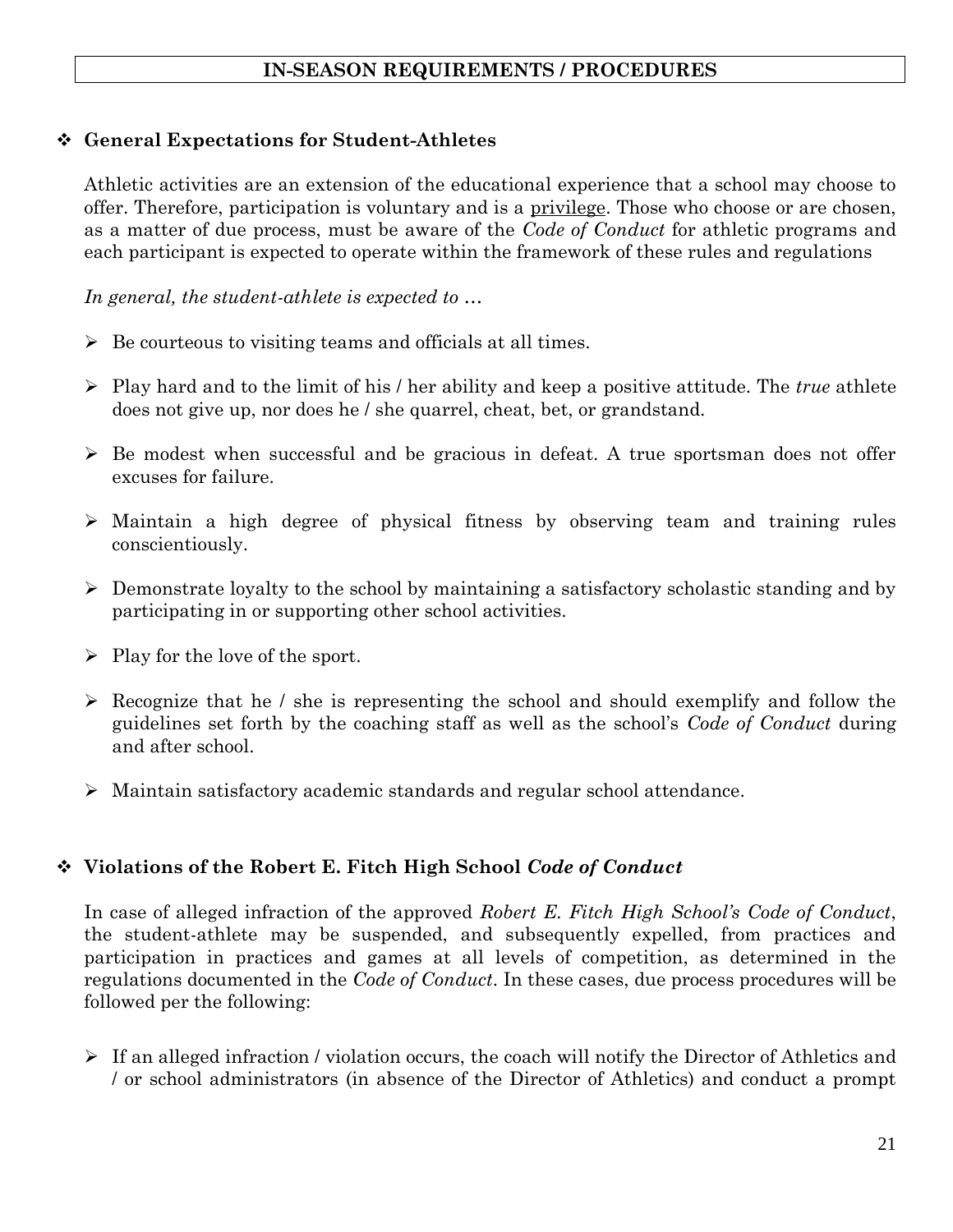and thorough investigation of the alleged misconduct or violation and determine if a disciplinary action is warranted per the *Robert E. Fitch High Schools Code of Conduct*.

 $\triangleright$  If, after the above investigation, a determination is made by the school administrators to suspend the student-athlete, the suspension shall take place immediately. The school administrator will give written notice to the student-athlete, stating the reasons for the suspension to the student-athlete and the student-athlete's parents / guardians and the Director of Athletics. The Director of Athletics will notify the coach(es) of the suspension.

# **Mandatory School Attendance**

In order to be eligible to participate in any interscholastic contest, a student-athlete must be enrolled in a district secondary school. A student-athlete must attend school for **three blocks** in order to be eligible to participate in a sporting event or practice that afternoon or evening. Permission from the Director of Athletic Programs is required for any exceptions.

- $\triangleright$  Student-athletes who are absent from school are not permitted to participate in or attend interscholastic contests, athletic practices or team meetings on the same day of the absence.
- $\triangleright$  If a student-athlete is absent the last day of the school week, the student-athlete is not permitted to participate until the return to classes.
- $\triangleright$  In the case of an absence prior to an extended school vacation period the student-athlete must provide the Director of Athletics with a note outlining the reason for the absence and obtain his / her permission to return to competition.
- $\triangleright$  Student-athletes are expected to attend all classes regularly and on time.
- $\triangleright$  Student-athletes will not use athletics as an excuse to miss class or portions of class unless the team is departing early from school. In this case the proper notification will be submitted to the Principal's office.

# **Vacation Periods**

Student-athletes are expected to attend all practice sessions and contests, including those scheduled during vacation periods. Parents and student-athletes are advised to review the athletic program descriptions for specific details on the length of season and practice requirements that may be scheduled for upcoming vacations.

#### **College Visitations**

College visitations should be scheduled during the summer break or at times when the athletics season, including practices and games, is not underway. One excused absence is permitted for the purpose of a college visitation as long as the coach has been given two weeks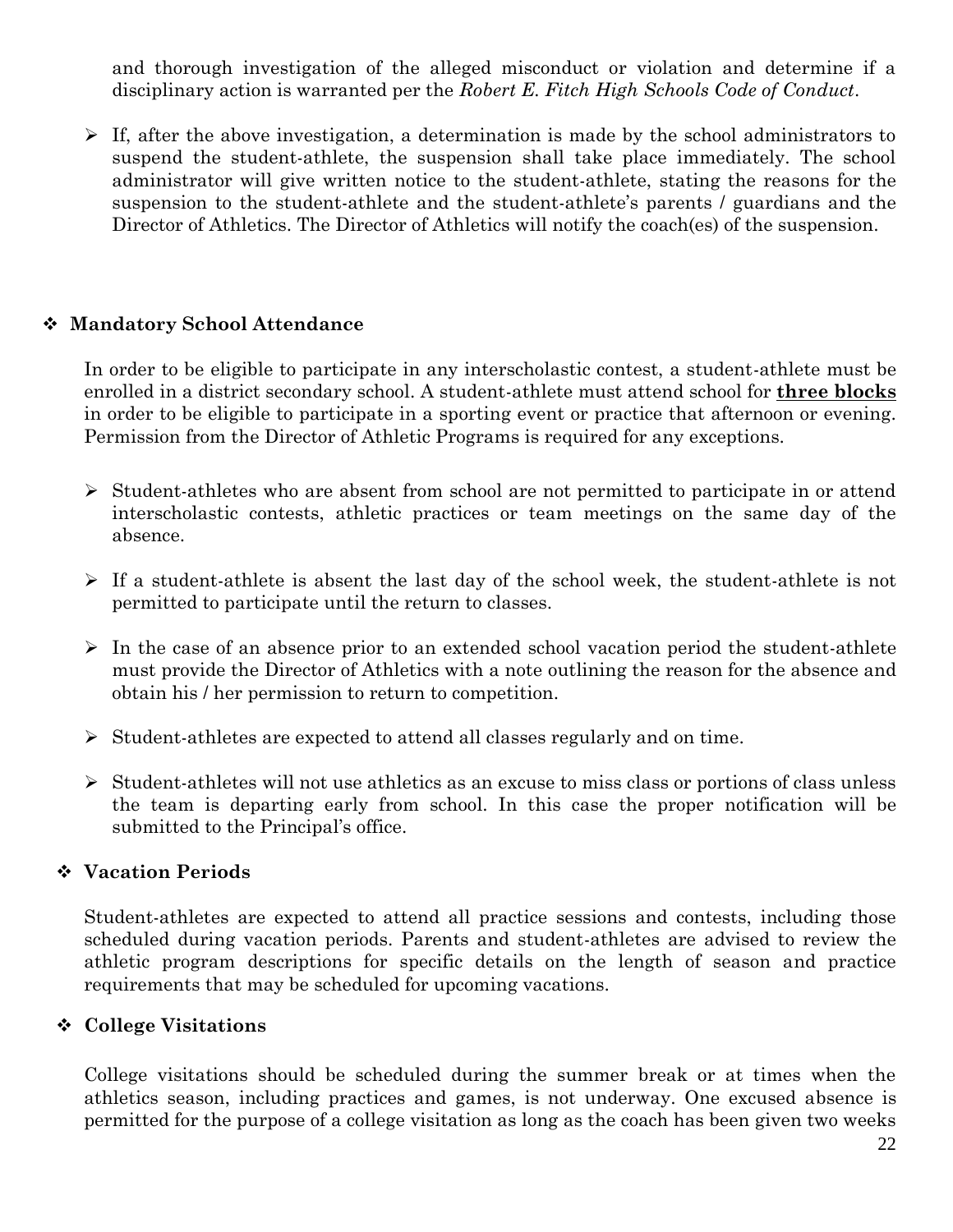advance notice. Permission from the Director of Athletic Programs is required for further absences due to college visitations. *NOTE: An excused absence does not guarantee playing time or previous playing status.* 

# **School Suspensions**

Student-athletes serving a school suspension **whether in-school or out-of-school** are not permitted in any contest or athletic team practice, nor may the student-athlete appear on school grounds, off-site practices or home and away contests.

# **Protection of Personal Valuables**

**Student-athletes should leave all valuables at home; not in the locker room.** 

**Student-athletes are responsible for providing their own locks**. All lockers must be locked properly.

### **Inclement Weather Situations**

When school is dismissed early due to inclement weather, no practice or open gym will be conducted. All students will go home.

### **Cancellation of Events**

In the event any scheduled athletic event has to be canceled or postponed the Athletic Office will post the information on the Department of Athletics website, [https://www.grotonschools.org](https://www.grotonschools.org/) where schedule changes will be posted. An announcement will be made over the school's PA system. Student-athletes and their parents are encouraged to visit the Robert E. Fitch High School website and sign up for email changes from the CIAC.

# **Student-Athlete Bus Transportation Guidelines**

- $\triangleright$  Student-athletes are expected to use the transportation services the Department of Athletics arranges both to and from the athletic contests, scrimmages or events. This practice protects student-athletes from potential harm and contributes to the building of proper team camaraderie.
- $\triangleright$  School bus rules are in effect when student-athletes are being transported for an athletic contest, scrimmage or event. Infractions of bus rules will be dealt with in the same manner as the administration deals with school time bus violations.
- $\triangleright$  A coach will always be present on the bus when a team is traveling by bus. If the coach cannot be present due to an emergency, the Director of Athletics or Principal will assign a supervisor to ride the bus with the student-athletes.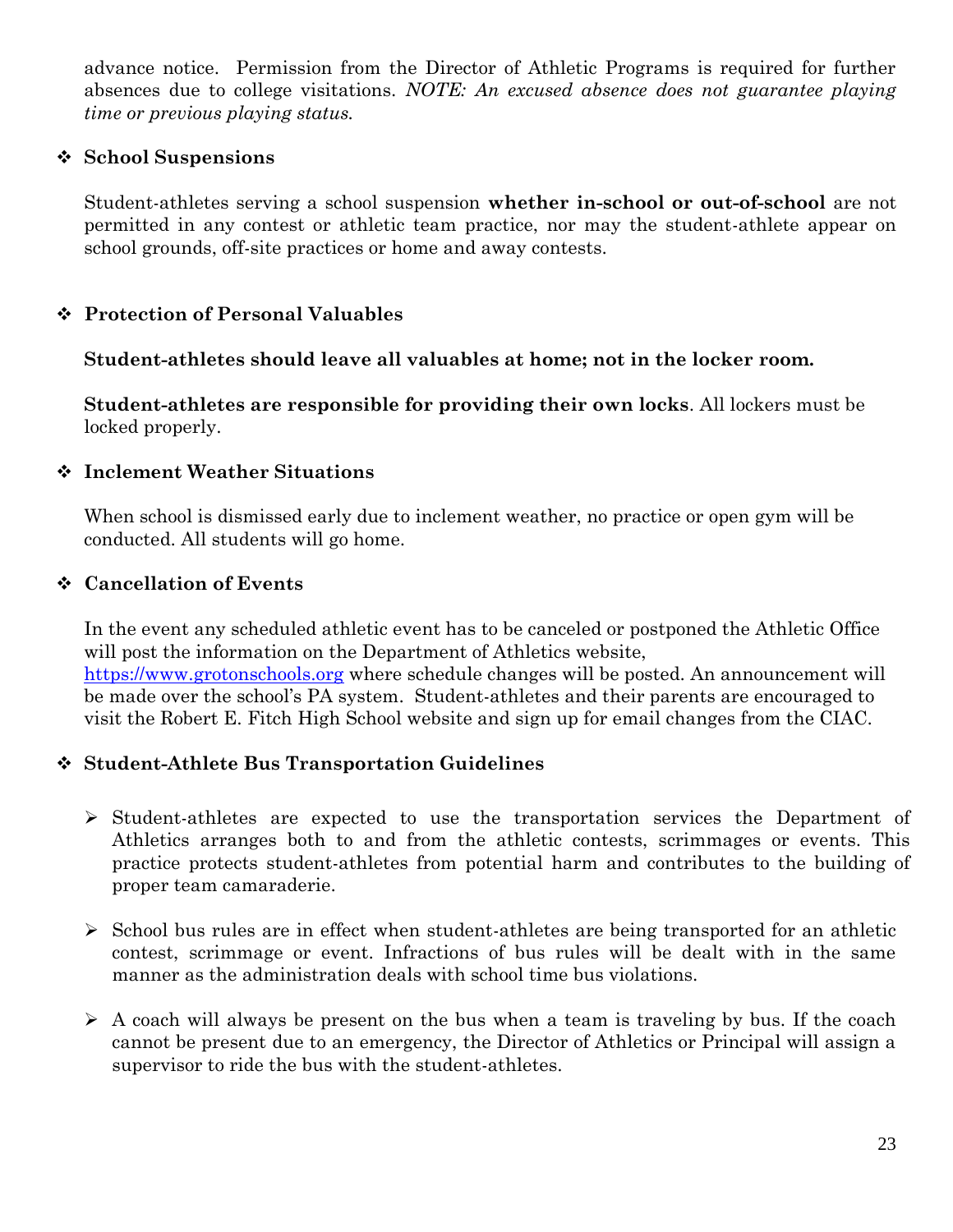$\triangleright$  It is recognized that there will be times when extenuating circumstances may make it necessary for a student-athlete to travel to or from an athletic event separately from the team. In the event that a student-athlete needs to travel separately from the team, a permission note from the student-athlete's parent / guardian must be presented to the Director of Athletics in advance for approval. Students will be released only to their **own** parent / guardian. The completed form must be submitted to the Athletics Office 48 hours prior to the event. For example, if the student needs to be transported to / from an event on a Saturday the permission form should be submitted to the Director of Athletic Programs on the Thursday prior to the event.

Coaches are only permitted to allow student-athletes to travel separately from the team if they have in their possession a permission note, which has been signed by a member of the high school administration and the student's parents / guardians. Parents / guardians may give their permission for their child to ride with another authorized parent / guardian, only under exceptional circumstances, and with prior approval from the Director of Athletics.

# **Leadership Qualities of a Team Captain**

*A team captain should have the following leadership qualities:* 

- Be a role model for the other student-athletes on the team.
- Be a hardworking, committed, dedicated team player.
- Demonstrate a positive attitude and show respect for coaches, teachers, adults and peers.
- Exhibit good citizenship and be dependable, loyal, trustworthy, and unselfish.
- Show a great deal of pride in the team, the school, and the community.
- Be committed to be alcohol and drug free and show social confidence as a drug free student athlete.
- Have a strong self-image, be mature, be motivated, and have good communication skills.
- Demonstrate good school behavior and maintain acceptable academic progress.
- Demonstrate a willingness to follow the regulations documented in the Groton Public Schools Code of Conduct and the specific team rules for his / her sport.
- Act as a liaison between teammates, coaches and Director of Athletics, as appropriate, and assist in the process of resolving conflicts, issues and problems.

# **Team Captain Selections**

- Candidates must be current members of the team in good academic standing, as determined by the Guidance Office school counselors and school administration. If the specific sports team does not have any seniors on the squad then juniors may be considered after consultation with the Director of Athletic Programs. The juniors must have participated in the sport the prior year.
- The head coach will nominate potential candidates for team captain(s). Prior to the team's voting for the candidates, the head coach is to address the team about the importance of leadership and the honor that goes with being a captain at Robert E.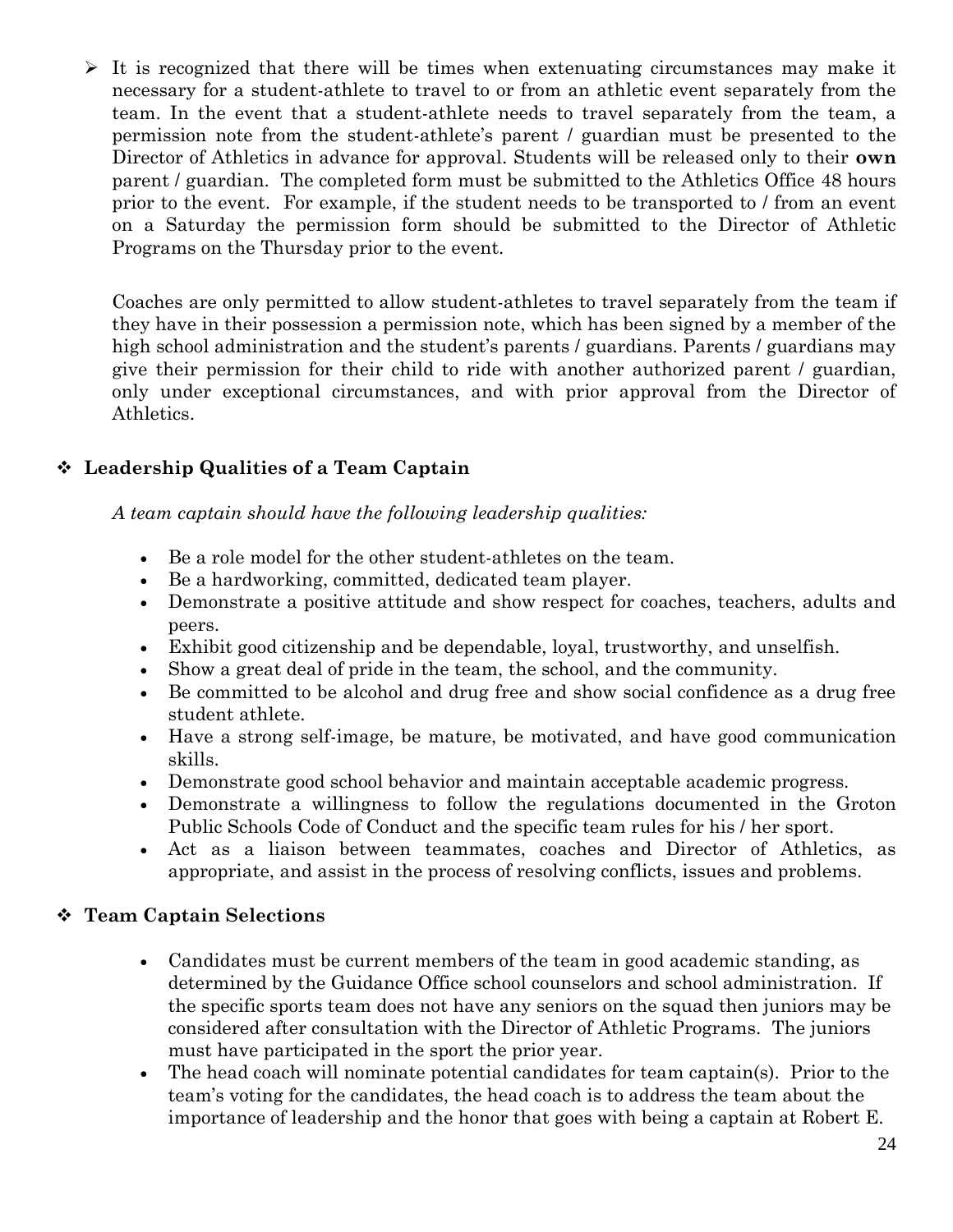Fitch High School. At that time the coach is expected to outline to all team members the qualities of an effective leader and the responsibilities of a captain of that program. Only current varsity players, excluding graduating seniors, who participated in the most recent season are eligible to vote on the final slate of nominees.

- The school administration, athletic director and the head coach will review the candidates to determine their eligibility as measured by the leadership qualities listed above.
- The school administration, working with the athletic director, reserves the right to withdraw a candidate from the slate of nominees on the basis of academic or disciplinary record. The student-athletes will vote for a captain(s) on the ballot paper provided by the Athletics Office, following the administrative review of nominees.
- ALL captain(s)-elect must sign, and return to the Head Coach, the Captains' Pledge, before the commencement of the season.

# **Nomination Process**

- The coach nominates student-athletes based on character and leadership traits.
- The student-athlete fills out the Nomination Form and has it signed by two (2) teachers and an Assistant Principal. The signed form should be returned to the Athletics Office.
- The Athletics Office will compile a Ballot Form from the nomination forms.
- Current varsity players, excluding graduating seniors, will vote student-athletes cannot vote for themselves.
- Administration tallies ballots and notifies coaches
- Coach announces captain(s) for upcoming season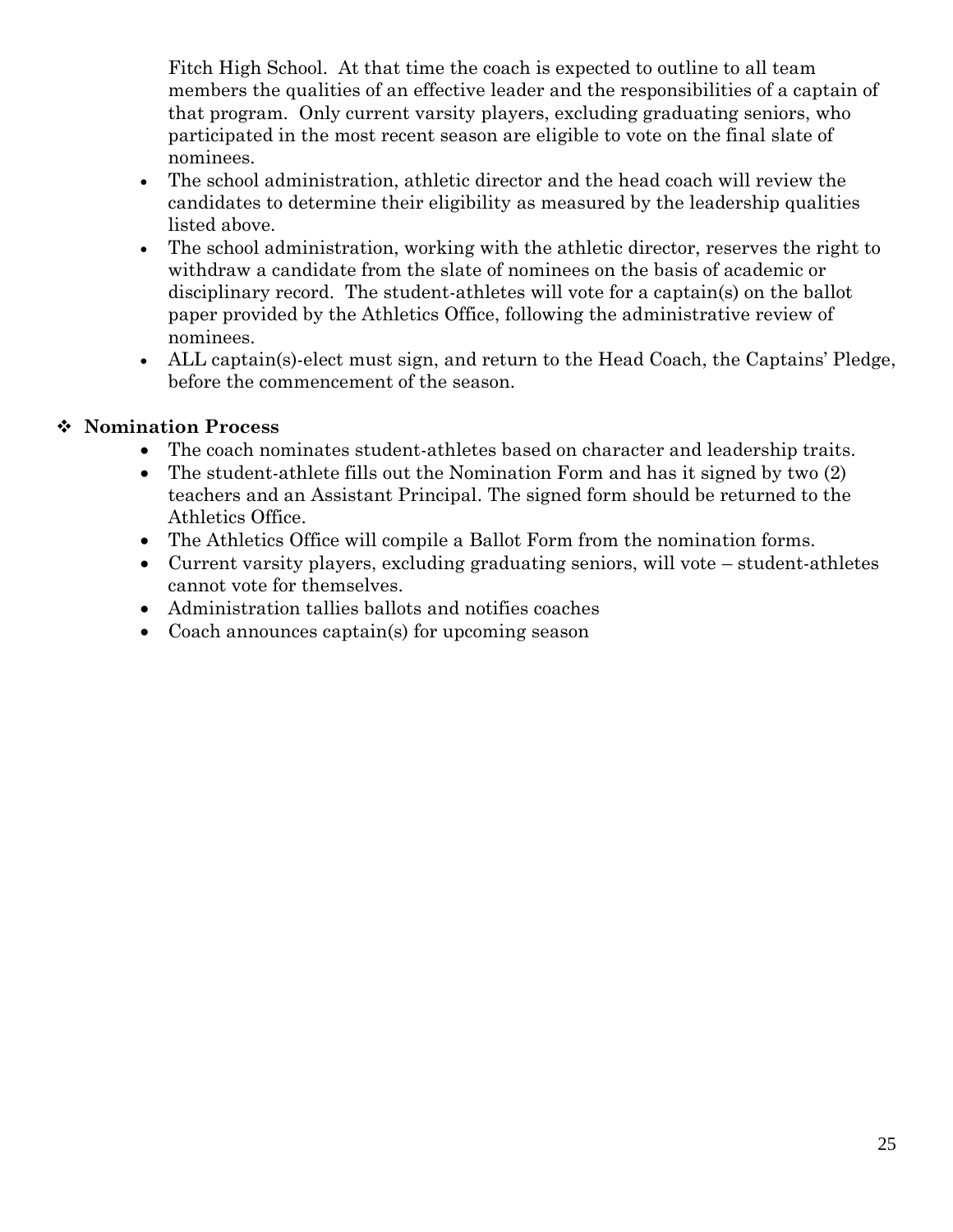# **END OF SEASON ACTIVITIES / EXPECTATIONS**

# **Athletic Awards**

A very important aspect of the Department of Athletics' mission statement is to honor student-athletes who have met and exceeded expectations and standards for performance. The following is a list of athletic awards and scholarships that are available to studentathletes in the FHS athletic program.

Athletic Awards:

### **THE CIAC AWARD OF EXCELLENCE:**

Awarded by the Connecticut Interscholastic Athletic Conference to a senior student-athlete who exemplifies the characteristics of sportsmanship, ethics and integrity.

# **THE CIAC SCHOLAR ATHLETE AWARD:**

Awarded by the Connecticut Interscholastic Athletic Conference to a male and female senior student-athlete who has no less than a 3.5 GPA, participated in at least one varsity sport, exhibits outstanding community service and possess high levels of integrity, selfdiscipline, courage and is a role model to others.

# **ARMY RESERVE NATIONAL SCHOLAR-ATHLETE AWARD:**

Awarded to a senior boy and a senior girl who have demonstrated outstanding achievements in both academics and athletics.

# **U.S. MARINES DISTINGUISHED ATHLETE AWARD:**

Awarded by the United States Marine Corps to a male and a female athlete who have distinguished themselves on a varsity team, are role models for younger students, and have exhibited courage, poise, self-confidence and leadership.

# **JOSEPH A. ARCARESE SPIRIT AWARD:**

Awarded to a male or female student-athlete who exemplifies and embodies the zeal and zest displayed by Principal Arcarese every day. This student-athlete displays a positive and upbeat nature which transcends through his or her peers on a sports team.

#### **MICHAEL SAVAGE ATHLETIC AWARD OF EXCELLENCE:**

Awarded by the Connecticut Interscholastic Athletic Conference to one Unified Sports Athlete and Unified Sports Partner, who both exemplify sportsmanship, enthusiasm and teamwork.

# **MICHAEL ELLIS SR. FHS ATHLETIC DEPARTMENT AWARD**

Awarded to a male or female student-athlete who works tirelessly to assist the Robert E. Fitch Athletic Department in all aspects while displaying leadership and hard work.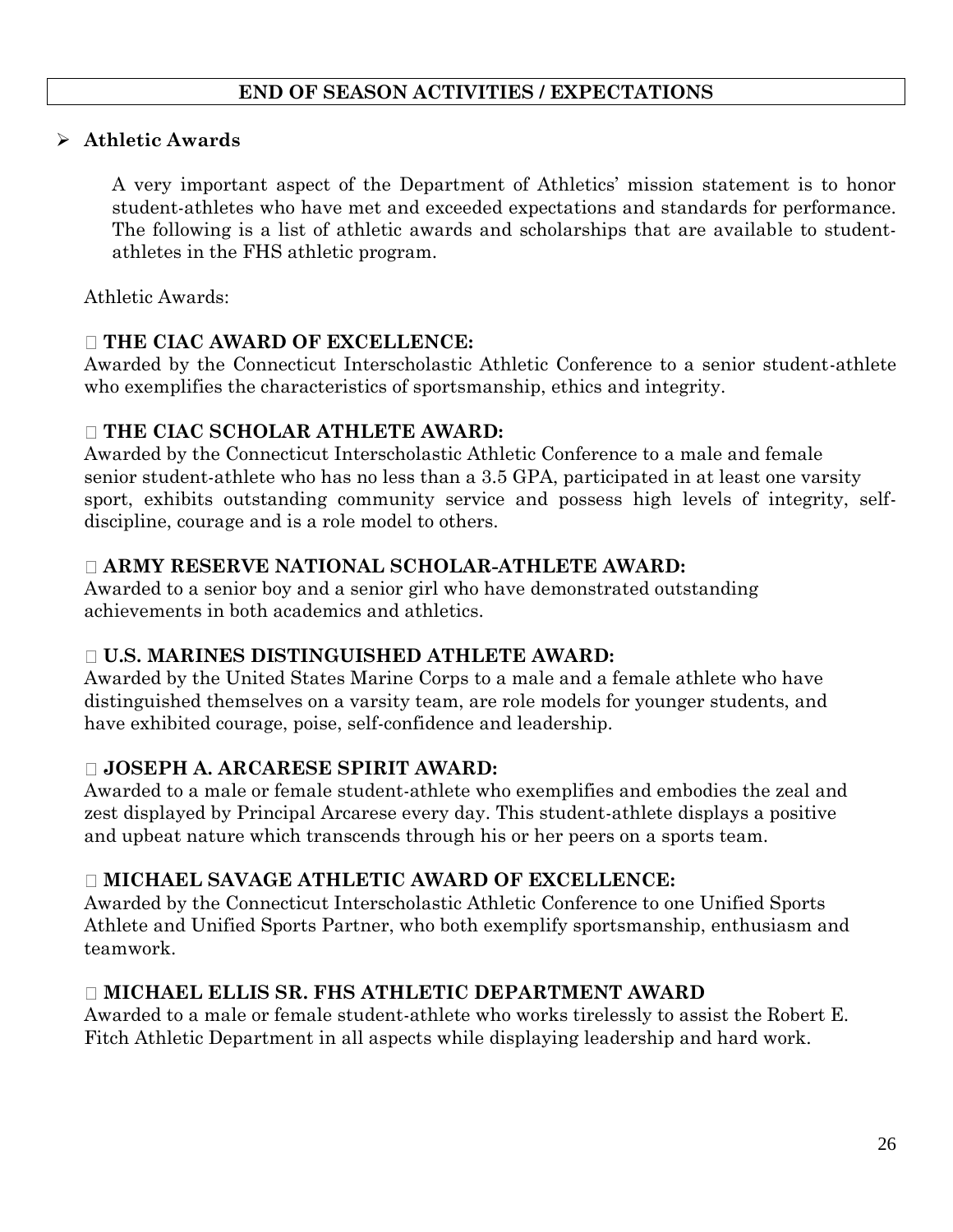# **NFF SOUTHEASTERN CT SCHOLAR- ATHLETE**

Award is presented to a senior varsity football player who is ranked in the top 50% of the class and has achieved greater than a score of 1000 on the SAT. The recipient's name will appear at the NFF Hall of Fame in Atlanta, Georgia.

Athletic Scholarships:

# **CHRISTOPHER SAFFOMILLA MEMORIAL SCHOLARSHIP:**

Awarded by the Saffomilla Family to senior student-athletes who has shown sportsmanship, team loyalty and determination, and who plans to further his/her education.

# **RAHEEM ALI CARTER MEMORIAL SCHOLARSHIP:**

Awarded annually by the Carter Family in memory of Raheem Cater; to a seven senior student- athletes who have exemplified the spirit of scholarship, sportsmanship, leadership, and motivation, and who plans to pursue a degree program in higher education.

# **JOSEPH GINGERELLA BASEBALL SCHOLARSHIP:**

Awarded by the Delacruz Family to a senior member of the baseball/softball teams who exemplifies a love for the sport and his team as well as a player who lifts up his teammates with positive encouragement and good humor.

# **EDWARD "FATS" GRAHAM WRESTLING AWARD:**

Awarded by the Graham Family to a senior member of the wrestling team who exemplifies dedication, determination and desire in which he is a role model for his teammates, coaches and personifies what a Fitch wrestler should be.

# **JOHN KELLEY MEMORIAL FUND:**

Awarded to a male and female member of the Fitch High School Cross Country and or Track Team who display kindness and sportsmanship, not necessarily the fastest.

# **TERRY PURCELL AWARD:**

Awarded by the Fitch Athletic Booster Club to one male and one female student-athlete for the fall, winter and spring seasons that has embraced his/her high school experience with an enthusiasm to learn and achieve in both the classroom and the sports arena.

# **ROBERT E. FITCH HIGH SCHOOL MALE ATHLETE OF THE YEAR:**

Awarded by the Fitch Athletic Booster Club to a male student-athlete who exemplifies athletic excellence, sportsmanship and exemplary character.

# **ROBERT E. FITCH HIGH SCHOOL FEMALE ATHLETE OF THE YEAR:**

Awarded by the Fitch Athletic Booster Club to a female student-athlete who exemplifies athletic excellence, sportsmanship and exemplary character.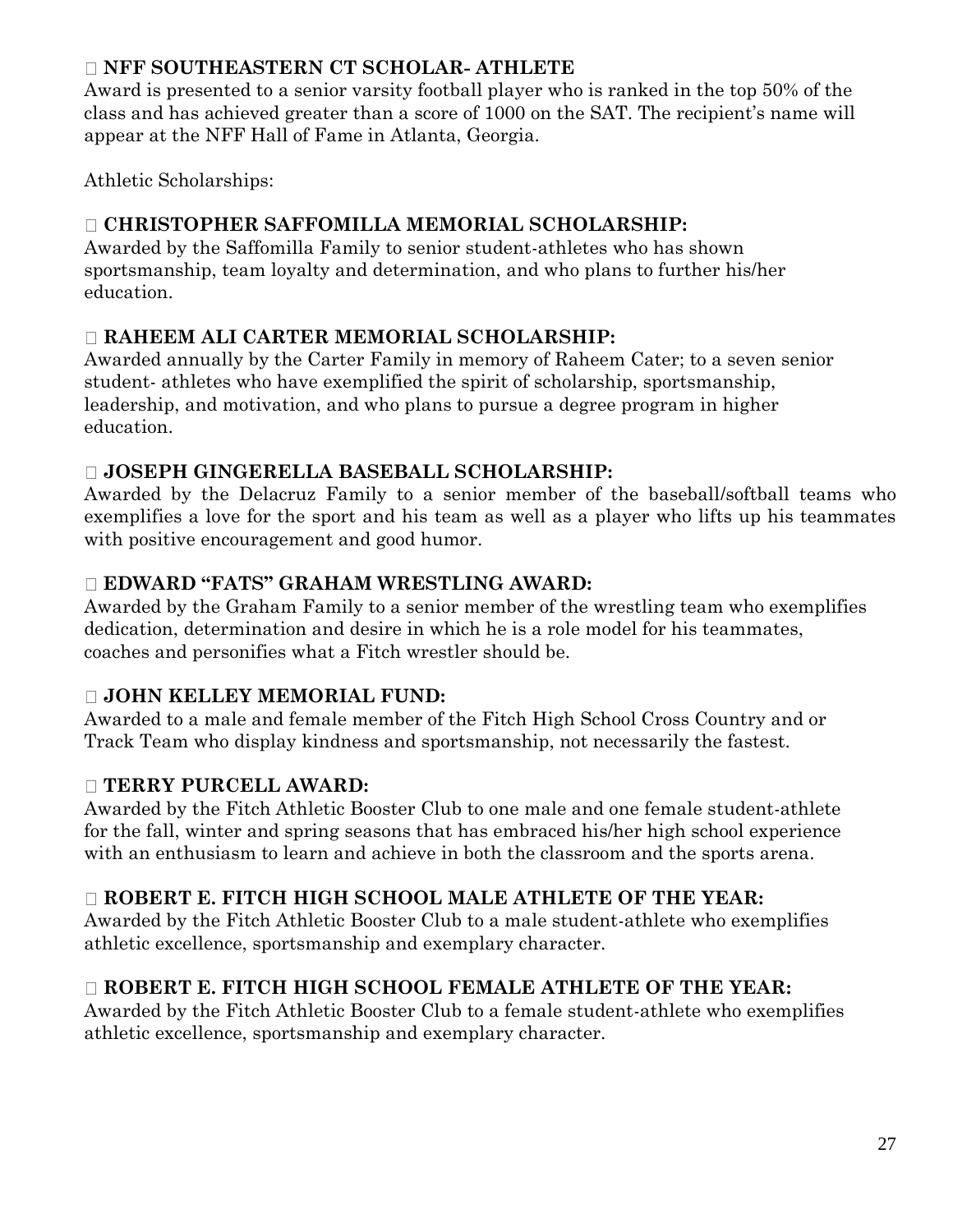# **CRITERIA FOR CONSIDERATION FOR AWARD OF VARSITY LETTERS**

# **The following criteria are based on NIAA guidelines.**

- **Baseball:** Participate in 50% of the games played or 25% of games for pitchers.
- **Basketball (Boys):** Play in 50% of total quarters played.
- **Basketball (Girls):** Play in 50% of total quarters played.
- **Cheerleading (Fall):** Cheer in 80% of scheduled contests. Meet practice requirements. Meet school spirit obligations.
- **Cheerleading (Winter):** Must compete in scheduled competitions.
- **Cross country (Boys):** Earn one (1) of top seven (7) times in the team in seven or more meets. Must also attend league and state meets.
- **Cross Country (Girls):** Earn one (1) of top seven (7) times on the team in seven of more meets. Must also attend league and state meets.
- **Fencing:** Must compete in 50% of varsity competition.
- **Field Hockey:** Play in 50% of varsity games.
- **Football:** Play in 50% of quarters played.
- **Golf (Boys and Girls):** Play in 50% of completed matches.
- **Gymnastics:** Compete in four (4) varsity meets and/or compete in the state and regional championships.
- **Ice Hockey (Boys)**: Participate in 50% of games played.
- **Ice Hockey (Girls)**: Participate in 50% of games played.
- Indoor Track (Boys): Score in the Eastern Sectional and / or qualify for States. Must fulfill practice requirements**.**
- Indoor Track (Girls): Score in the Eastern Sectional and / or qualify for States. Must fulfill practice requirements**.**
- **Lacrosse (Boys):** Play at least 50% of total minutes played by the team.
- **Lacrosse (Girls):** Play at least 50% of total minutes played by the team,
- **Soccer (Boys):** Participate in 50% of games played.
- **Soccer (Girls):** Participate in 50% of games played.
- **Softball:** Appear in 50% of varsity games.
- **Swimming (Boys):** Must score thirty (30) points during the dual meet season.
- **Swimming (Girls):** Must score thirty (30) points during the dual meet season.
- **Tennis (Boys):** Play in at least 50% of team matches.
- **Tennis (Girls):** Play in at least 50% of team matches.
- **Track (Boys):** Earn fifteen (15) points and qualify for state meet and fulfill practice requirements up to state meet.
- **Track (Girls):** Earn twenty-five (25) points and qualify for and compete in the division championships.
- **Volleyball (Girls):** Play 50% of varsity competition vs. junior varsity competition.
- **Wrestling:** Must wrestle in ten (10) varsity matches during the season.

# **Coaches will also consider the following criteria when determining awarding varsity letters for Student-Athletes:**

# **Team and Individual:**

-Conduct -Dedication and effort -Citizenship: On and off the field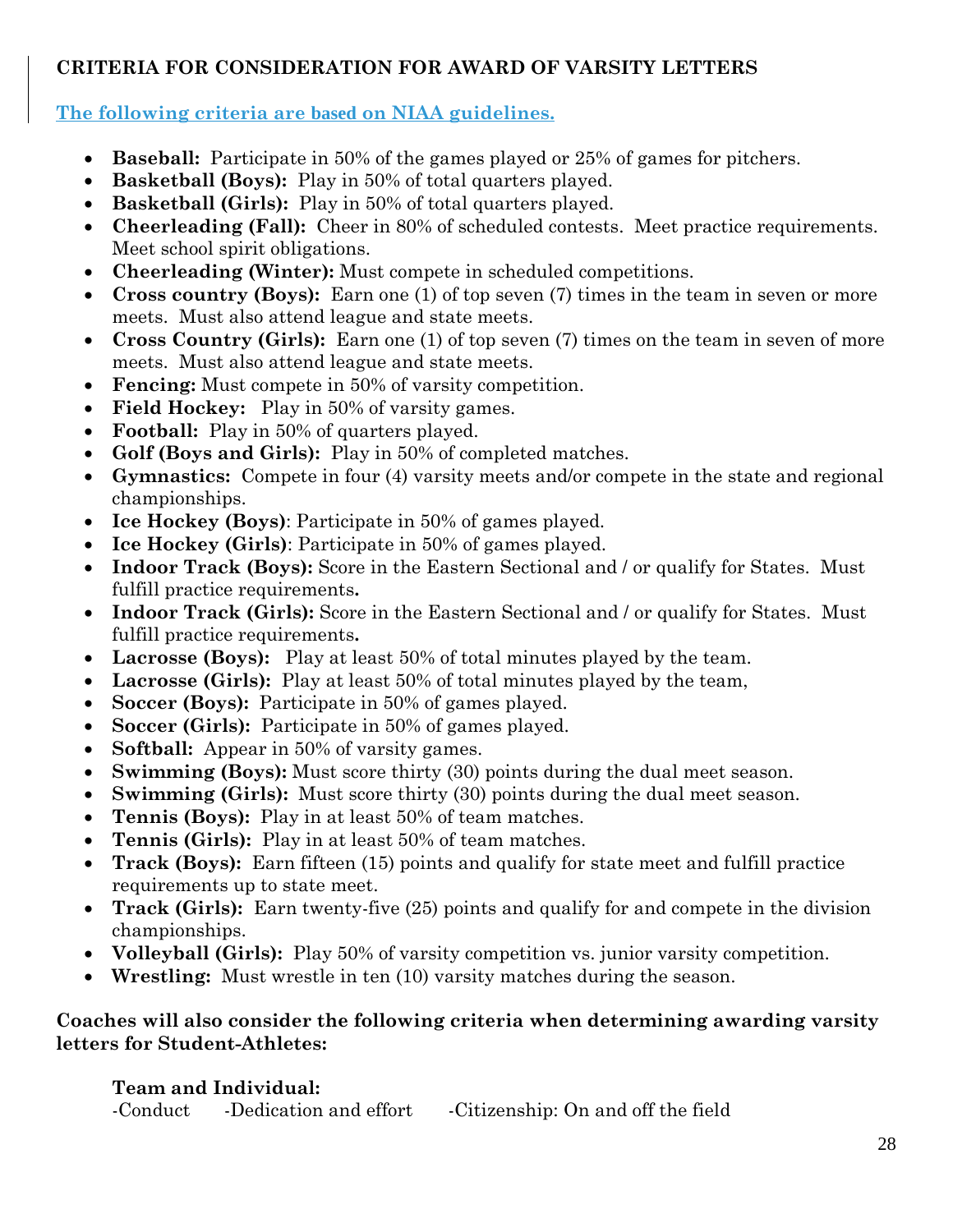# PARENTS' SECTION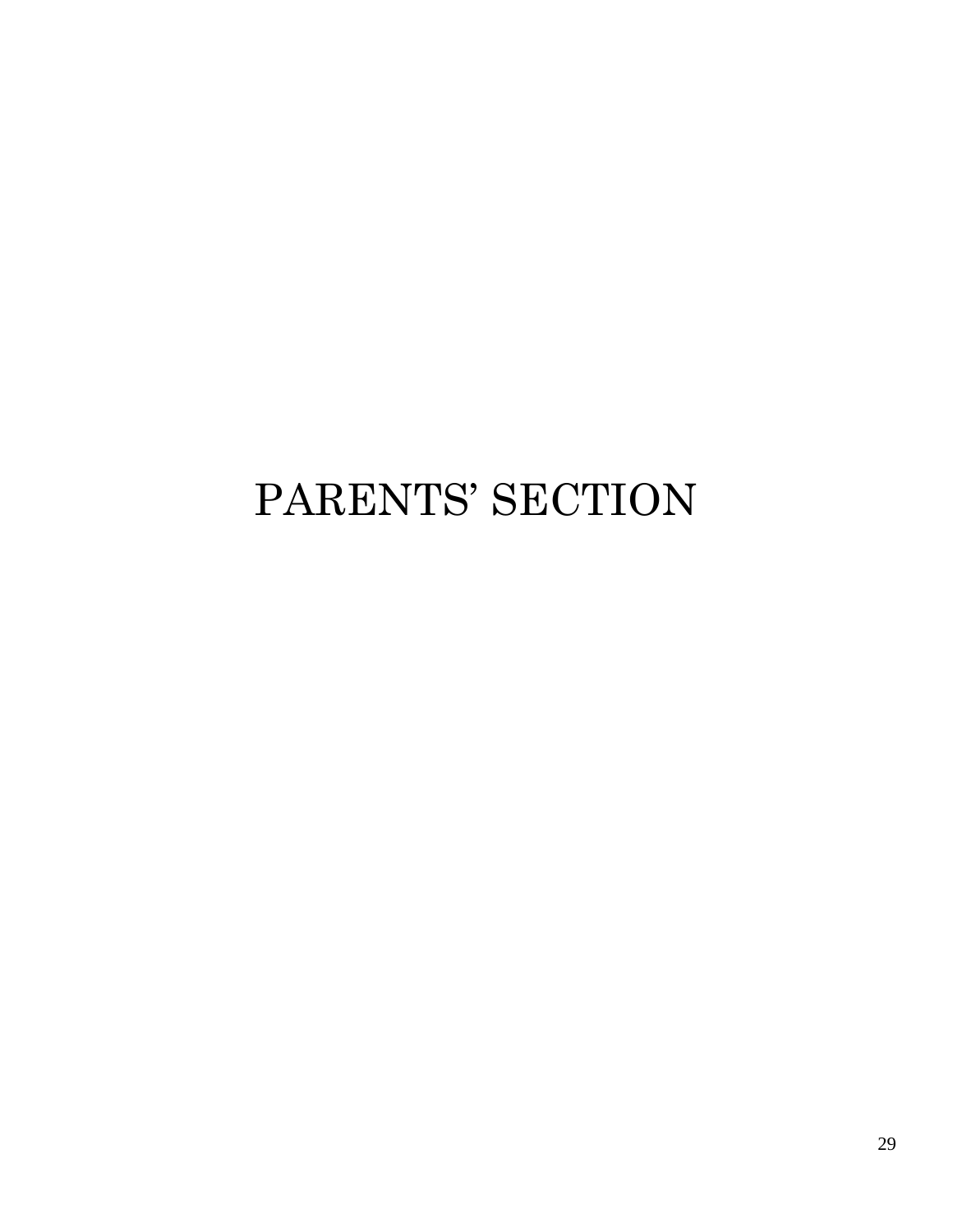# **SPECIAL MESSAGE TO PARENTS OF STUDENT-ATHLETES**

The Groton Public Schools Department of Athletics values highly the role of the parent in the athletic program. Our student-athletes are from families whom, we know, love and support them and wish no harm or hurt come to them. As educators and teacher-coaches, we share that goal with parents. We depend on parental support in our efforts to develop the young men and young women who participate in our sports program. We cannot, nor do we desire, to be at philosophical odds with parents regarding the rules / regulations within the athletic programs. **We will not enter into any discussions regarding playing time for individual athletes, and, in accordance with Board of Education policy, we cannot discuss other studentathletes on any team, or in the program.** Therefore, we ask that you make every effort to understand our educational goals and that you follow appropriate steps to resolve issues and problems. We have faith in you as our partners in the process of developing your son or daughter as a successful student-athlete.

# **Role and Responsibilities of Parents of Student-Athletes**

- $\triangleright$  Parents of student-athletes are encouraged to reinforce their unconditional support for their son or daughter by letting them know that, win or lose, scared or heroic, you appreciate their efforts and are not disappointed with them. By doing so, your son or daughter can perform at his / her very best as a student-athlete without fear of failure. Parents, as well as coaches, should be the persons in a student-athlete's life he or she can look to for constant positive, constructive reinforcement, because athletics should provide opportunities for growing and learning as a person.
- $\triangleright$  Parents are highly encouraged to communicate to their student-athlete the importance of following the rules established by the coach and the school. Whether they are a first stringer or seventh stringer, all student-athletes are required to follow rules pertaining to acceptable and appropriate student behavior at all times.
- $\triangleright$  Parents should focus on being helpful to their student-athlete by helping him / her prepare for a game or practice and should avoid instruction that may be in conflict with directions coming for the coaching staff.
- $\triangleright$  Parents must insist that their student-athlete respect team rules, school rules, game officials, and sportsmanship. Self-respect begins with self-control.
- Parents are highly encouraged to teach their son or daughter to enjoy the thrill of competition, to be "out there trying," and to constantly strive for improvement in their skills while maintaining a positive attitude. Parents can help their son or daughter to develop an appreciation for competing, for trying hard, and having fun without loss of selfesteem.
- $\triangleright$  Parents are highly encouraged not to "relive" their own athletic experiences through their student-athlete in a way that creates pressure on their son or daughter to perform.
- $\triangleright$  Parents are asked to recognize that the coach is involved as a coach because he / she is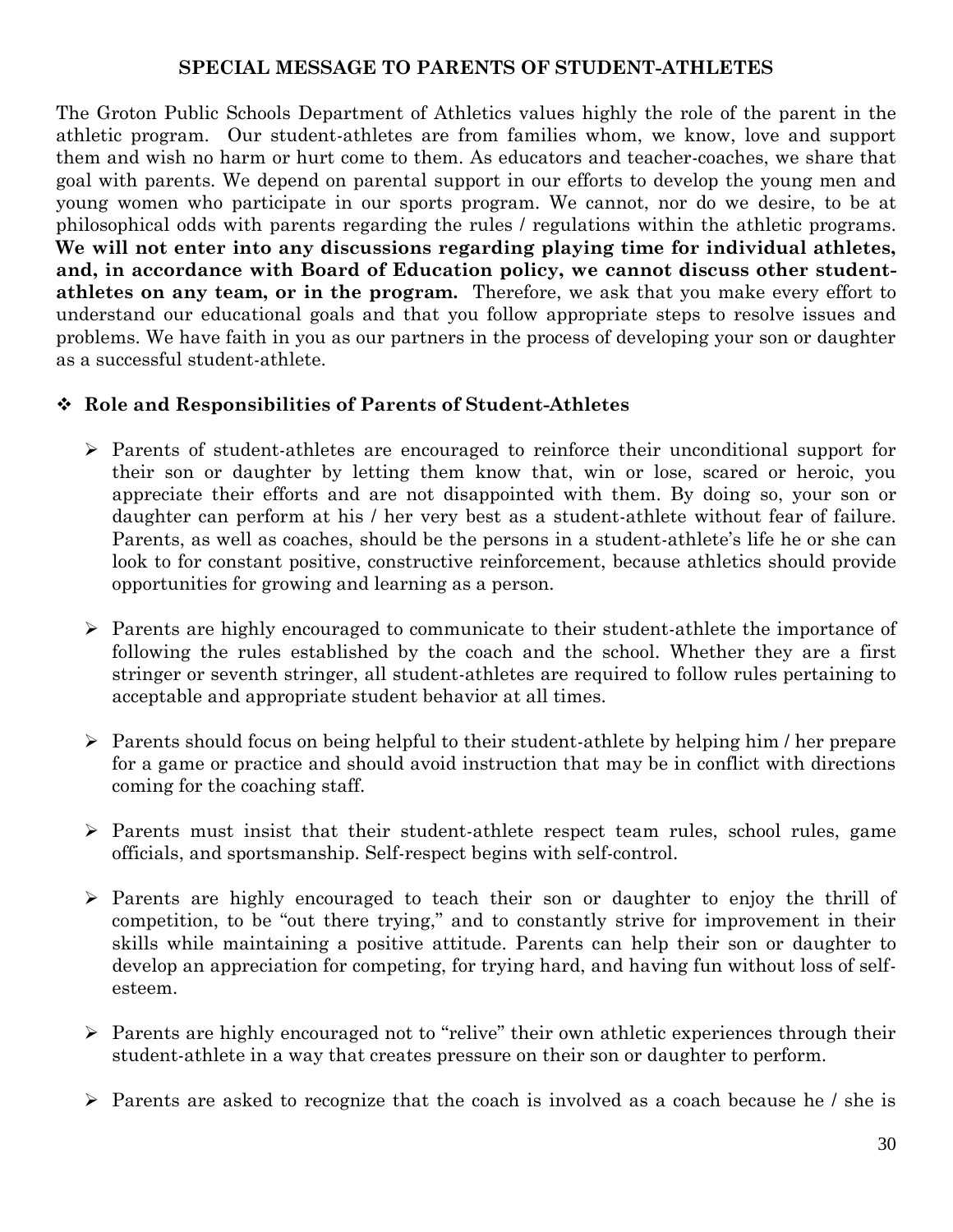sincerely fond of children and is experienced as a coach and many times as a teacher of young people. Coaches have different ways of dealing with student-athletes and situations and a student-athlete's life can be enriched by interaction with different types of coaches, in the same way that students benefit from different teacher styles or personalities.

# **Communication Tree**

# **This is the protocol to follow to resolve conflicts within the athletic program.**

- 1. The athlete should discuss the issue within the team.
- 2. An athlete and coach should make every attempt to resolve any issues within the team.
- 3. If the conflict cannot be resolved between the athlete and the coach, the athlete should make an appointment to meet with the Director of Athletic Programs.
- 4. If the problem is still unresolved, then the parent should contact the Director of Athletics, who will schedule a meeting with all necessary parties.

**Topics which will not be discussed include the following: playing time**, **discussions about other student-athletes, game strategies, and employee personnel issues.**

**Please do not attempt to confront a coach before or after an athletic contest or practice. These can be emotional times for student-athletes, parents and coaches. Meetings of this nature do not promote resolution.**

# **Appropriate concerns to discuss with the coach:**

- $\triangleright$  The treatment of your child, both mentally and physically.
- $\triangleright$  Ways to help your child improve.
- $\triangleright$  Concerns about your child's behavior.

The following topics / decisions are the responsibility of the coaching staff:

- $\triangleright$  Playing time for individual student-athletes is a decision made by the coaching staff and based on the needs of the entire team.
- $\triangleright$  Coaching strategies are decided by the coaching staff in keeping with best practices ad standards, applicable to the specific sport.
- **Please understand that coaching staff may not discuss other student-athletes on the team or in the program, in accordance with Board of Education policy.**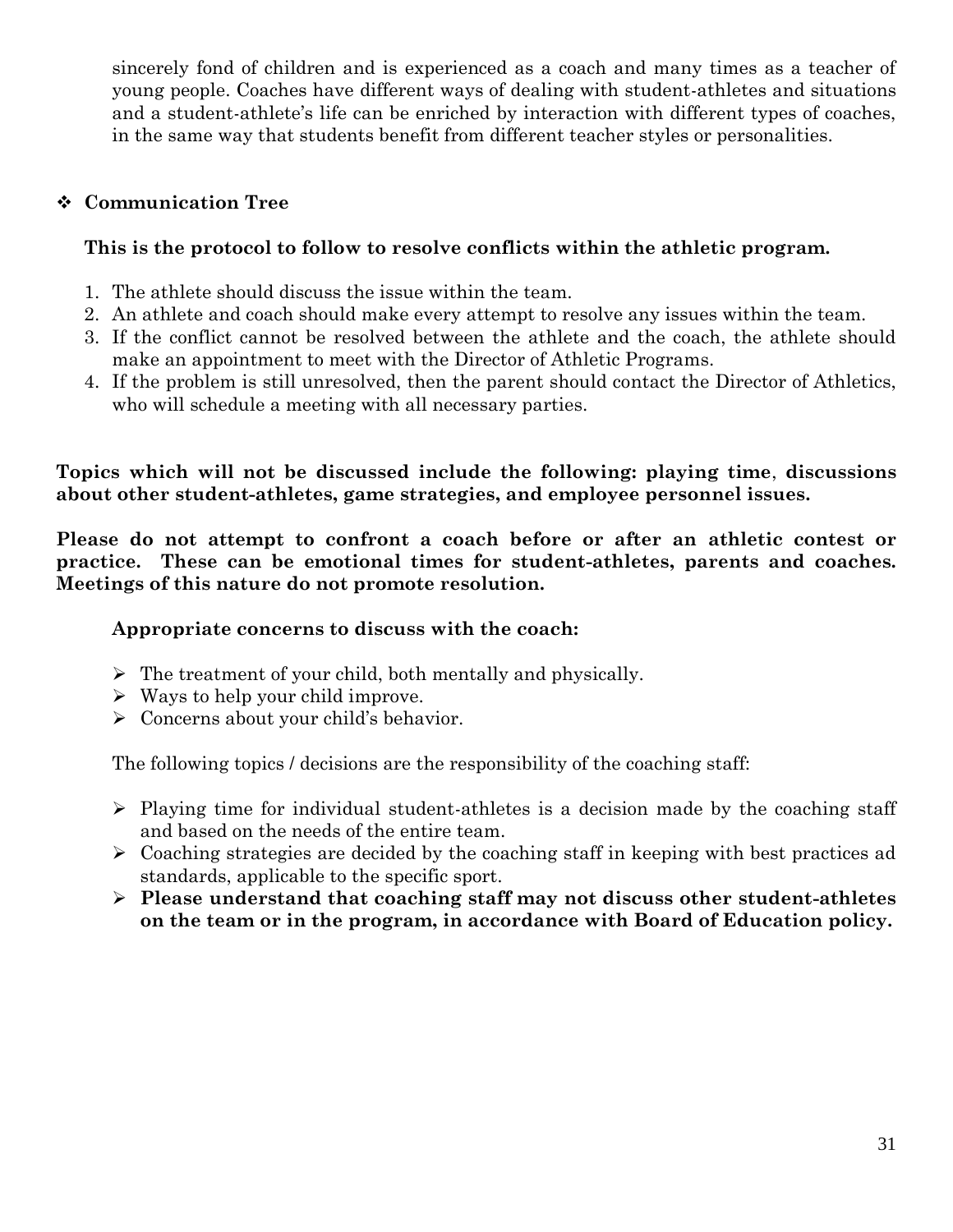# **Booster Clubs**

# **Purpose**

Booster Clubs are an integral aspect of our school athletic programs. Boo**s**ter clubs provide a service of financial and team support and enhance and supplement athletics in many positive ways. The goal of the Groton Public Schools Booster Club is to encourage student, parent, and community participation in activities that support and foster lifelong appreciation for the privilege to participate in athletics. The Groton Public School District is very supportive of the booster clubs that serve our sports teams and student-athletes.

- 1. The Booster Club shall support, encourage and advance the athletic program and related activities of R.E. Fitch High School/Groton Middle School and thereby cultivate wholesome spirit, promote good sportsmanship, and develop character and high ideals
- 2. The Booster Club shall promote projects to improve facilities and equipment necessary to provide an adequate athletic program for R.E. Fitch High School/Groton Middle School.
- 3. The Booster Club shall not seek to influence or direct the technical activities or policies of the school administration or of the Board of Education who are charged with the responsibility of conducting the athletic program of the school and district.
- 4. The Booster Club shall do nothing which violates the rules of the Connecticut Interscholastic Athletic Committee or in any way jeopardizes the membership of the school district in said CIAC.

# **Booster Club General Policies of Operation**

- 1. R.E. Fitch High School/Groton Middle School must approve all Booster Club fundraising activities for athletic teams BEFORE the booster club begins the activity regardless of whether students and or parents are raising the funds. Forms are available in the Athletic office or on our web site: https://www.grotonschools.org
- 2. Each Booster Club will have seven representatives, one from each class  $(6th, 7th, 8th, 9th, 10th, 10th)$ 11th, and 12th grades). At the beginning of each season, each booster club must submit a registration form to the Athletics Office. The form will include the listing of names of the club representatives or officers for the coming season, including addresses, phone numbers and emails. It is strongly encouraged that all booster club representatives should be a parent of a current student athlete.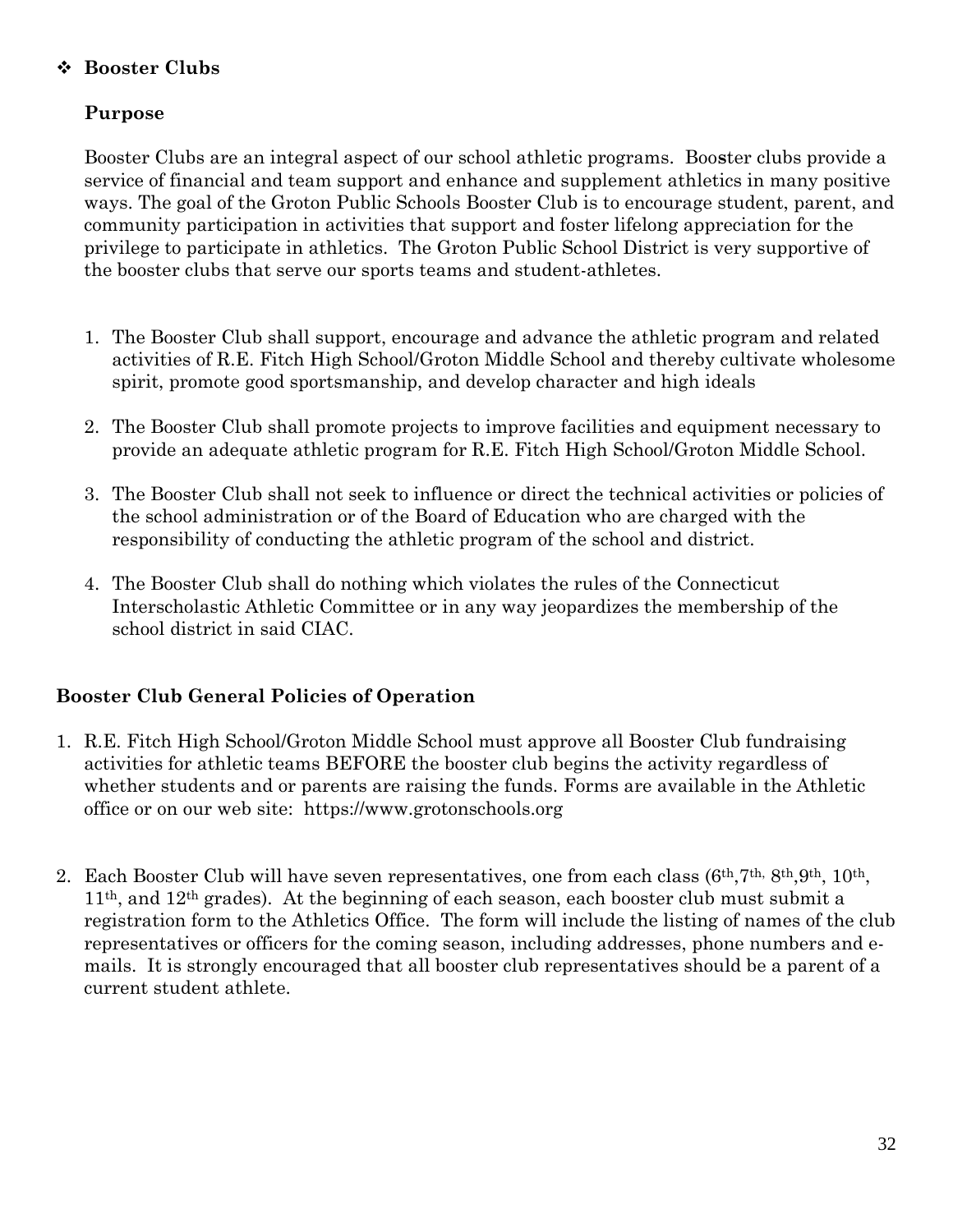# **Booster Club Guidelines**

- 1. The Booster club shall operate as a Not-for-Profit Charitable Organization and follow State of Connecticut tax codes.
- 2. The Booster club or the names of the members in their official capacities shall not be used in connection with a commercial concern or with any partisan interest or any purpose not appropriately related to the purpose of the organization
- 3. Persons representing the organization shall not make commitments that bind the organization, unless the proper authorization is granted through the Superintendent of Schools and Director of Athletics

# **Finances/Fiscal Year**

- 1. Monies raised by the individual sports booster club shall be used to further the purpose of supplementing a sports program other than the funding that is provided through the Groton Public Schools athletic budget.
- 2. All projects that require financial obligation of the booster club as proposed by coaches will be presented to the Director of Athletics and forwarded to the School Principal and Superintendent of Schools for final approval.
- 3. Projects for raising funds should in general contribute to the educational experience of students and should not conflict with, but add to the instructional program and comply with district guidelines.
- 4. Student-athletes at R.E. Fitch High School are not permitted to participate in any program involving solicitation of funds to support any school-sponsored project **during** regular school hours.
- 5. It is recommended that each booster group organize as a non-profit organization per section 501 (c) (3) of the Internal Revenue Code and no member shall have any legal or equitable ownership in any of its funds or property. It is further recommended that each group purchase insurance.

# **Relationship with Coaches/Athletic Director**

Coaches are encouraged to work with the booster clubs in their many fundraising projects during the course of the school year. A coach's support for the booster projects can help to promote good will between the club members and the Department of Athletics and benefit our student-athletes. In the event a booster club wishes to discuss specific fundraising goals for the program with the coaching staff, the staff should take the time to meet with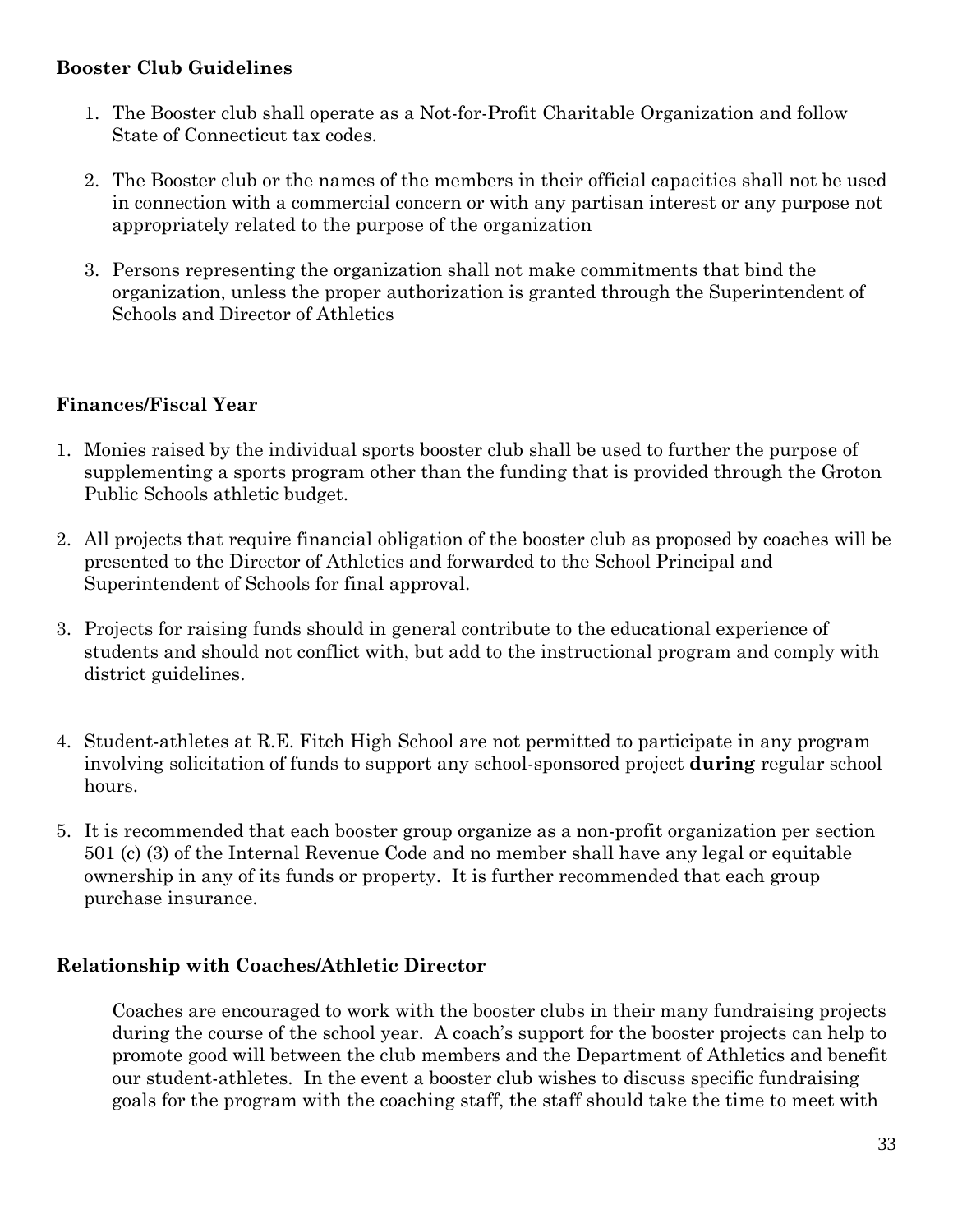the booster club members or representatives to discuss the program's need and the types of booster club gifts/donations allowed. However, all fundraising projects must have prior approval from the Director of Athletics.

# **Booster Club Concession Stands**

Booster club organizations are granted the opportunity by the Board of Education through Board policy, to operate concessions at athletic events. Through administrative regulations, the following procedure must be followed when a booster club is operating a concession stand.

- Booster club members operating concession stands are responsible for cleaning the concession area after the event. Trash cans, and litter must be properly sealed and placed in assigned areas for custodians to collect.
- Booster club members must abide by current BOE policy and administrative regulations delineating which food items may or may not be sold in concessions stands
- Booster club members are responsible for the collection and safekeeping of all funds collected in concession stands.

Please see the Athletics website [\(https://www.grotonschools.org\)](https://www.grotonschools.org/) for the forms.

# **Proposing Purchasing of Special Items/Equipment**

From time to time booster clubs members may wish to help with the purchase of large items or pieces of equipment to benefit the sports program. Before purchasing such items, the Director of Athletics must be consulted, and he will, in turn, discuss the matter with the Superintendent of Schools who will present the proposed fundraising/donation request to the Board of Education for their consideration for approval.

All student-athlete uniforms must be purchased by the school district. The booster clubs may purchase other supplementary clothing/equipment items for the teams, per the suggested list that is maintained by the Director of Athletics.

All other gifts from the Boosters to Student-Athletes must be discussed and approved by the Director of Athletics, Superintendent and Board of Education.

# **Interscholastic Sports Accident Plan**

The Board of Education has purchased, at no cost to parents, an Accident Medical Insurance Plan to help cover medical expenses resulting from interscholastic sport injuries.

All players, coaches and managers of every interscholastic sport (including cheerleading) are covered throughout the entire school year. The program covers accidental bodily injuries occurring to a covered person while participating in or traveling, while under the supervision of proper school authority, to or from any regularly scheduled game or practice of an interscholastic sport.

Please check with the Department of Athletics for further information.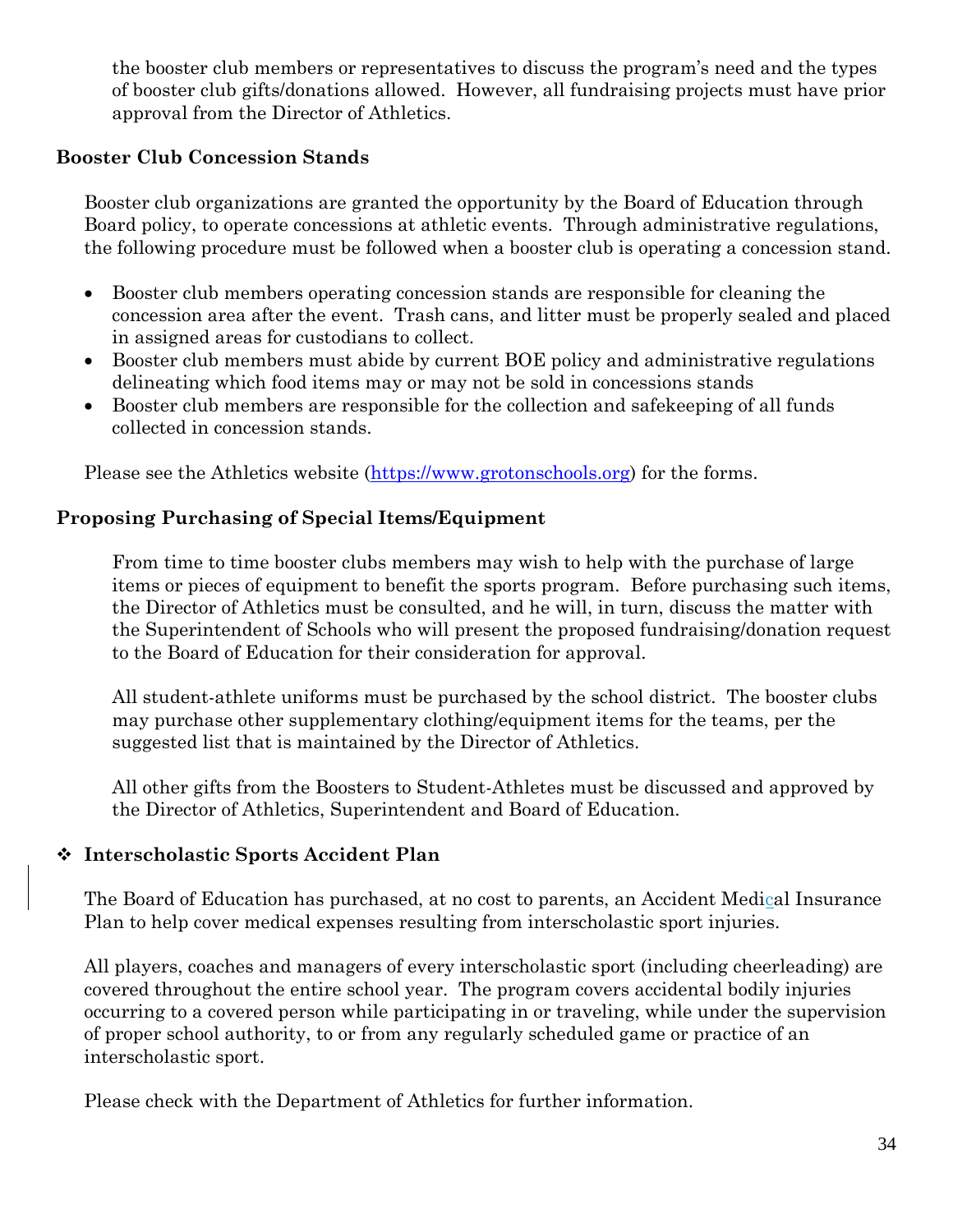# COACHES' SECTION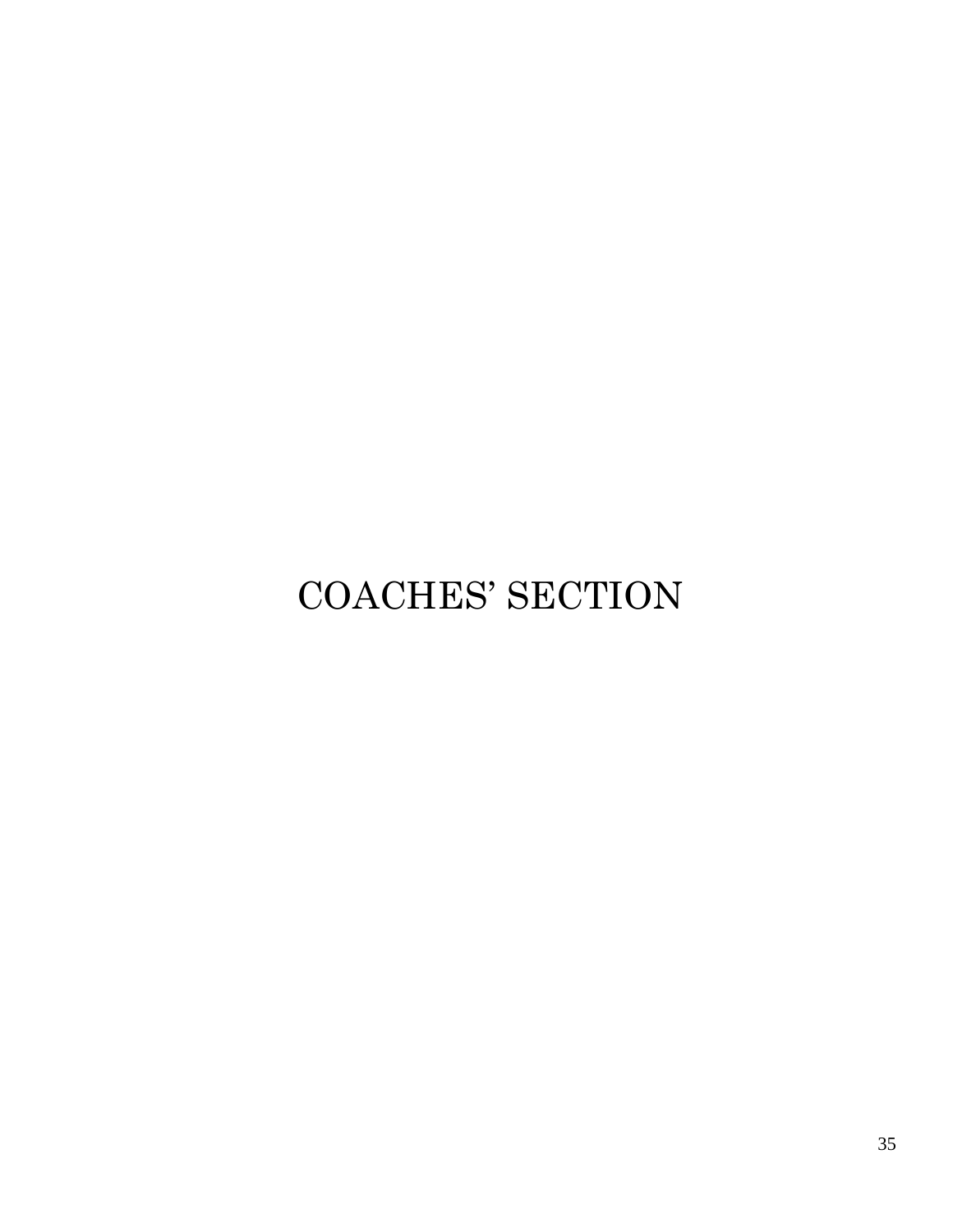#### **SPECIAL MESSAGE TO COACHES**

The Groton Public Schools Department of Athletics is proud to have you as a coach participating in our outstanding athletic programs. Interscholastic and intramural sports activities provide many opportunities for our student-athletes to grow and prosper under your leadership and supervision as their coaches. As a coach, your performance on the field and your behavior and actions off the field reflect on the entire athletic program and the reputation of the Groton Public Schools. In the role of coach, your attitude toward the student-athlete and your personal behavior contribute to the development of the student-athlete's character and overall growth as a human being. The Board of Education, the Superintendent of Schools, the school administrators, teachers, staff, parents, and fellow coaches ALL support your efforts to teach student-athletes and to help them develop into young men and women who will contribute to society in meaningful ways. You are encouraged by all who support you to set high goals for your own performance as a coach and to work as a team member with your fellow coaches to make Groton Public Schools proud of our sports program.

# **Coaching Prerequisites / Requirements**

### **Coaching Permits**

- $\triangleright$  A coach (regardless of coaching assignment) of intramural or interscholastic athletics in elementary, middle or high schools shall meet the Connecticut requirements for coaches.
- $\triangleright$  An individual hired by the Groton Public Schools for the position of "coach must hold a valid coaching permit. In some cases, a temporary emergency coaching permit may be approved for one year only, during which time the coach must complete the 45-hour training requirement and be awarded a permanent 5-year coaching certificate by the Connecticut State Department of Education to be eligible to coach a second or subsequent season.

# **Validity of Coaching Permit** *(CIAC Implementation date: July 1, 1999)*

 $\triangleright$  A coaching permit shall be valid from the effective date of issuance and must be renewed every five years upon completion of not less than 15 clock hours of seminars, course work and workshops providing information on safe and healthful coaching practices and understanding child and adolescent development, as approved by the Department of Education.

#### **Requirements of Coaching Permit**

- $\triangleright$  To receive a coaching permit, an applicant must meet the requirements presented below:
	- Attain the age of 18 years;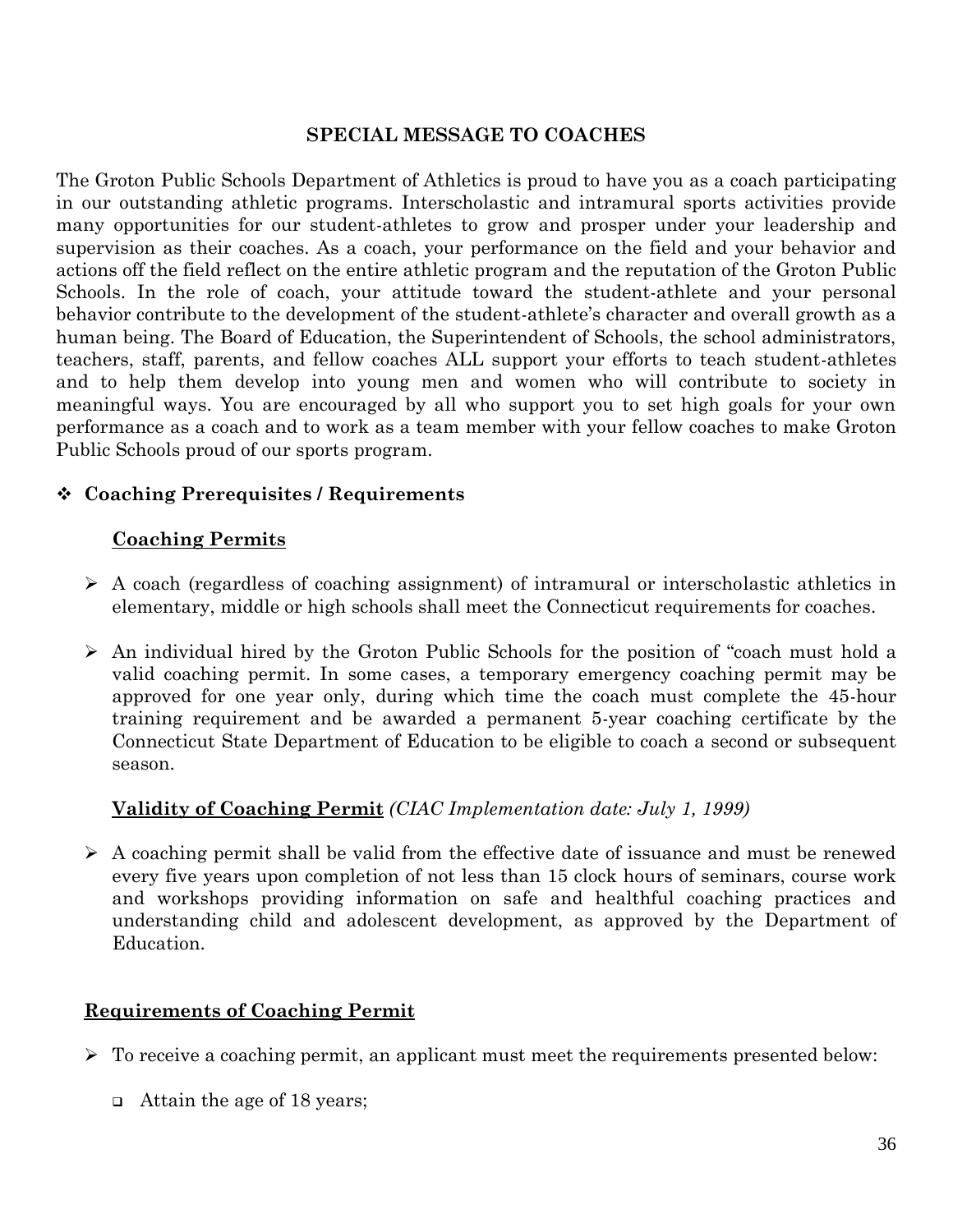- Hold a high school diploma or its equivalent;
- Successfully complete a standard first aid/CPR/AED course no earlier than three years prior to the date of application and every two years from the date of the course thereafter;
- Complete a minimum of three semester hours of credit from a regionally accredited institution or 45 clock hours of instruction in a program offered by the Board of Education or the Connecticut Interscholastic Athletic Conference and approved by the Department of Education, which must include each of the following topics:
	- 1. Legal and safety aspects of coaching children and adolescents;
	- 2. Medical aspects of coaching children and adolescents; and
	- 3. Principles and practices of coaching children and adolescents and child and adolescent sports psychology.
- Or hold a valid Connecticut educator certificate, Standard or Permanent Certificate.
- Additionally, beginning July 1, 2010, P.A. 10-62 requires that all coaches issued a coaching permit take an initial training course regarding concussion and head injuries. Effective July 1, 2011, each coach will be required to annually review current and relevant information regarding concussions and head injuries. The legislation further provides that commencing July 1, 2015, and each school year thereafter, the coach shall complete a refresher course as a condition of reissuance of the permit. The Connecticut Coaching Education Program (CCEP) has developed a course, Module 15, to meet this requirement and will issue a certificate of completion to participants who complete the module training. **Please note that the CCEP course is the only course currently approved by the State Board of Education to meet the concussion and head injuries education requirement.** A schedule of classes can be found on the CCEP website, [www.ctcoachinged.org](http://www.ctcoachinged.org/)

# **Validity of Temporary Coaching Permit**

A temporary coaching permit shall be valid for *one year* from the date of issuance and will not be renewed for a second year. To be eligible to continue in a coaching position for the Groton Public Schools, the individual must complete the required 45-hour training program, apply for certification, and receive a coaching certificate from the Connecticut State Department of Education..

# **Requirements for Temporary Coaching Permit**

To receive a temporary coaching permit, the Board of Education shall submit an application on forms provided by the Department of Education giving evidence that the applicant for a temporary emergency coaching permit has met the following requirements.

- 1. Attain the age of 18 years;
- 2. Holds a high school diploma or its equivalent; and
- 3. Has completed successfully, no earlier than one year prior to the date of application, a standard first aid/CPR/AED certification course.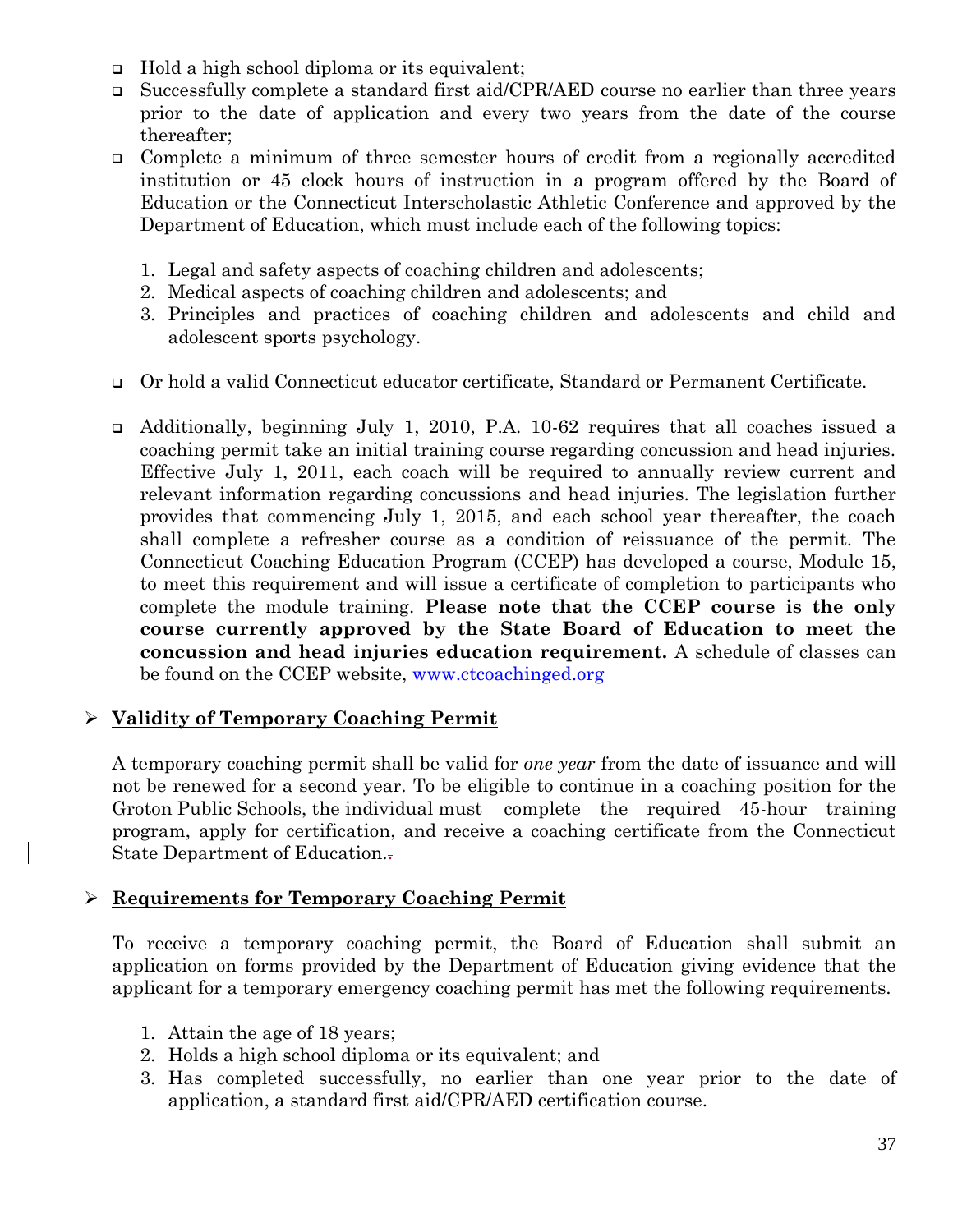4. Additionally, beginning July 1, 2010, P.A. 10-62 requires that all coaches issued a coaching permit take an initial training course regarding concussion and head injuries. Effective July 1, 2011, each coach will be required to annually review current and relevant information regarding concussions and head injuries. The legislation further provides that commencing July 1, 2015, and each school year thereafter, the coach shall complete a refresher course as a condition of reissuance of the permit. The Connecticut Coaching Education Program (CCEP) has developed a course, Module 15, to meet this requirement and will issue a certificate of completion to participants who complete the module training. **Please note that the CCEP course is the only course currently approved by the State Board of Education to meet the concussion and head injuries education requirement.** A schedule of classes can be found on the CCEP website, [www.ctcoachinged.org](http://www.ctcoachinged.org/)

# **Approved Volunteers Assisting Coaches**

A coaching permit, current CPR/AED and First Aid certification is required for all volunteer coaches. Volunteers must also complete the application process, which includes fingerprinting. There can be no exceptions to these requirements.

# **Performance Expectations for Coaches**

- $\triangleright$  The function of a coach is to teach attitudes, proper habits, knowledge and skills. The athletic program is designed to enhance academic achievement and should never interfere with opportunities for academic success. Each student-athlete should be treated as an individual whose welfare shall be primary at all times. The coach must be aware that he or she serves as a model in the education of the student-athlete and, therefore, shall never place the value of winning above the value of character building.
- $\triangleright$  The coach must constantly uphold the honor and dignity of the teaching profession. In all personal contact with the student-athlete, officials, athletic directors, administrators, the state high school athletic association, the media and the public, the coach shall strive to set an example of the highest ethical and moral conduct.
- $\triangleright$  The coach will support and enforce school rules for the prevention of drug, alcohol and tobacco use and abuse, and under no circumstances shall authorize the use of these substances. The coach will promote the entire interscholastic program of the school and direct his or her program in harmony with the total school program.
- $\triangleright$  The coach will be thoroughly acquainted with contest, state, league and local rules, and will be responsible for their interpretation to team members. The coach will abide by the letter and spirit of these rules at all times.
- $\triangleright$  Coaches will actively use their influence to enhance sportsmanship by their spectators, working closely with cheerleaders, pep club sponsors, booster clubs and administrators.
- $\geq$  Contest officials will have the respect and support of the coach. The coach will not ever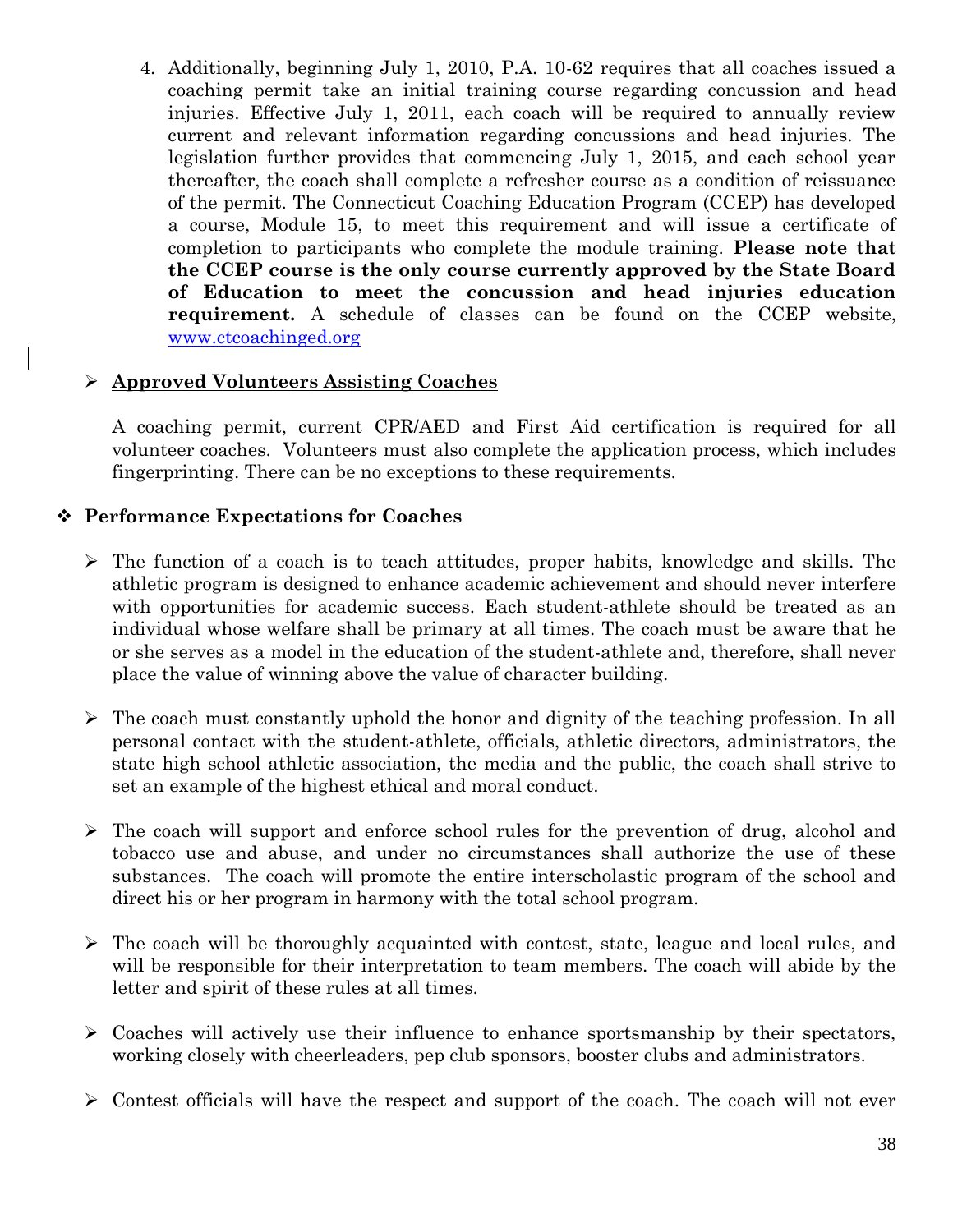indulge in conduct which will incite players or spectators against the officials or against each other. Public criticism of officials or players is unethical.

- $\triangleright$  Before and after contests, rival coaches will meet and exchange friendly greetings to set the correct tone for the event.
- A coach will not exert pressure on teachers to give student-athletes special consideration.
- $\geq$  It is unethical for coaches to scout opponents by any other means than those adopted by the state athletic association and the league.

# **Conflict of Interest**

Coaches are employees of the Groton Public Schools and must agree to abide by and follow all Board of Education policies, administrative regulations, applicable state statutes, and Department of Athletics procedures.

- $\triangleright$  A coach may not use his/her coaching position or any Groton Public Schools Department of Athletics connections / network for any direct or indirect personal gain from the Groton Public Schools, its programs, or its students or parent booster groups and / or individual parents.
- $\triangleright$  Coaches shall not, directly or indirectly, attempt to engage in any sales transactions between the Groton Public Schools, student athletes or their parents and any business / corporation by which they are employed as long as they remain an employee of the Groton Public Schools.
- Violation of this conflict of interest provision will result in termination of a coach's employment with the Groton Public Schools.

# **Non-School Day Practices**

- **If a coach desires to practice on a Sunday or school holiday, he / she must have approval of the Director of Athletics. Advance notice must be given to the Director of Athletics for practices or workouts planned when school is not in session.**
- **Team members must enter and leave the building through the designated outside doors on non-school days.**
- **Team members are not permitted to go beyond the interior building athletic facilities on non-school days.**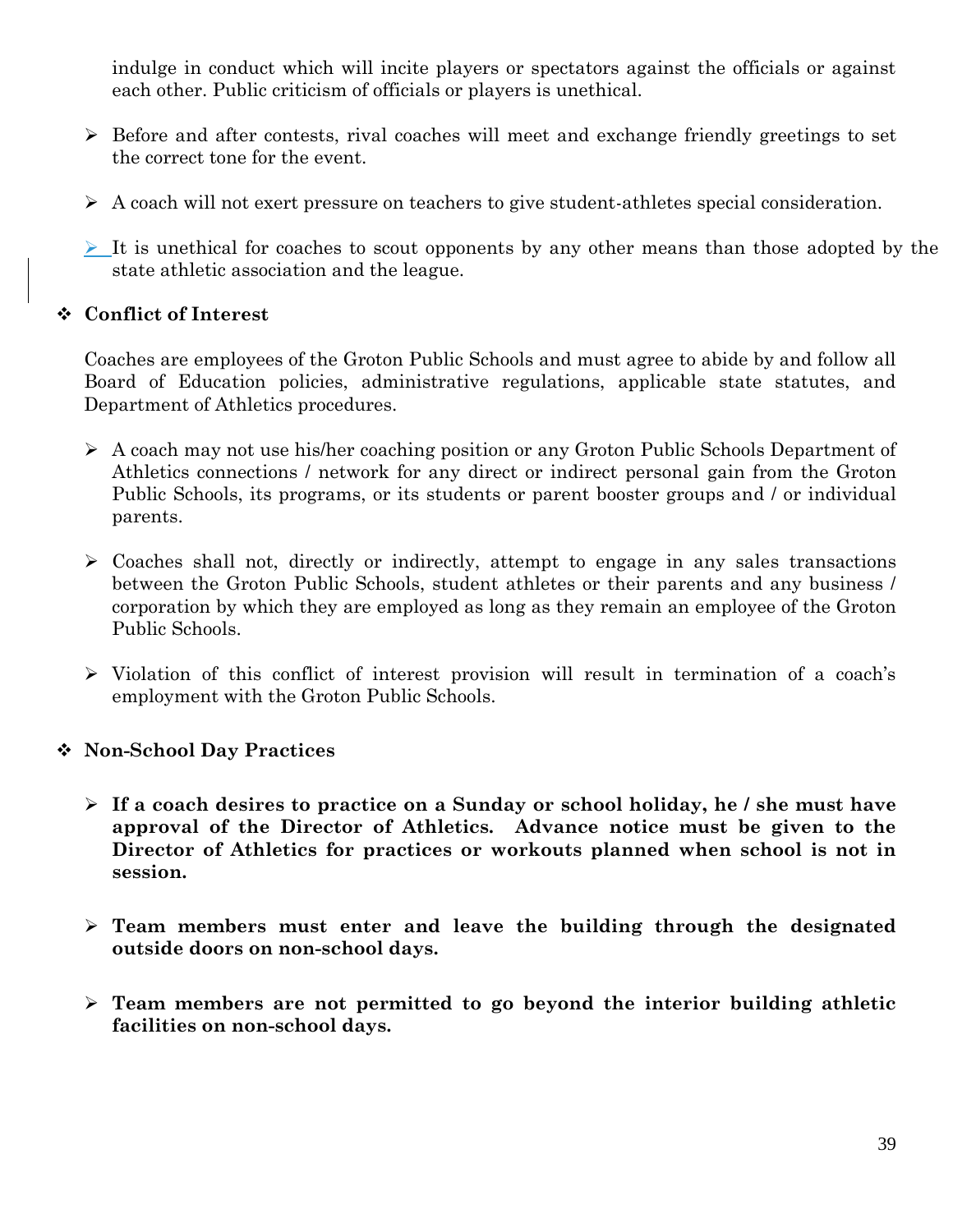# **Team Selection Guidelines**

- $\triangleright$  The coach in charge of each individual team is responsible for the selection of the members of that team.
- $\triangleright$  The following criteria should be used in selecting teams:
	- The student-athlete's athletic and skill ability.
	- □ The student-athlete's potential.
	- The number of available positions on the team, based on the ratio of student-athletes to coaches.
	- The amount of practice time available for each team member.
	- The amount of playing time available for each team member.
	- The grade level of the candidates. *(It is more difficult to apply some of the above criteria to younger student-athletes than older ones.)*
- $\triangleright$  Head coaches should convey to their assistants what criteria they believe to be important in the selection of a team for the particular sport.
- $\triangleright$  Prior to final selection of any particular team the coach, who is immediately responsible for the selection of the team, should confer with any assistant coaches that he / she has and with the Head Coach of the program.
- $\triangleright$  It is recognized that "cutting" student-athletes is a difficult thing for all parties involved. It is also recognized that at times "cutting" will be necessary. Thus, it is suggested that the reasons for "cutting" student-athletes from a team be considered very carefully before being carried out.
- Anytime that "cuts" must be carried out, the Director of Athletics should be informed in advance. The Director of Athletics should inform the Principal that there are "cuts" pending.
- $\triangleright$  If a coach thinks that he / she may have to have "cuts," he / she should inform the studentathletes and their parents of this possibility at the start of the tryout period. Additionally, the coach should give the student-athletes a firm date as to when "cuts" will be carried out.
- $\triangleright$  The coach should be cautious and very thorough in deciding on "cuts" because of the emotional impact a "cut" may have on a student-athlete.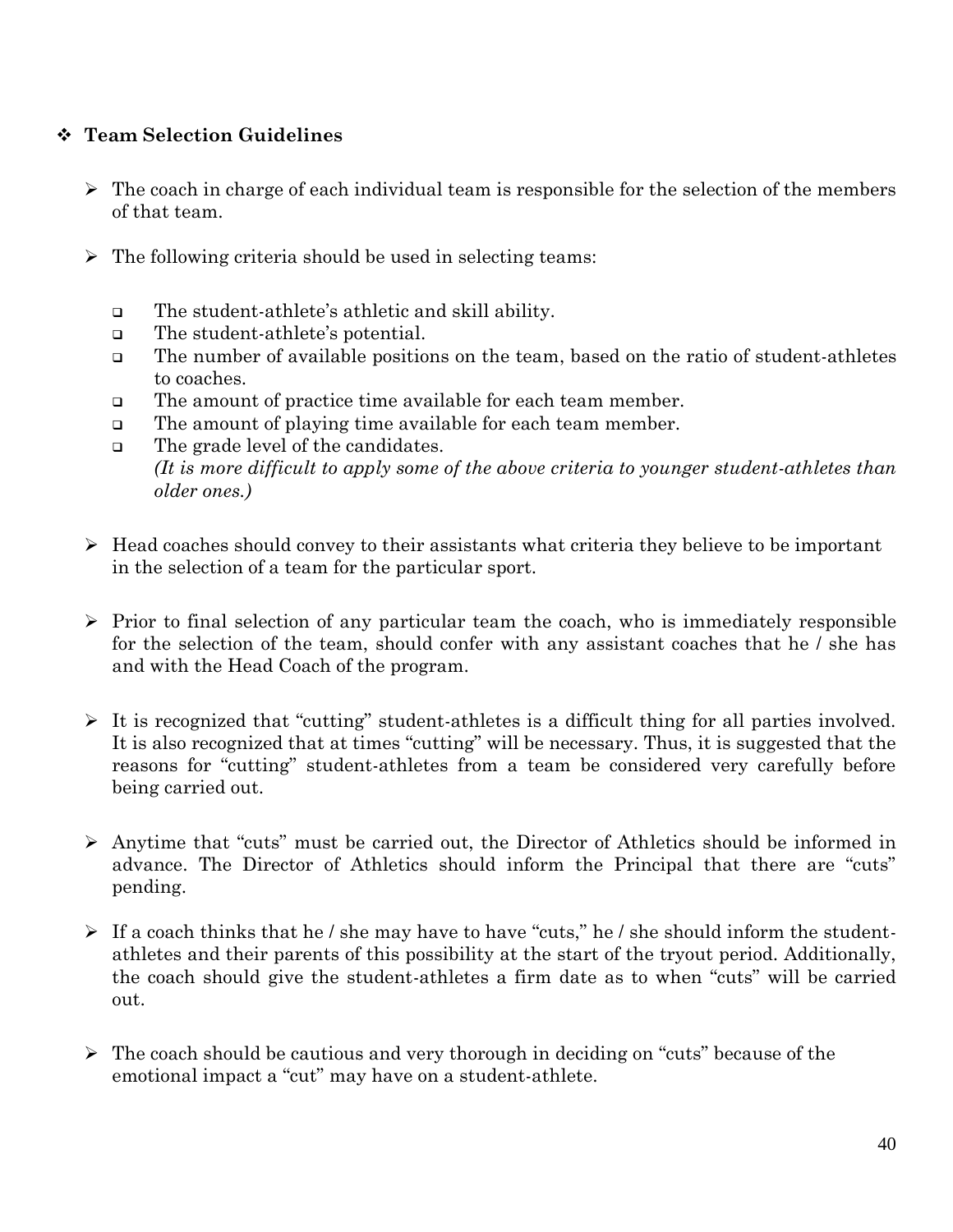$\triangleright$  If "cuts" take place, the student-athletes being cut will be informed personally and privately of the decision by the coach or designee. *(Athletes should never be informed via lists, other students, or similar impersonal manners).*

# **Mandatory Meetings for Coaches**

- Annual Coaches' Meeting in August.
- $\triangleright$  Conference Rules Interpretation Meetings.
- $\triangleright$  Sports Night.
- ▶ Parent Pre-Season Meeting.
- **Sports Nights** are scheduled at the beginning of each school year. This is an opportunity for coaches, student-athletes and parents to meet the Director of Athletics. The Department of Athletics will also schedule guest speakers, who will discuss topics such as sportsmanship, substance abuse, nutrition, athletic recruiting, leadership, etc. All coaches and student-athletes are expected to attend this event.

# **Safeguarding the Student-Athlete**

- $\triangleright$  Participation in athletics is a privilege involving both responsibilities and rights. The student-athlete's responsibilities are to play fair, to give his / her best, to keep fit through training and conditioning, and to conduct himself / herself with credit to the sport and school.
- $\triangleright$  In turn the student has the right to optimal protection against injury as this may be assured through good conditioning and technical instruction, proper regulation and conditions of play, and adequate health supervision. Periodic evaluation of each of these factors will help to assure a safe and healthful experience for players. The list below provides parameters for safeguarding the safety of the student athlete.

# **Proper conditioning of student-athletes helps to prevent injuries by hardening the body and increasing resistance to fatigue.**

- Prospective players will be given suggestions by the coaching staff for participation in activities for pre-season conditioning.
- A minimum of two weeks of practice before the first game or contest will promote a level of skill / readiness to pay the sport.
- Each student athlete will be required to warm-up thoroughly prior to participation in practices or games.
- Substitutions will be made without hesitation when players evidence exhaustion or injury to safeguard the physical well being of the student athlete.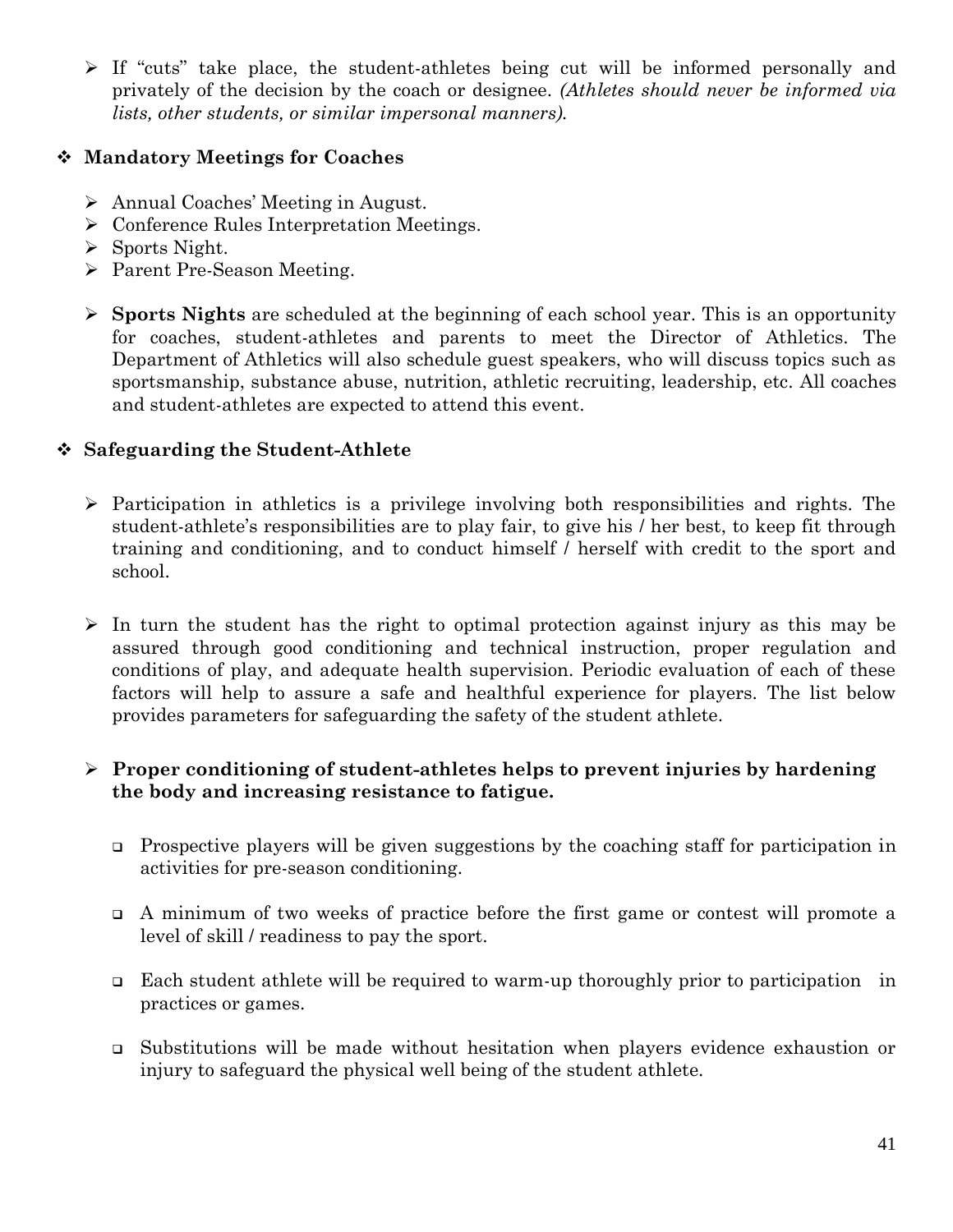- $\triangleright$  Careful coaching leads to skillful performance, which lowers the incidence of injuries.
	- Proper emphasis will be given to safety in teaching techniques and elements of play.
	- Injuries will be carefully analyzed to determine causes and to suggest preventive programs and strategies.
	- Tactics or shortcuts will be discouraged that may increase the hazards of athletic play and thus the incidence of injuries.
	- Practice periods will be carefully planned and be of reasonable duration.
- $\triangleright$  Good officiating promotes enjoyment of the game as well as the protection of players.
	- Players, as well as coaches, will be thoroughly schooled in the rules of the game prior to play.
	- All rules and regulations will be strictly enforced in practice periods as well as in games.
	- All officials employed will be qualified both emotionally and technically for their responsibilities in the sports program.
- $\triangleright$  Proper equipment and facilities serve a unique purpose in protection of players.
	- Proper and appropriate protection equipment will be provided and required for contact sports.
	- Careful attention will be given to proper fitting and adjustment of equipment.
	- Equipment will be properly maintained, and worn, and outmoded equipment will be discarded.
	- Proper areas for play will be provided and carefully maintained.

Adequate medical care is a necessity in the prevention and control of athletic injuries.

- A thorough pre-season medical exam will be required as appropriate to the nature of the sport.
- Authority or clearance from a physician will be required before an athlete can return to practice after being out of play due to injury.
- Proper care will be given to student-athletes by the coach or trainer limited to first aid and medically prescribed services.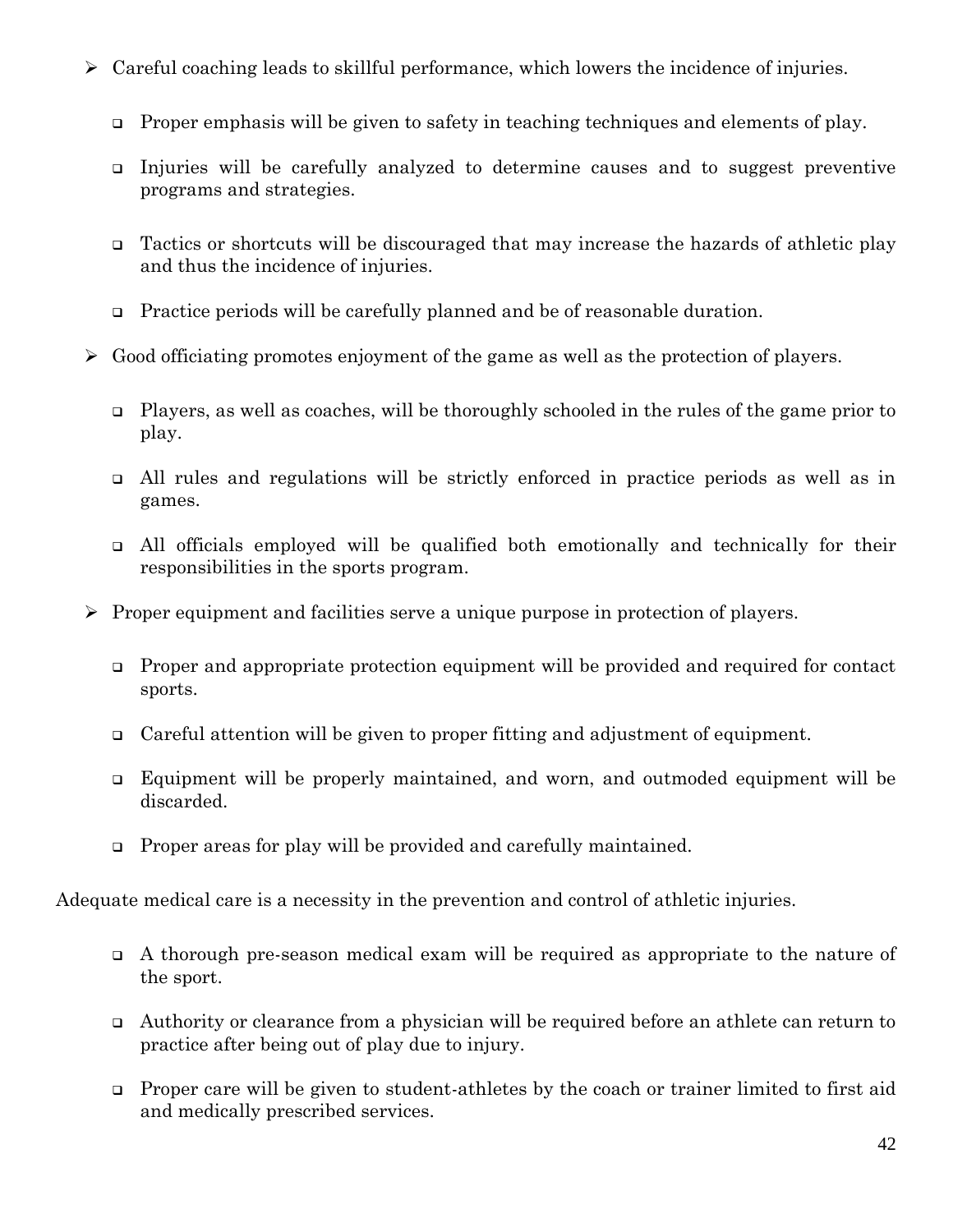# **Procedures to Activate Emergency Medical Services (EMS)**

# **1. Call 911**

- Report the nature of the injury to operator
- Speak slowly and clearly while providing details to the 911 dispatcher
- Describe the exact location of the incident
- Be specific about the name of the field or building
- Do not hang up until instructed by the 911 dispatcher
- Notify athletic trainer via walkie talkie, if necessary
- Designate someone to meet the ambulance and direct the EMT's to the athlete
- Call the parent or guardian

# **2. Secure the scene**

- Certified medical personnel only should provide treatment
- Only parents/guardians are allowed on the scene
- Individuals not involved in the direct care of the athlete should be removed

# **3. Notify the athletic director immediately of the incident**

- Include the following information:
	- Name of athlete
	- Sport
	- Type of injury
	- Cause of injury
	- Name of hospital to which the athlete is transported
	- Name of the adult that accompanied the athlete

# **4. Fill out an accident report form and return it to the Health Office within 24 hours.**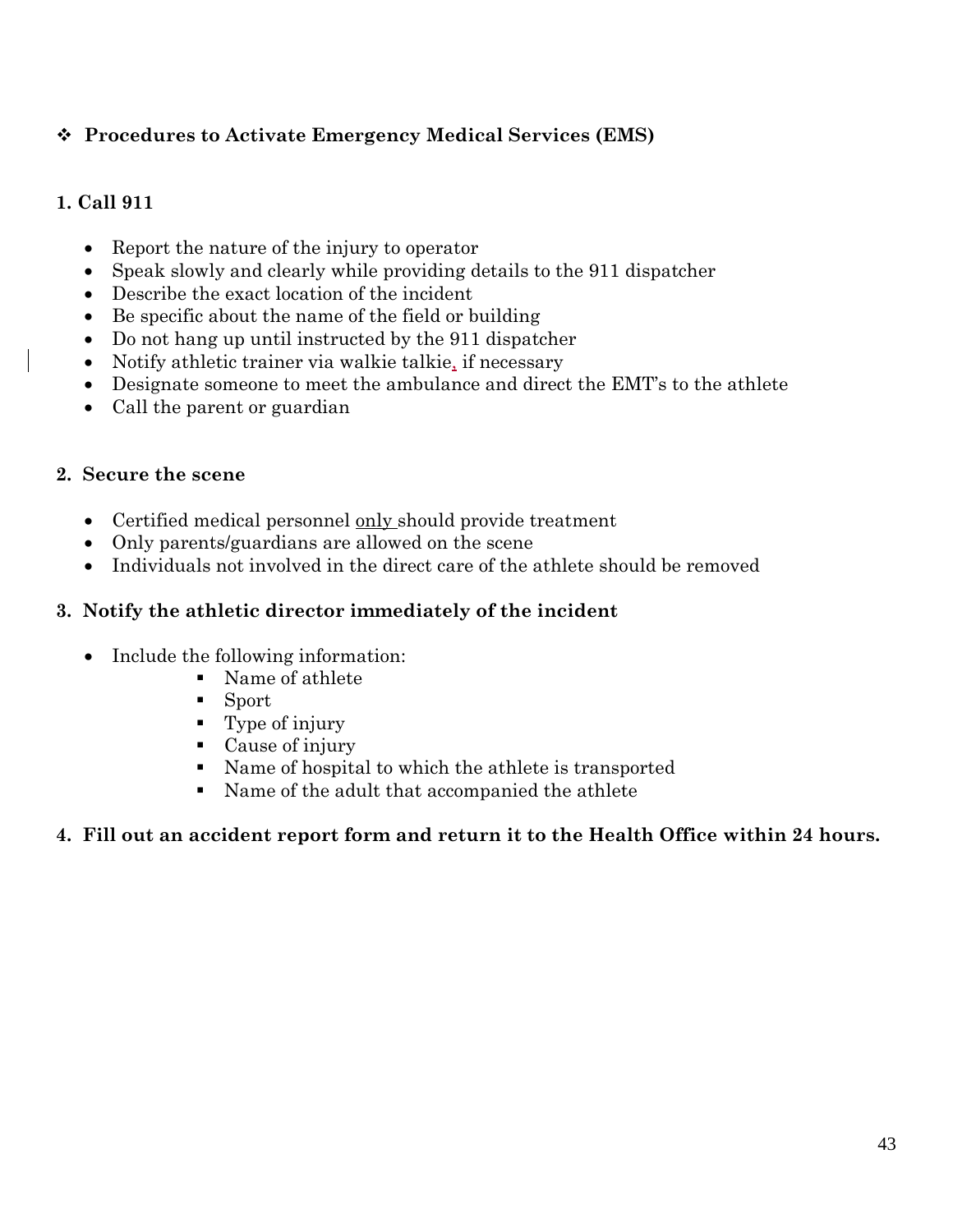# **APPENDICES**

**Groton Public Schools Handbook for Student-Athletes, Parents, and Coaches**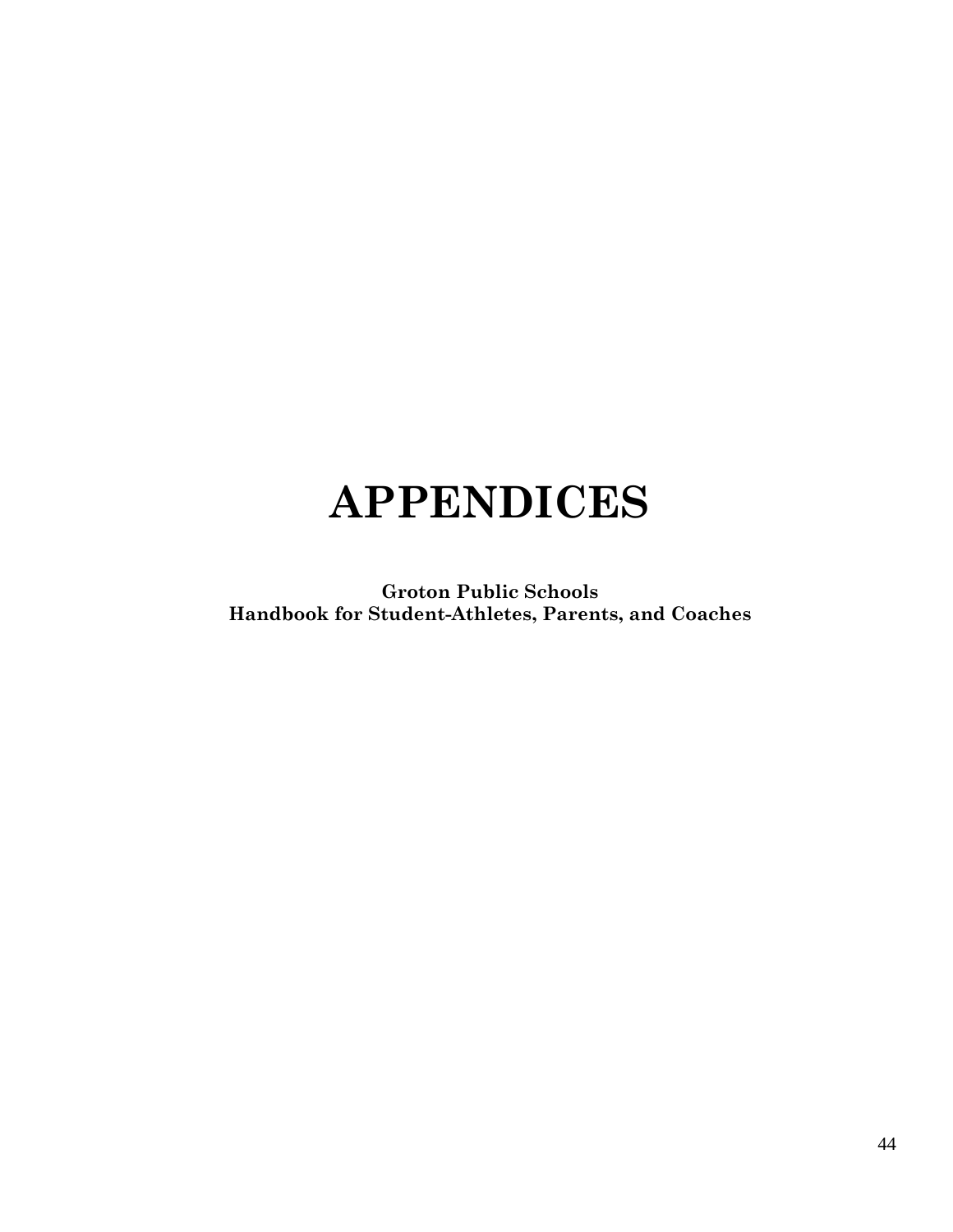# **P 1324 Soliciting Funds from and by Students**

- 1. Fund-raising and charity drives and copies of posters or fliers are subject to authorization by the Superintendent of Schools.
- 2. Fund-raising shall not interfere with instructional or co-curricular activities.
- 3. Charity drive materials will be the responsibility of the agency or group permitted to carry out such a drive.
- 4. No fund-raising or charity drive will be approved if the funds collected benefit a religious or political interest.
- 5. All requests for fund-raising drives must be renewed annually.
- 6. Appropriate advertising may be accepted for school newspapers and yearbooks, as approved by the school principal.

Legal Reference:

Connecticut General Statutes

[10-221](http://redirector.microscribepub.com/?cat=stat&loc=ct&id=10&spec=221)

### [10-241](http://redirector.microscribepub.com/?cat=stat&loc=ct&id=10&spec=241)

Policy adopted: July 14, 1997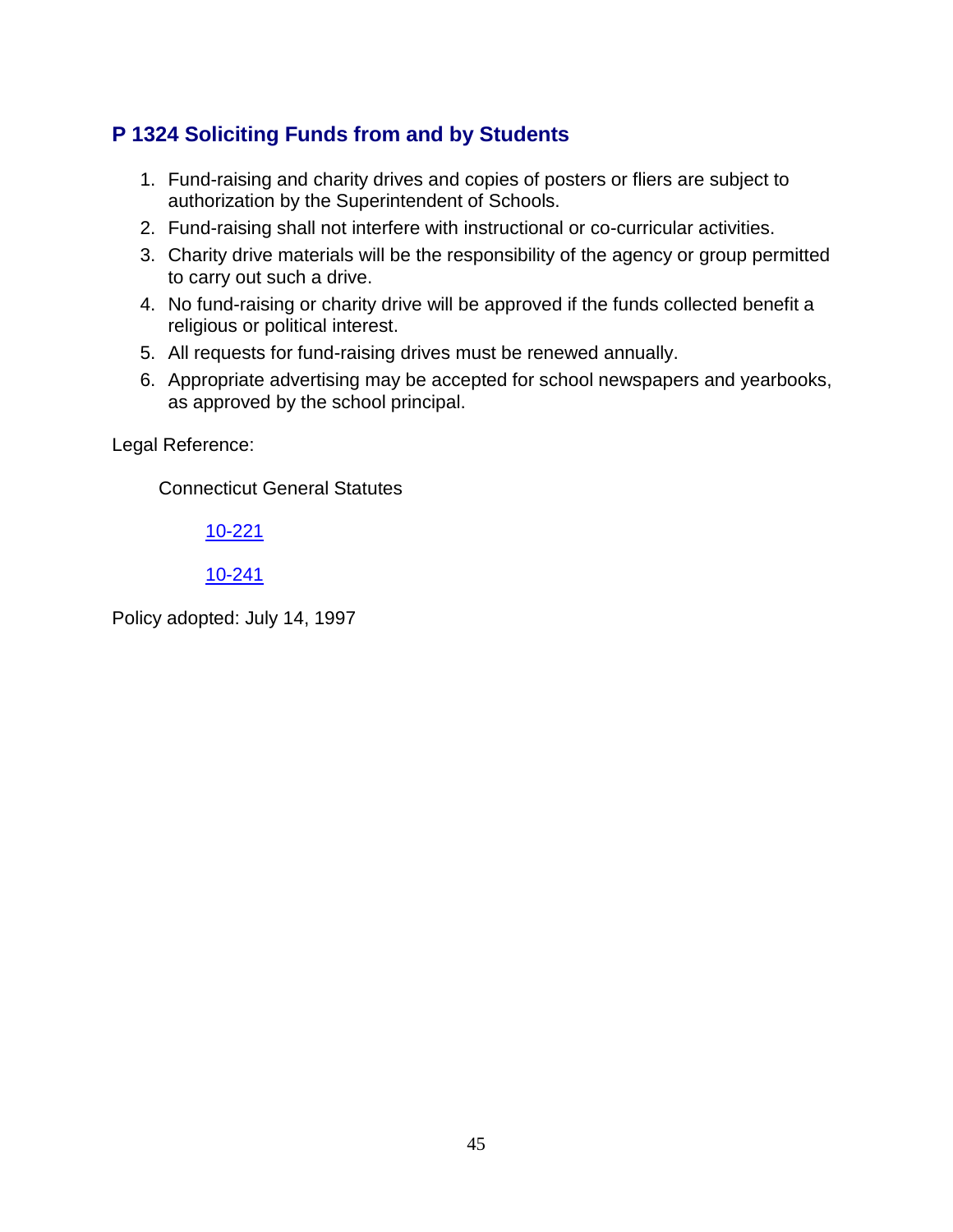# **P 1325 Advertising and Promotions**

The Board of Education recognizes that public schools should maintain careful controls on the way in which students are exposed to materials and announcements, other than those directly related to school sponsored programs and activities,.

The Board of Education believes that properly regulated opportunities for advertising and promotion can be a positive partnership between the school system and the community. The Board also recognizes its responsibility to protect its students from exploitation by private interests and to uphold the values of the school system and the community.

It is the policy of this Board that the students, the staff, or the facilities of the Groton Public School District may:

- 1. Utilize instructional aids furnished by private sources when the advertising content is reasonable in the judgment of the Superintendent.
- 2. Cooperate, through announcements and distributions of program material, with a town agency or with non-profit community organizations that benefit students and their families when such cooperation will not interfere with the school program.
- 3. Permit participation on a student option basis in essay, art, science, and similar contests sponsored by outside interests when such activities parallel the curriculum and contribute to the education program.
- 4. Accept limited advertising on extracurricular activity schedules and programs at the discretion of the principal of the school involved.
- 5. Permit other exceptions when, in the judgment of the Superintendent, it is in the interest of the students. The Superintendent may, at his or her option, refer specific cases to the Board for decision.
- 6. Allow advertising for the purchase of photographic services in connection with class pictures and the services and goods deemed necessary by the principal for routine student activities.
- 7. Allow temporary displays or advertising by community organizations and commercial businesses with approval by the Superintendent.

#### **Disclaimer**

The approval and sale of advertising by the District does not constitute endorsement of any product, company, or organization.

Policy Adopted: June 9, 1997

Revised: November 28, 2016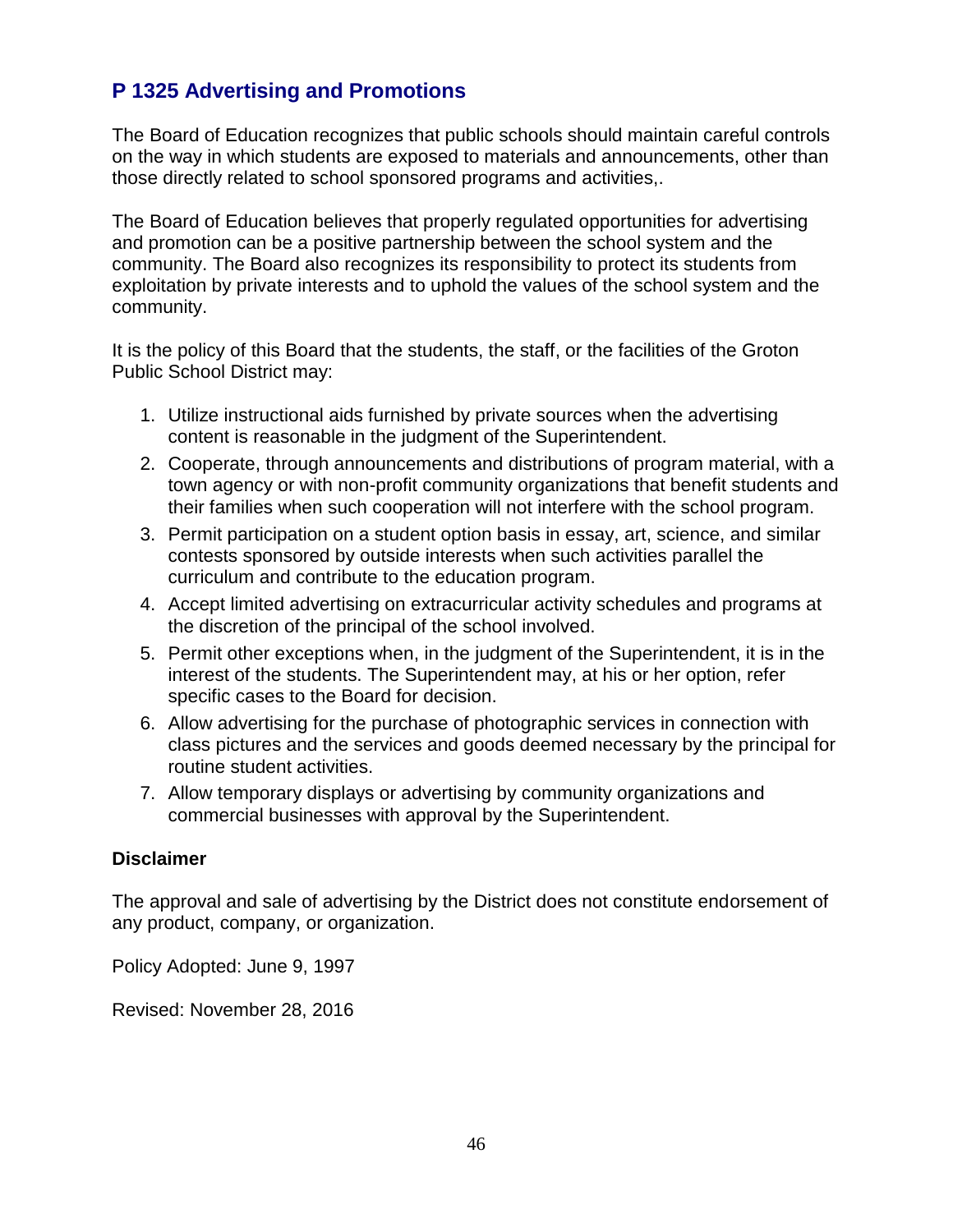# **R 1325 Advertising and Promotions - Regulations**

The Superintendent or his/her designee must approve advertising in District facilities or on District property. Any approval must state precisely where the advertising is to be located and for the period of time. Advertising shall not be allowed outside the approved location or time span. Advertising, for the purposes of this policy, is defined as allowing for profit-making companies or organizations to utilize school property or facilities to promote their products or services in exchange for money, service, material, or other compensation.

# **Restrictions on Advertising**

The following restrictions will apply to all advertising:

- 1. Violate or contradict the standards, values, or educational goas of the District or community;
- 2. Promote hostility, disorder, or violence;
- 3. Attack or defame ethnic, racial, or religious groups;
- 4. Discriminate, demean, or harass any person or group based on gender or sexual orientation;
- 5. Inhibit the functioning of the District;
- 6. Override the school or District identity;
- 7. Involve any political promotion or endorsement;
- 8. Be obscene or violate prevailing community standards;
- 9. Promote any religious organizations; or
- 10.Use any District or school logo without prior approval.

#### **Funds Management and Allocation**

The Board of Education retains the rights to allocate advertising revenue to support School and District programs. The Board or its designee shall have the right to enter into partnerships with school related clubs and organizations for the purposes of selling advertising. In these cases, the Board retains the right to allocate a portion of the funds raised to the club or organizational partner. The proposal and approval process in these cases must follow the process described in this policy and any corresponding regulations. Advertising revenues must be accounted for and reported to the Board of Education. All District programs must report advertising revenue and its utilization to the Superintendent. The Superintendent shall submit an annual report to the Board of Education regarding the intake and expenditures of all District and school advertising revenue.

# **Approval**

All proposals for advertising shall be submitted in writing to the Superintendent of schools. Advertising proposals must be approved by the Superintendent or his/her designee in writing prior to being displayed on school property or facilities. The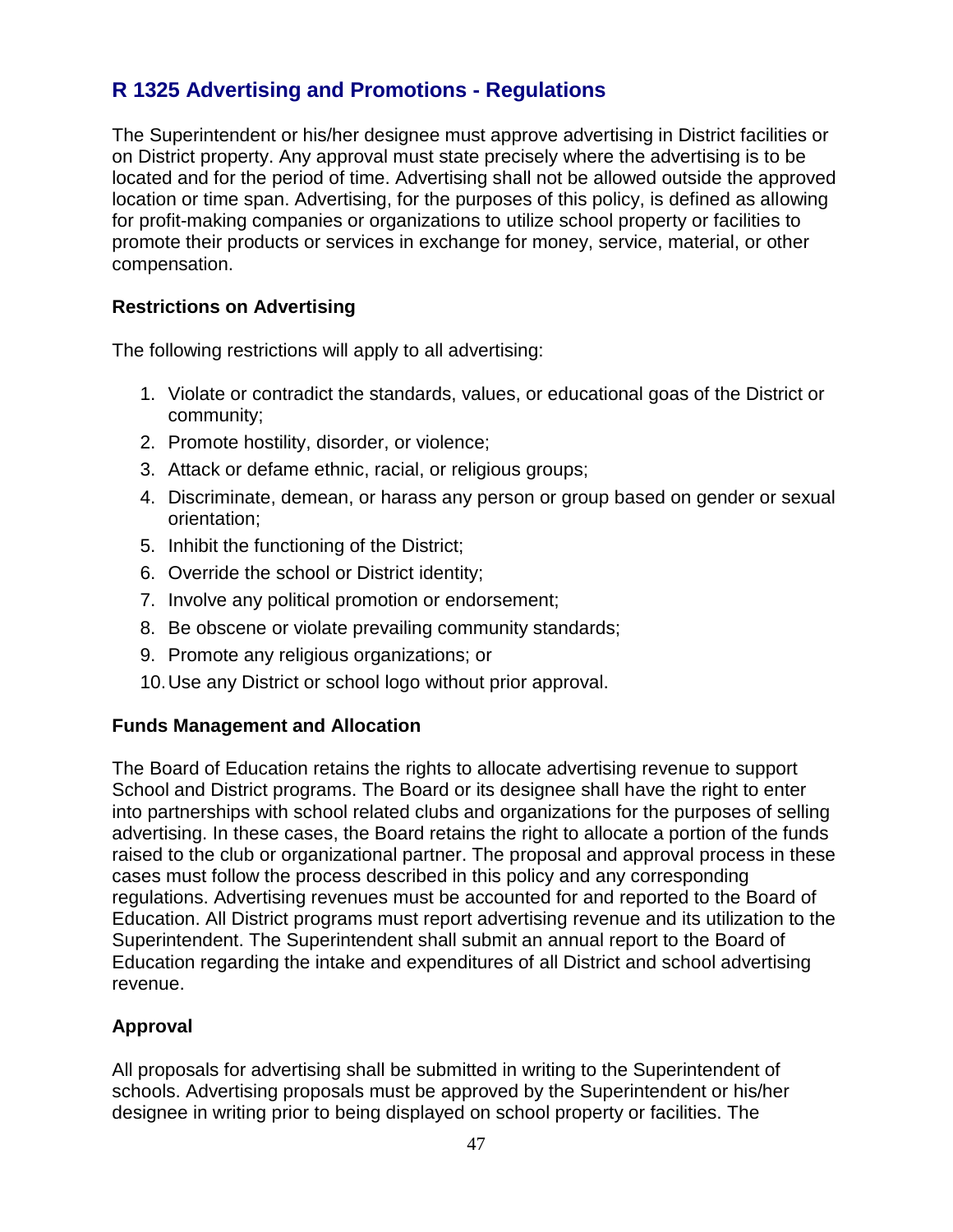Superintendent retains the option of referring any proposal for advertising to the Board for its approval. Any arrangement that requires the District to enter into a formal contract must be approved by the Board.

Advertising in school-based publications or activity "programs." Including but not limited to, newspapers, yearbooks, play programs, concert programs, must be approved, in writing, in advance by the school Principal or his/her designee. This advertising is also required to meet the standards described in this policy. The Principal may refer advertising to the Superintendent for approval.

Rates for various advertising activities will be established annually by the Superintendent and Business Manager and reported to the Board of Education.

#### **Disclaimer**

The approval and sale of advertising by the District does not constitute endorsement of any product, company or organization.

Regulation Adopted: November 28, 2016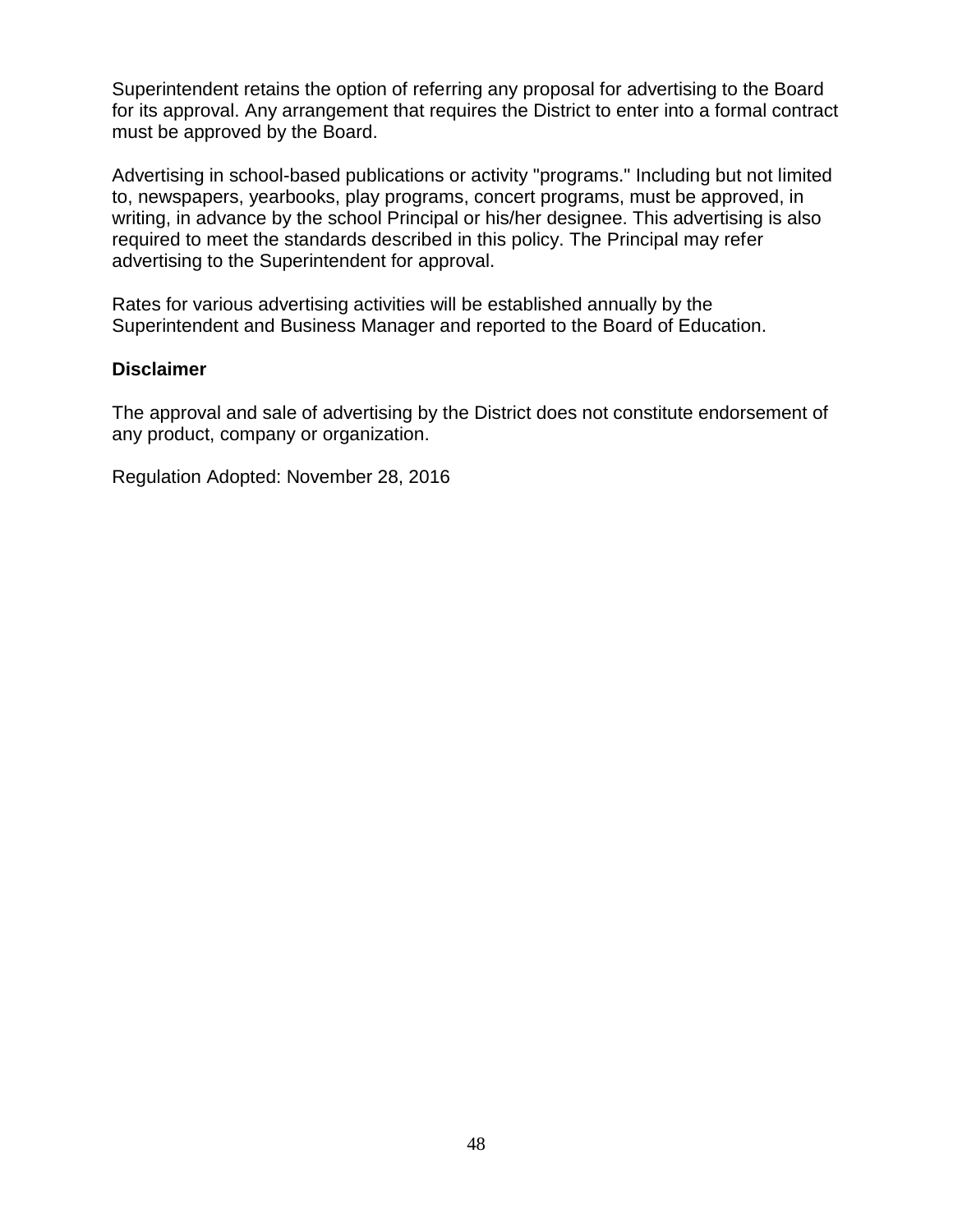# **STAFF DIRECTORY**

#### **ATHLETIC ADMINISTRATION**

101 Groton Long Point Road, Groton, CT 06340 Office #: 860-449-7200 Fax: 860-449-7217

| Director of Athletics: | Marc Romano   |
|------------------------|---------------|
| Secretary:             | Melody Nadeau |

#### **ROBERT E. FITCH HIGH SCHOOL**

101 Groton Long Point Road, Groton, CT 06340 Main Office: 860-449-7200

| Principal:                  | Mr. Edward Keleher |
|-----------------------------|--------------------|
| <b>Assistant Principal:</b> | Mr. Matthew Brown  |
| Assistant Principal:        | Mrs. Erin McGuire  |
| <b>Assistant Principal:</b> | Mr. Adam Diskin    |
|                             |                    |

#### **ATHLETIC MEDICINE**

Office #: 860-449-7200 Fax: 860-449-7246

| School Medical Advisor:                         | Dr. Michael Blefeld- Goldstar Pediatrics |
|-------------------------------------------------|------------------------------------------|
| School Nurse:                                   | Heather Lemire, BSN, R.N.                |
| Health Office Paraprofessional: Sandy Lane, SHA |                                          |
| Athletic Trainer:                               | TBA                                      |
|                                                 |                                          |

#### **COACHING ROSTER**

#### **FALL**

| Cheerleading          | Varsity: | Melissa Robinson               |
|-----------------------|----------|--------------------------------|
| Cross Country - Boys  | Varsity: | Rich Kosta                     |
| Cross Country – Girls | Varsity: | Shawn Towne                    |
| <b>Field Hockey</b>   | Varsity: | Diane Kolnaski                 |
| Football              | Varsity: | Michael Ellis                  |
| Soccer, Boys'         | Varsity: | Jason Wolfradt                 |
| Soccer, Girls'        | Varsity: | Ryan Magee                     |
| Swimming, Girls'      | Varsity: | Alison Colussi                 |
| Volleyball, Girls     | Varsity: | Elena Lockett                  |
| <b>Unified Soccer</b> | Varsity: | Christina Scala/Stacey Noreika |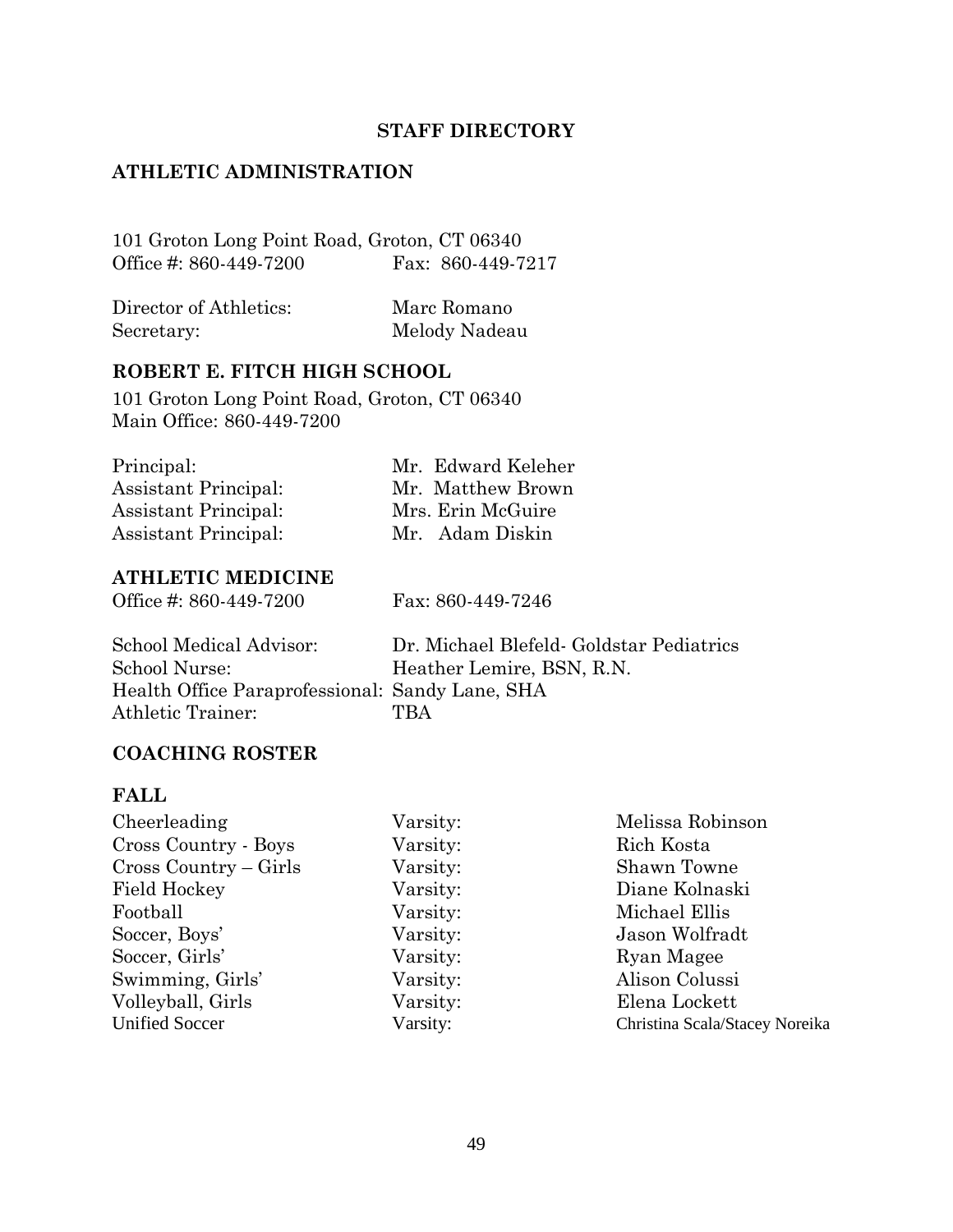# **WINTER**

| Basketball, Boys'                  | Varsity: | Charles Silvan                 |
|------------------------------------|----------|--------------------------------|
| Basketball, Girls'                 | Varsity: | DJ Berger                      |
| Cheerleading                       | Varsity: | Melissa Robinson               |
| Fencing                            | Varsity: | <b>TBA</b>                     |
| $Ice \text{Hockey} - \text{Co-ed}$ | Varsity: | Randy Craig                    |
| <b>Indoor Track – Boys</b>         | Varsity: | Rich Kosta                     |
| Indoor Track – Girls               | Varsity: | Denise Descheneaux             |
| Wrestling                          | Varsity: | Mark Kosman                    |
| Unified Basketball                 | Varsity: | Christina Scala/Stacey Noreika |
|                                    |          |                                |

# **SPRING**

| Baseball              | Varsity: | Brian McGugan                  |
|-----------------------|----------|--------------------------------|
| Golf, Co-ed           | Varsity: | Glen Graham                    |
| Lacrosse, Boys'       | Varsity: | David Sabilia                  |
| Lacrosse, Girls'      | Varsity: | Mike Luethy                    |
| Outdoor Track, Boys'  | Varsity: | Rich Kosta                     |
| Outdoor Track, Girls' | Varsity: | Denise Descheneaux             |
| Softball              | Varsity: | Kyle Baron                     |
| Tennis, Boys'         | Varsity: | Andrew Small                   |
| Tennis, Girls'        | Varsity: | Todd Higgins                   |
| <b>Unified Sports</b> | Varsity: | Christina Scala/Stacey Noreika |
|                       |          |                                |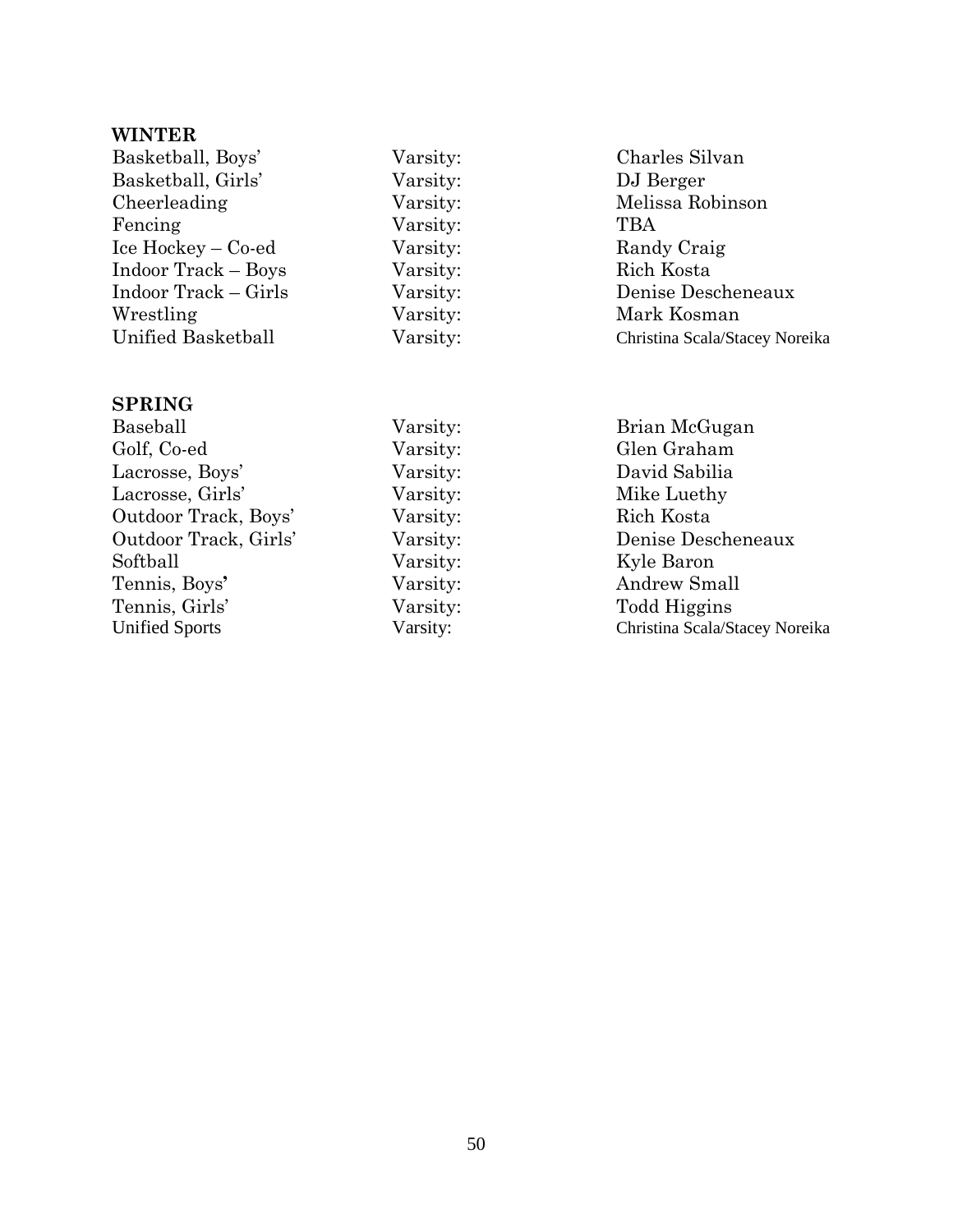# **CONFERENCE AFFILIATIONS**

Robert E. Fitch High School is a member of the Connecticut Interscholastic Athletic Conference (C.I.A.C.). The C.I.A.C. provides regulations for all of its member schools to provide equity and fair standards to interscholastic athletics. Robert E. Fitch High School and its athletics program adhere to all of the C.I.A.C. regulations and apply them to all of its athletics programs (both C.I.A.C. sanctioned and nonsanctioned sports).

Robert E. Fitch High School is a member of the Eastern Connecticut Conference (E.C.C.). The E.C.C. is comprised of four divisions (2018) and member schools are assigned per sport.

| Bacon Academy | Lyman      | St. Bernard  | Woodstock |
|---------------|------------|--------------|-----------|
| East Lyme     | Montville  | Stonington   |           |
| Fitch         | New London | Tourtellotte |           |
| Griswold      | <b>NFA</b> | Waterford    |           |
| Killingly     | Plainfield | Wheeler      |           |
| Ledyard       | Putnam     | Windham      |           |

### **ADMISSION TO CONTESTS**

**F**HS Athletic Events with Admission Fees

- Football (Dorr Field)
- $\triangleright$  Basketball Boys and Girls (FHS)
- $\triangleright$  Volleyball Girls (FHS)
- $\triangleright$  Wrestling (FHS)
- $\triangleright$  Fencing (FHS)
- $\triangleright$  Ice Hockey Co-ed (Connecticut College Ice Pavilion)

**ALL SPORTS PASS** (over 50 sporting events)

 Passes are available for Families; Adults; and Students. Please see the Athletics Website for the most current information regarding costs.

# **EVENT ADMISSION FEES**

Please see the Athletics Website for the most current admission fees.

- o Children 5 and under are admitted free of charge WHEN ACCOMPANIED BY AN ADULT.
- o Passes and fees are not valid for Thanksgiving Day Football, E.C.C and C.I.A.C. tournaments and playoffs. An admission fee applies to all spectators of E.C.C. and C.I.A.C. tournament and playoff contests.
- o All ticket revenues go into a general fund for the athletics department. These revenues offset the cost of event staff and game personnel, and assist with special purchases each year.
- o Senior citizens are admitted free of charge courtesy of the Director of Athletics.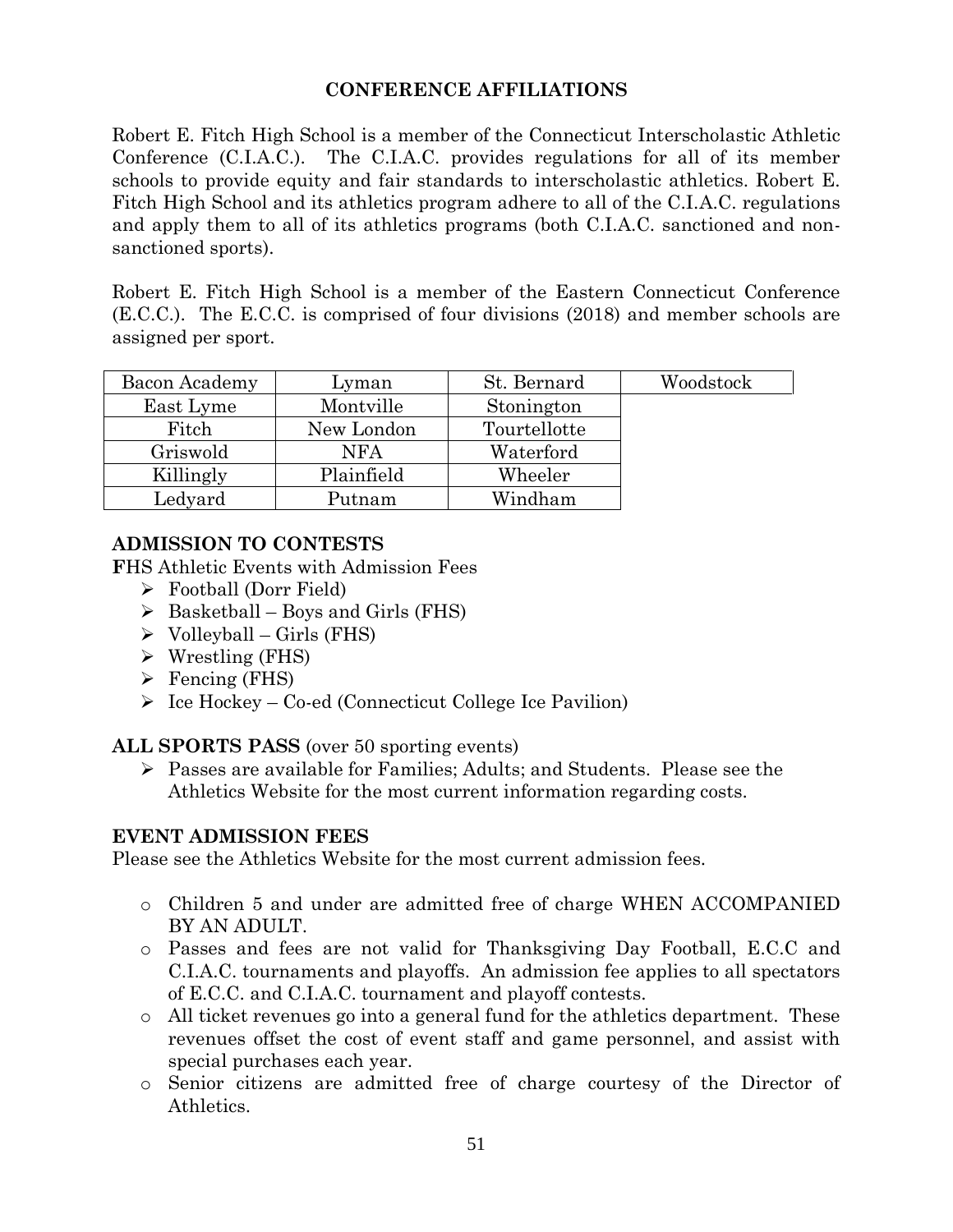o *Passes will be sold in the athletic office, 9:00 am – 12:00 pm, Monday to Friday. Passes will also be sold at Robert E. Fitch High School's Open House at the start of the academic year.*

# **TRACK AND FIELD RULES**

- o No wheeled vehicles are permitted including, but not limited to, bicycles, strollers, rollerblades, skateboard, scooters, etc.
- o Use gate only to access the track DO NOT jump the fence.
- o Spectators **must** remain outside the fence.
- o No pets allowed.
- o Alcoholic beverages, drugs and tobacco products are prohibited.
- o Track is for use by joggers / walkers dawn to dusk, except during Madison Public Schools or Madison town activities.
- o Joggers and walkers use the outside lanes: 4, 5, 6, 7 and 8 only.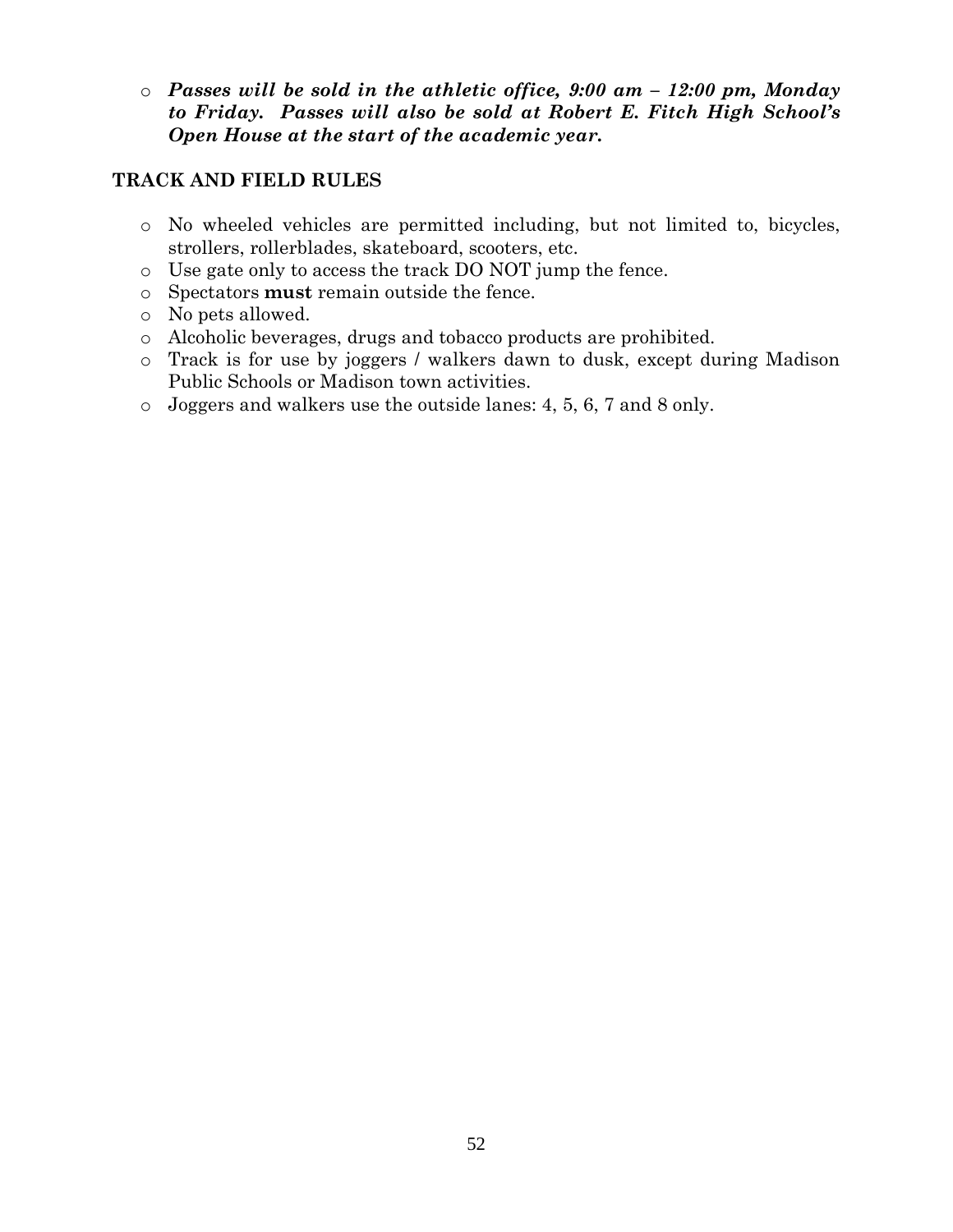### **PROGRAMS**

#### **DESCRIPTION OF PROGRAMS**

#### **Varsity Athletics**

The varsity athletics programs at Robert E. Fitch High School are highly competitive. Team selection is based upon those student-athletes who try out for the team and are judged to have the talent and potential to help those teams achieve its goals. The varsity teams compete in the Eastern Connecticut Conference and against non-conference opponents that support programs of equally talented student-athletes. The goal of varsity athletics is to refine the skills and performance of the team and student-athlete in an attempt to achieve peak performance and to provide R.E. Fitch High School with the best possible chance for success in the competitive arena.

#### **Junior Varsity Athletics**

The purpose of junior varsity athletics at Robert E. Fitch High School is to provide a developmental and competitive environment for those student-athletes who were not selected for the varsity squad. Junior varsity athletics provides the studentathlete the opportunity to gain valuable experience, knowledge and skill required for varsity competition. At times junior varsity student-athletes may be asked to participate in a varsity contest by the head coach. An invitation to play in a varsity contest should not be construed as a permanent move to the varsity squad. Seniors are not eligible to compete on teams at this level.

#### **Freshmen Athletics**

Freshmen athletics programs at Robert E. Fitch High School allow 9th grade student-athletes the valuable opportunity of playing time and exposure to the expectations of the high school program. The goal of the freshman athletics program is to allow as many opportunities as reasonably possible for 9th graders to be introduced to the commitment of high school athletics.

#### **Middle School Athletics**

Athletics programs at Groton Middle School are designed to provide opportunity and participation for middle school students as facilities and supervision will reasonably and safely allow. Through the combination of intramural programs and interscholastic programs it is the goal of the middle school athletic program to provide broad ranged lifetime activities that increase skill level, enhance selfesteem, and develop and prepare students for future athletic endeavors.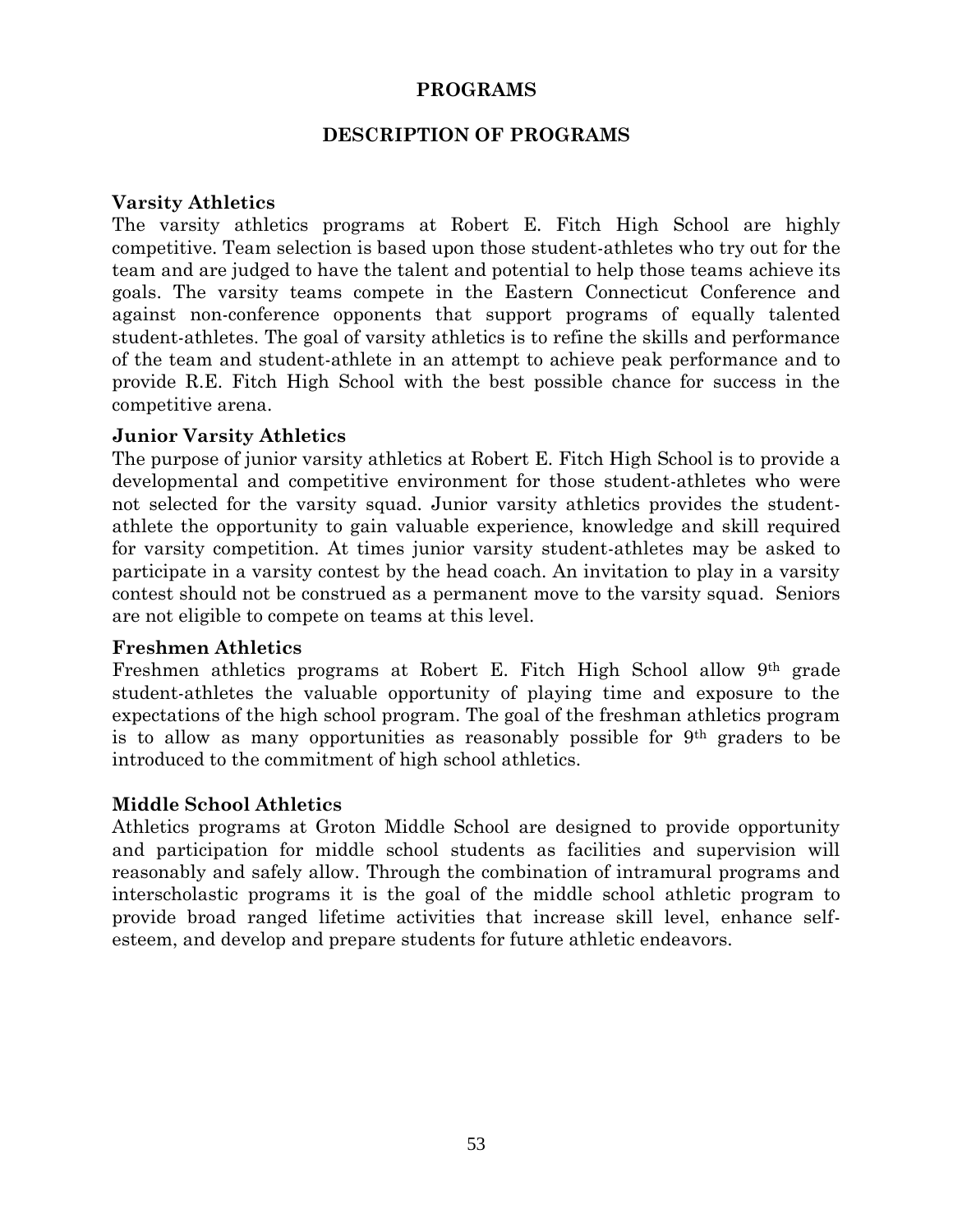#### **ROBERT E. FITCH HIGH SCHOOL ATHLETICS PROGRAMS**

#### **FALL TEAMS**

Soccer (V, JV) Soccer (V, JV)

# **Boys Girls Coed**

Cross Country Cross Country Cheerleading (V, JV) Football (V, JV, F) Field Hockey (V, JV) Unified Soccer Swimming (V) Volleyball (V, JV, F)

#### **WINTER TEAMS**

**Boys Girls Coed**

Wrestling (V, JV) Gymnastics (V) Unified Basketball Ice Hockey (V) Ice Hockey (V) Fencing Indoor Track (V) Indoor Track (V) Gymnastics (V)

Basketball (V, JV, F) Basketball (V, JV, F) Cheerleading (V, JV)

#### **SPRING TEAMS**

Baseball (V, JV, F) Golf (V) Unified Sports Golf (V) Lacrosse (V, JV) Lacrosse  $(V, JV, F)$  Softball  $(V, JV)$ Tennis (V) Tennis (V)  $\text{Track}(V, JV)$  Track  $(V, JV)$ 

**Boys Girls Coed**

#### **ROBERT E. FITCH HIGH SCHOOL SPORTS TEAM DESCRIPTIONS**

- **Baseball**: Season runs late March through June. Competitive program, previous experience is recommended. Tryouts are required. Practices and games are scheduled during April vacation.
- **Basketball (Boys):** Season runs after Thanksgiving break through March. Competitive program. Tryouts are required. Games and practices are scheduled over Christmas and February vacations.
- **Basketball (Girls):** Season runs week before Thanksgiving through February. Competitive program. Tryouts are required. Practices and games are scheduled over Thanksgiving, Christmas and February vacations.
- **Cheerleading:** Fall season runs from the end of August through November. Cuts are made. Tryouts are the previous spring. Winter season runs December through March. Tryouts are in October and games are scheduled during vacation periods.
- **Cross Country (Boys):** Season runs from August through November. No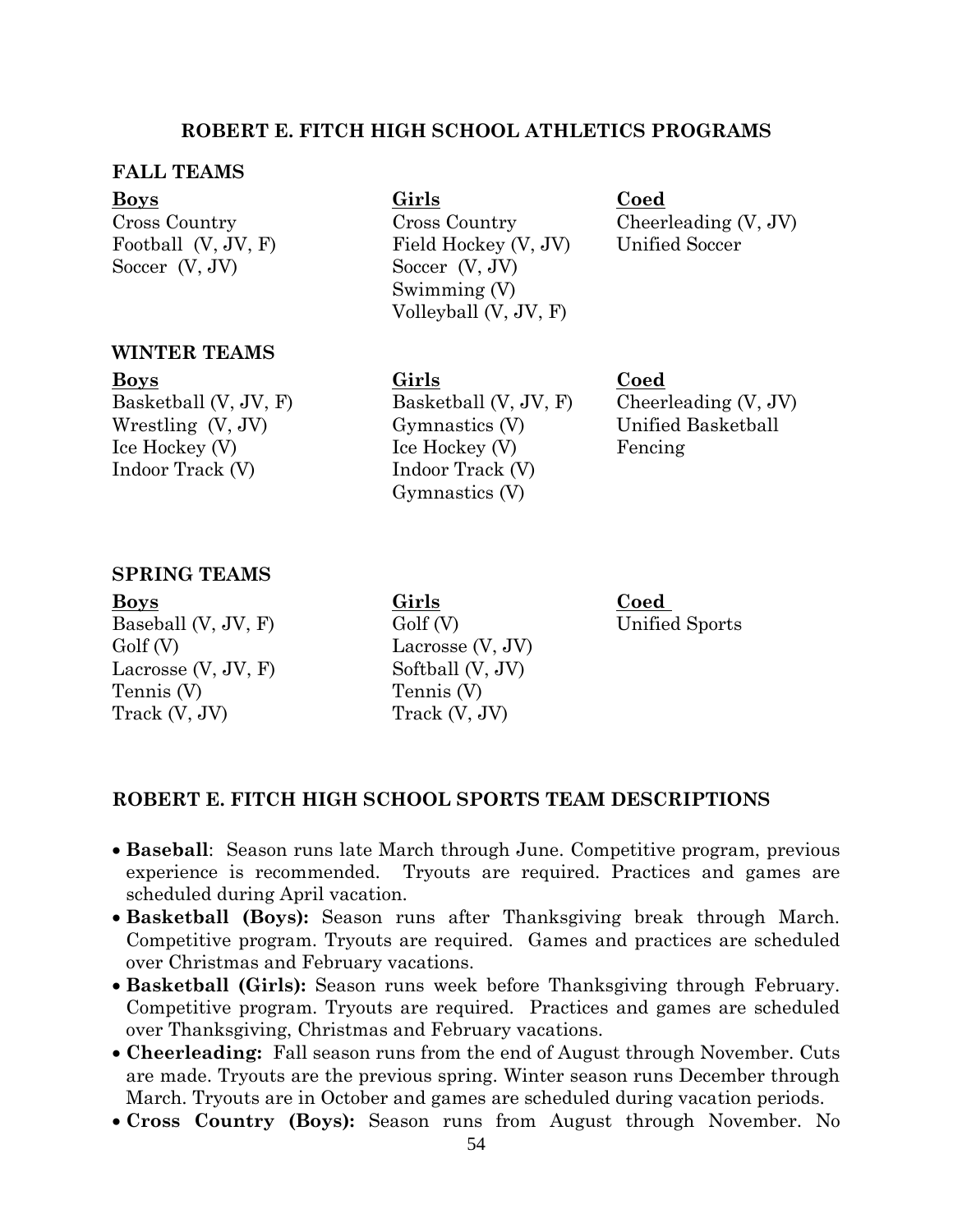previous experience is necessary.

- **Cross Country (Girls):** Season runs from August through November. No previous experience is necessary.
- **Fencing (Co-ed**): Season runs from December through March. Tryouts are required.
- **Field Hockey:** Season runs from late August through November. Very competitive and cuts are made if high numbers tryout.
- **Football:** Conditioning begins third week of August. Regular season concludes on Thanksgiving Day. No previous experience is necessary.
- **Golf (Boys and Girls):** The season runs from late March through June. Competitive program and experience is strongly recommended. Tryouts required. Practices and games are scheduled during April vacation.
- **Gymnastics:** Season runs from late November through March. Very competitive program. Experience is strongly recommended. Practice and contests are scheduled during Christmas and February vacations.
- **Ice Hockey (Co-ed):** Season runs from late November through March. Members are responsible for all expenses associated with participation. Experience is necessary. Practice and contests are scheduled during Christmas and February vacations. Home contests are held at Connecticut College.
- **Indoor Track (Boys):** Season runs December through February. No experience necessary.
- **Indoor Track (Girls):** Season runs December through February. No experience necessary.
- **Lacrosse (Boys):** Season runs from late March through June. Previous experience is recommended. Tryouts are required. Practices and games are scheduled during April vacation.
- **Lacrosse (Girls):** Season runs from late March through June. No experience necessary.
- **Soccer (Boys):** Season runs late August through November. Competitive program. Tryouts are required. Previous experience is highly recommended.
- **Soccer (Girls):** Season runs late August through November. Competitive program. Tryouts are required. Previous experience is highly recommended..
- **Softball:** Season runs late March through June. Competitive program. Tryouts are required. Practices and games are scheduled during April vacation.
- **Swimming (Girls):** Season runs from late August through November. Experience necessary. Practice is held at the UCONN Avery Point Campus . Transportation is provided and must be used. Tryouts are required.
- **Swimming (Boys):** Season runs from late November through March. Experience is recommended. Practice is held at the UCONN-Avery Point Campus. Transportation is provided. Tryouts are required.
- **Tennis (Boys):** Season runs late March through June. Competitive program. Previous experience is strongly recommended. Tryouts are required. Practice and games are scheduled during April vacation.
- **Tennis (Girls):** Season runs late March through June. Competitive program. Previous experience is strongly recommended. Tryouts are required. Practice and games are scheduled during April vacation.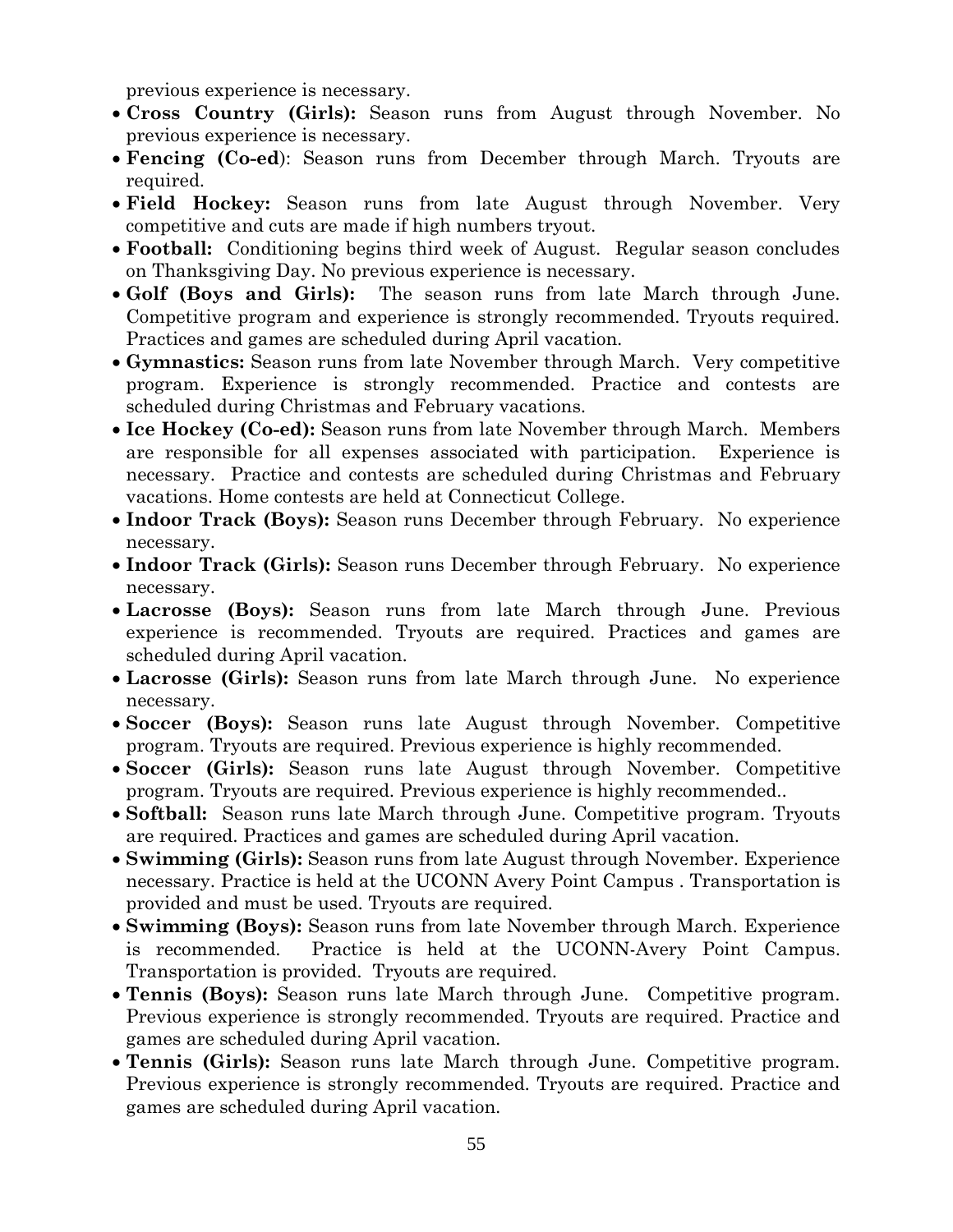- **Track (Boys):** Season runs late March through June. No previous experience is necessary. . Practice and meets are scheduled during April vacation.
- **Track (Girls):** Season runs late March through June. No previous experience is necessary. Practice and meets are scheduled during April vacation.
- **Unified Sports (Co-ed):** Season runs from September through June. No previous experience is necessary.
- **Volleyball (Girls):** Season runs late August through November. No previous experience is necessary. Tryouts are required.
- **Wrestling:** Season runs late November through March. Previous experience is recommended. Competitive program. Tryouts are required varying by weight class. Practices and matches are scheduled during Christmas and February vacations.